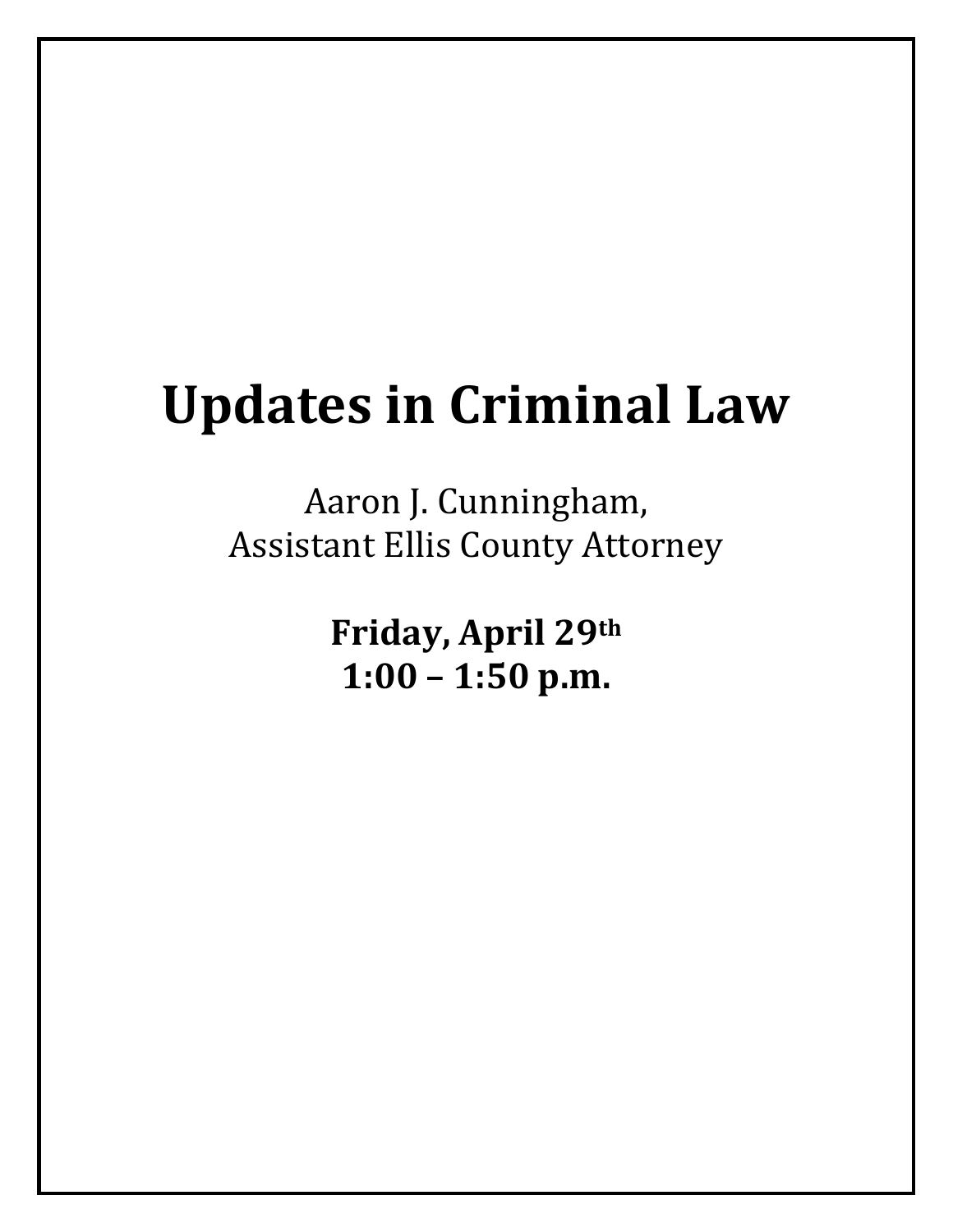# A Ham-Fisted Attempt to Cover Major Changes in Criminal Law in 2021-2022

Attempt by Aaron J. Cunningham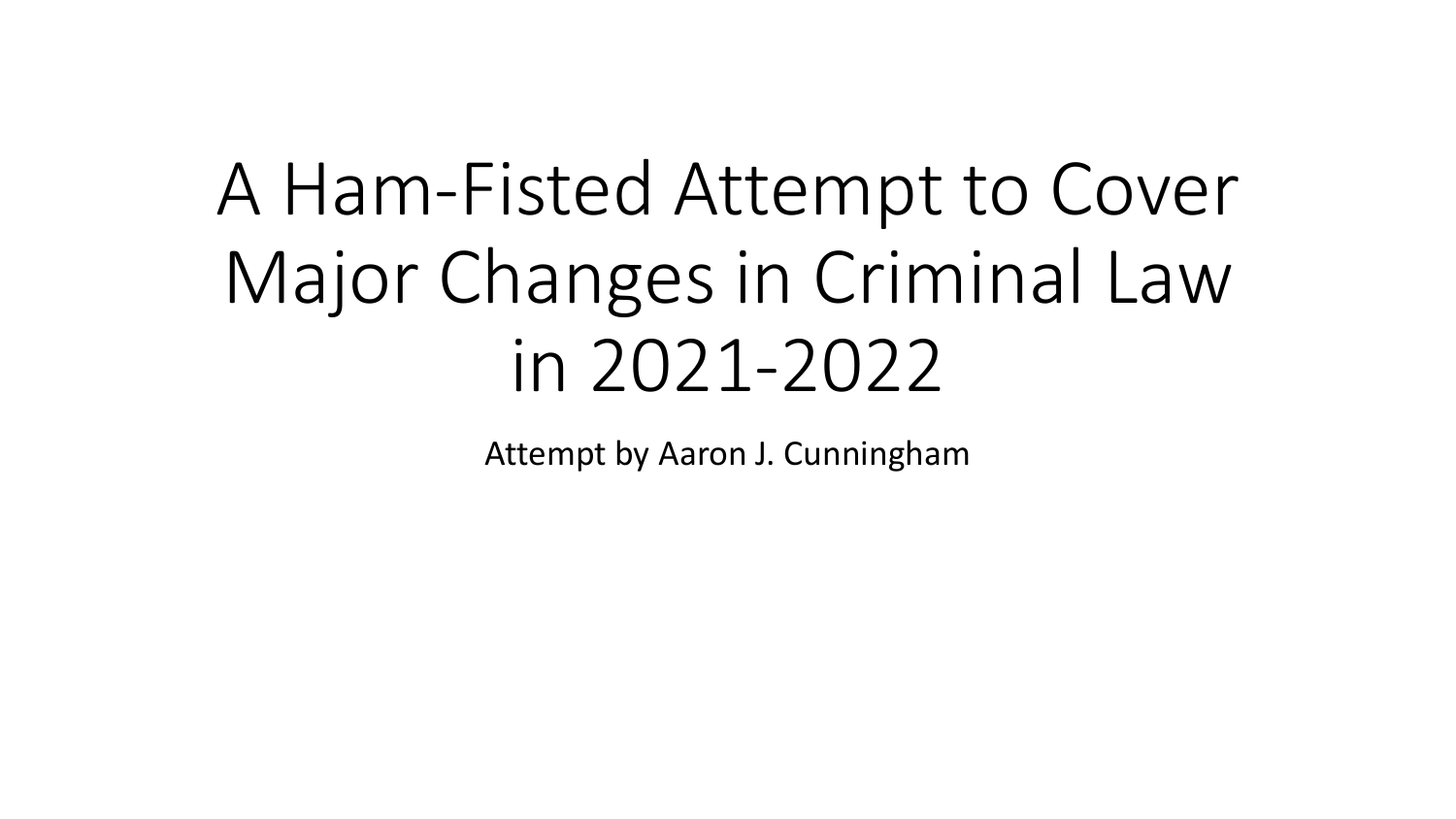## Disclaimer

• The following analysis of changes in law was conducted by humans (specifically lawyers and admittedly one of the lowest classifications of human life) who are capable of error. Just because I interpret these changes in a certain way does not mean a judge will.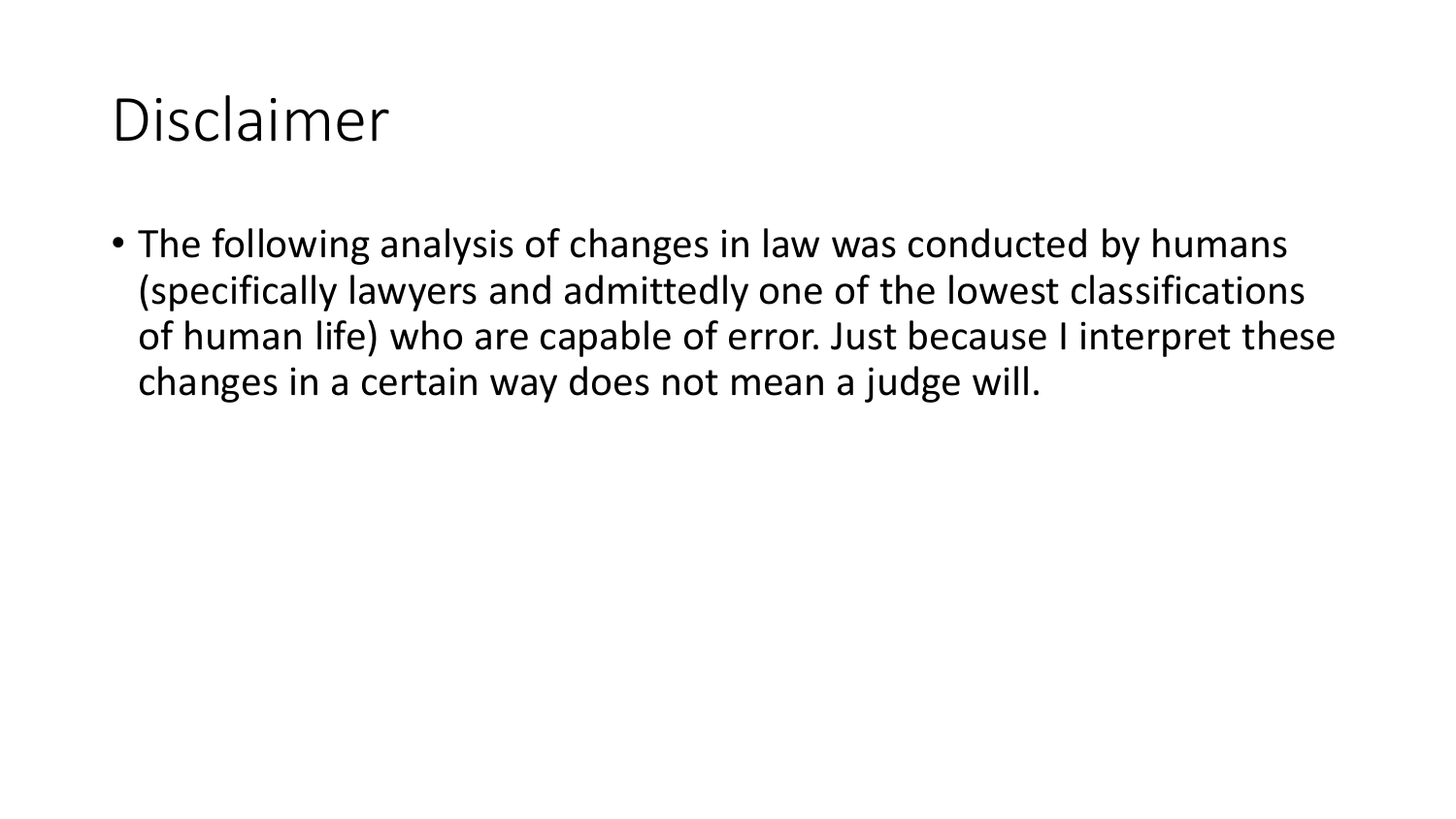## Overview

- Changes in Law enacted in 2021-2022
- Analysis of Delta 8 THC
- Major Appellate Law Updates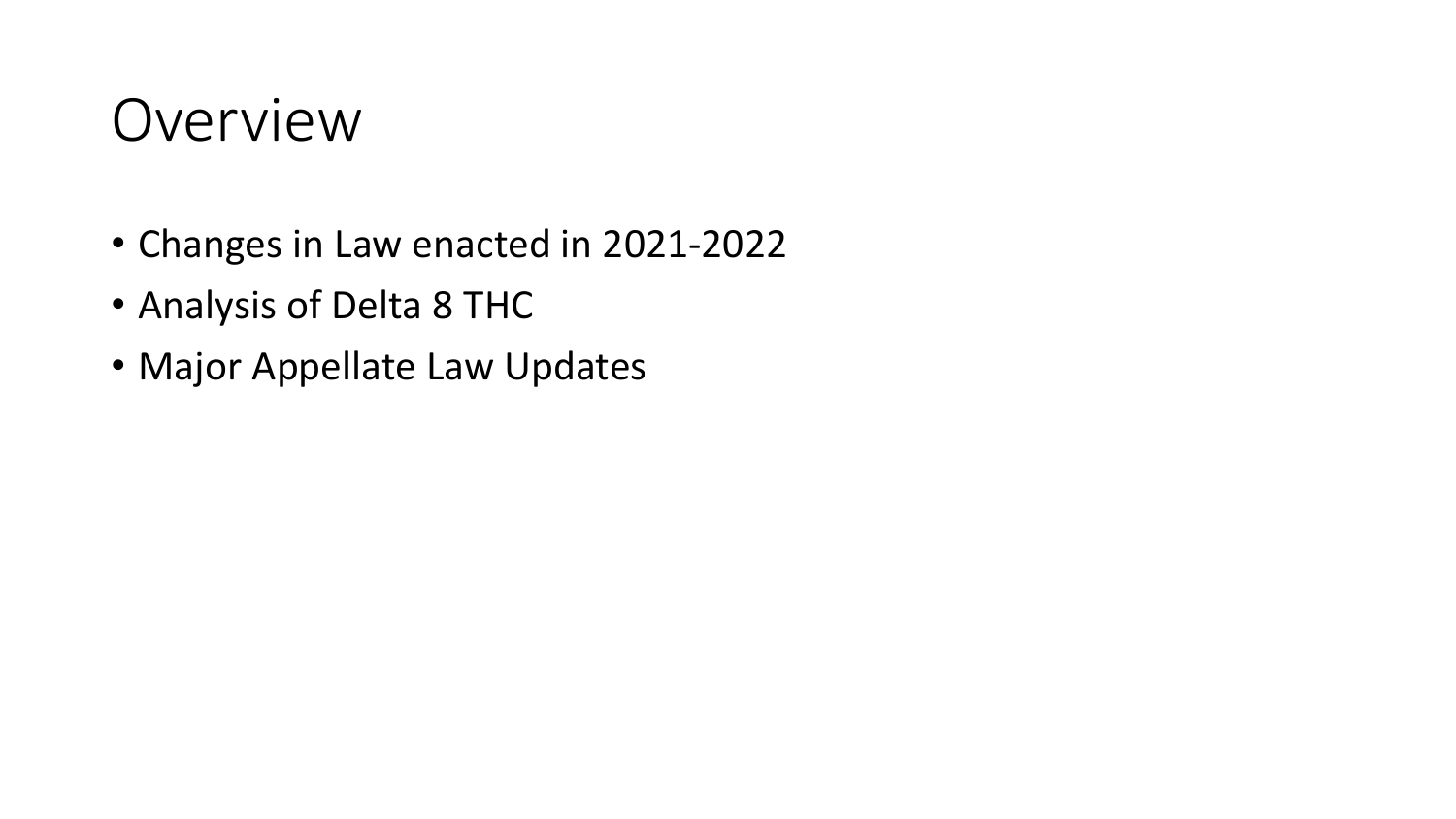## Felon Firearm Rights Restoration

- What has classically been 10-year prohibition is now 8
- What has classically been 5-year prohibition is now 3
- HOWEVER, instead of the clock starting at conviction (earlier), it now starts at completion of sentence (either prison, probation, parole (whichever is later)).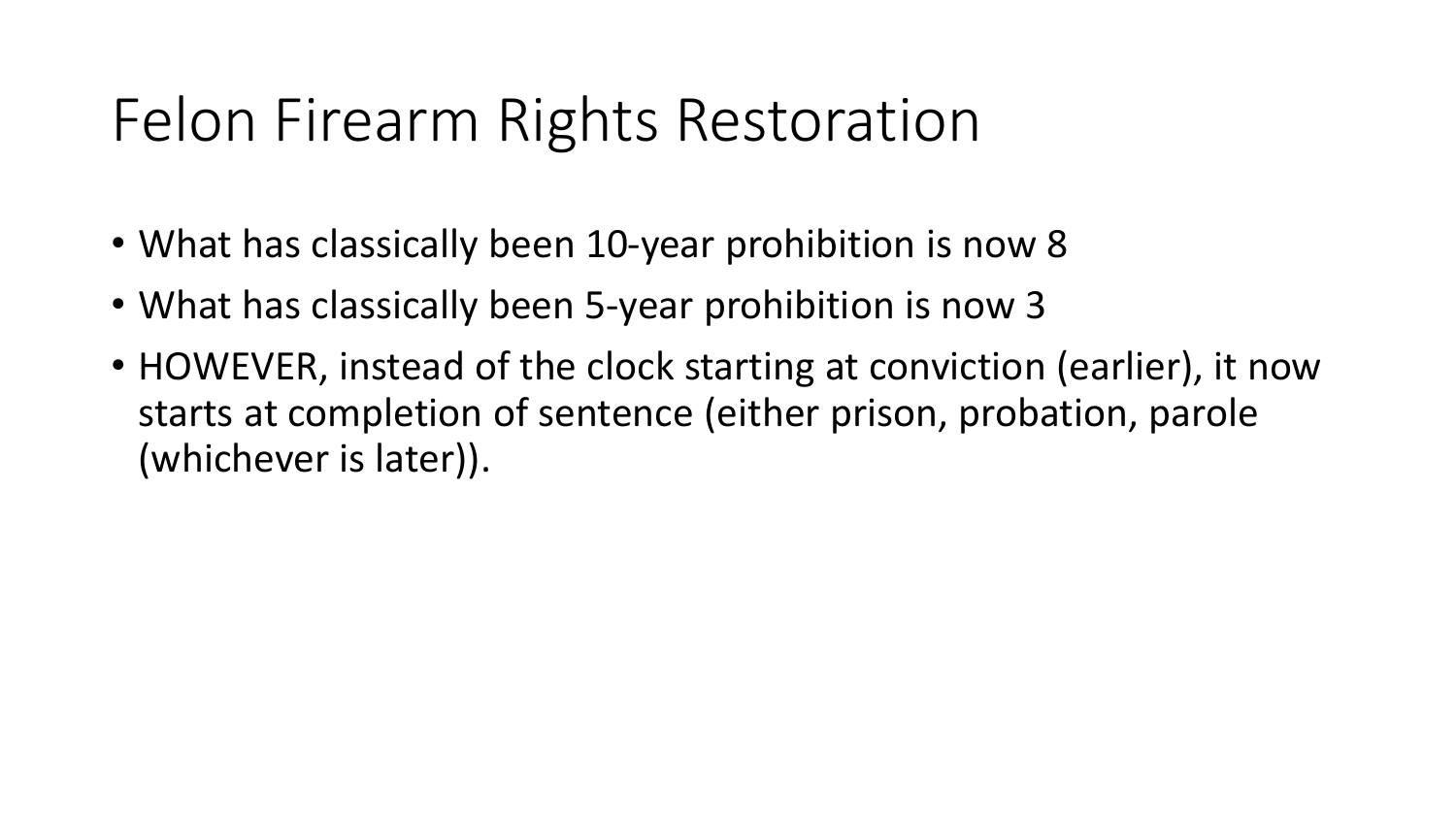| Law Prior to July 1, 2021 |                                                          | Law on and After July 1, 2021 |                                                |
|---------------------------|----------------------------------------------------------|-------------------------------|------------------------------------------------|
| <b>Prohibition</b>        | <b>Included Offenses</b>                                 | <b>Prohibition</b>            | <b>Included Offenses</b>                       |
|                           |                                                          |                               |                                                |
| Permanent                 | Person felony while in possession of a<br>firearm.       | Permanent                     | Person felony while using a firearm.           |
|                           | Article 57 of Ch 21 (any drug felony) while in           |                               | Article 57 of Ch 21 (any drug felony) while    |
|                           | possession of a firearm.                                 |                               | using a firearm.                               |
|                           | No expungement/pardon provision.                         |                               | Expungement/pardon provision.                  |
|                           | 10 year from Felony while not in possession of a firearm | 8 year from                   | Felony while not using a firearm under the     |
|                           | conviction or under the following statutes               | end of                        | following statutes                             |
|                           | release from 21-5402 1st degree murder                   | sentence                      | 21-5402 1st degree murder                      |
| prison                    | 21-5403 2nd degree murder                                |                               | 21-5403 2nd degree murder                      |
|                           | 21-5404 Voluntary manslaughter                           |                               | 21-5404 Voluntary manslaughter                 |
|                           | 21-5405 Involuntary manslaughter                         |                               | 21-5405 Involuntary manslaughter               |
|                           | 21-5408 Kidnapping                                       |                               | 21-5408 Kidnapping                             |
|                           | 21-5412(b) or (d) Agg assault deadly<br>weapon           |                               | 21-5412(b) or (d) Agg assault deadly<br>weapon |
|                           | 21-5413(b) or (d) Agg battery deadly                     |                               | 21-5413(b) or (d) Agg battery deadly           |
|                           | weapon                                                   |                               | weapon                                         |
|                           | 21-5415(a) Criminal threat                               |                               | 21-5415(a) Criminal threat                     |
|                           | 21-5420(b) Agg. robbery                                  |                               | 21-5420(b) Agg. robbery                        |
|                           | 21-5503 Rape                                             |                               | 21-5503 Rape                                   |
|                           | 21-5504(b) Agg. sodomy                                   |                               | 21-5504(b) Agg. sodomy                         |
|                           | 21-5505(b) Agg. sexual battery                           |                               | 21-5505(b) Agg. sexual battery                 |
|                           | 21-5807(b) Agg. burglary                                 |                               | 21-5807(b) Agg. burglary                       |
|                           | article 57 of chapter 21 Drug felonies                   |                               | article 57 of chapter 21 Drug felonies         |
|                           | Expungement/pardon provision exists.                     |                               | No expungement/pardon provision exists.        |
|                           | Nonperson felony possessing firearm.                     |                               | Nonperson felony while using a firearm         |
|                           | No expungement/pardon provision.                         |                               | moved to 3 month prohibition.                  |
|                           |                                                          |                               |                                                |
|                           | 5 years from Any felony not listed in the 10 year        | 3 years from                  | Any person felony not listed in the 8 year     |
|                           | conviction or prohibition group above, was not found to  | end of                        | prohibition group above, was not found to      |
| release from              | be in possession of a firearm when the                   | sentence                      | be using a firearm when the crime was          |
| prison                    | crime was committed.                                     |                               | committed.                                     |
|                           | No expungement/pardon provision.                         |                               | Expungement/pardon provision.                  |
|                           | See 10 year prohibition provisions above for 3 Months    |                               | Any nonperson felony not listed in the three   |
|                           | nonperson felony while in possession of                  | from end of                   | areas shown above. Use of firearm or no        |
|                           | firearm.                                                 | sentence                      | use of firearm included.                       |
|                           | Current law had no prohibition for                       |                               | Expungement/pardon provision.                  |
|                           | nonperson felony when no firearm was in                  |                               |                                                |
|                           | possession.                                              |                               |                                                |

#### Comparison Chart for KSA 21-6304 as Amended by HB2058

#### **NOTES:**

Expungement/pardon provision provides prohibition ends if charge is expunged or pardoned. End of sentence is latest of end of prison, probation, or parole.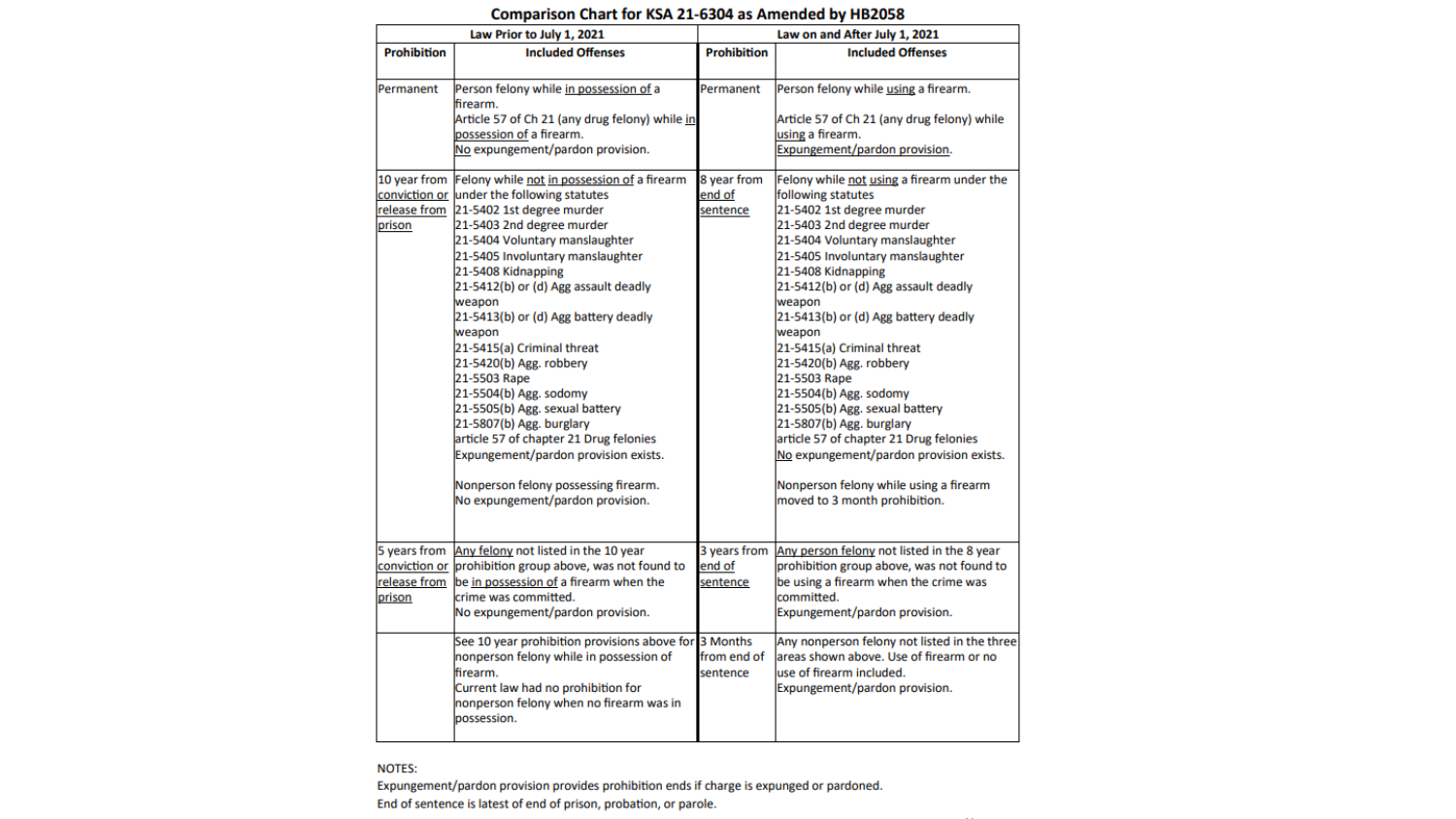## Changes Made

- Added a provision for people to have their rights restored through expungement
- - previously, no expungement required for rights to restore under Kansas law
- - However, Federal law required (and still requires) expungement
- Other changes:
- Lifetime prohibitions still lifetime.
- 10-year prohibitions are now 8-years
- 5-year prohibitions are now 3-years
- clock starts at the end of sentence/probation/parole/etc.
- Clock used to start at date of conviction
- Person felony w/ firearm = LIFETIME
- Drug felony w/ firearm = LIFETIME
- Non-person felony w/ firearm = 8 years (used to be 10)
- Person, non-person, and drug w/out firearm = 3 years (used to be 5)
- List of certain crimes w/out expungement or pardon = 8 years (used to be 10)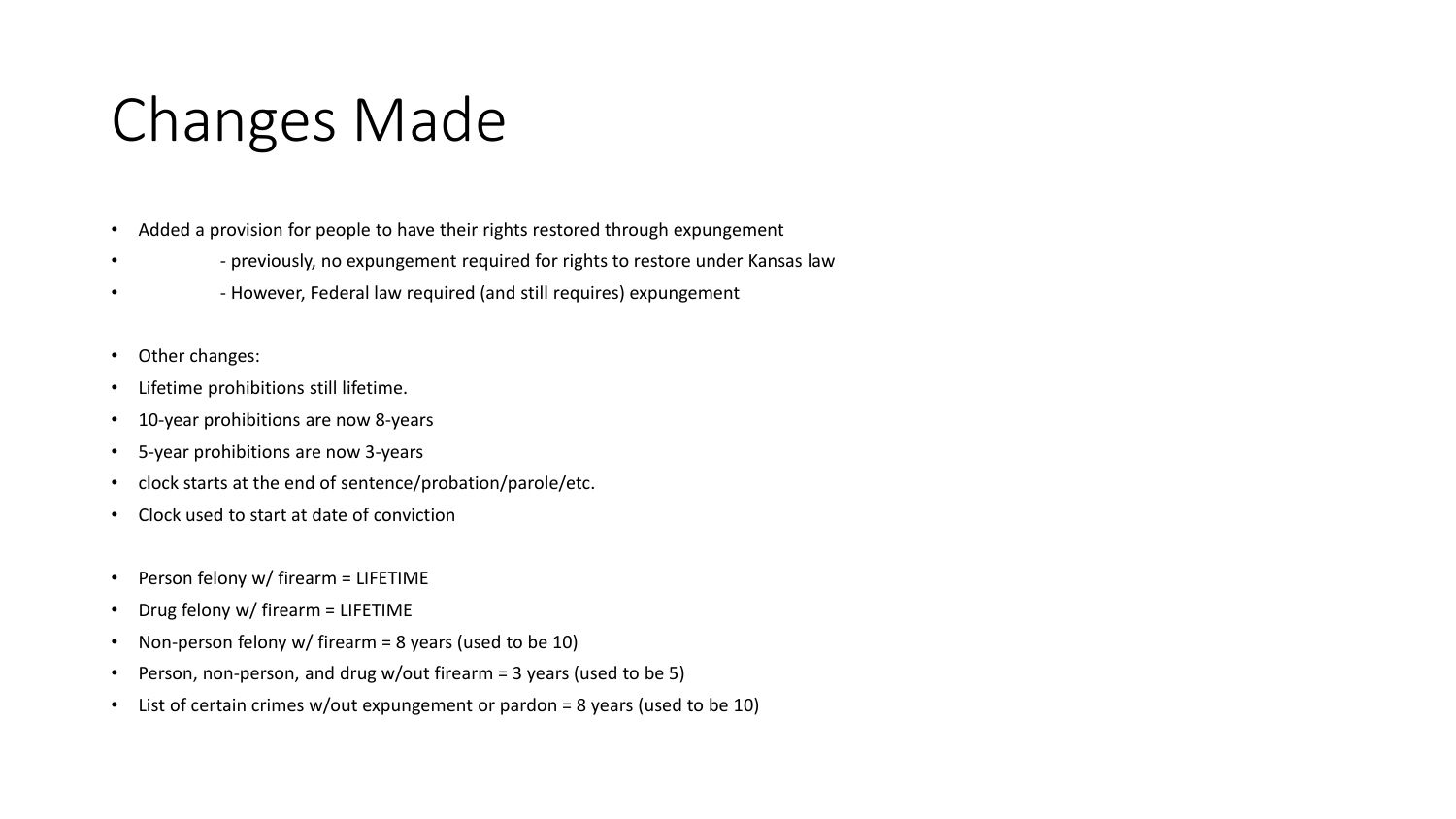## Example 1

- Defendant, Edward Nigma gets convicted of a level 5 drug felony w/out a firearm on January 1, 2021
- We will assume that Nigma gets put into Drug Court and successfully completes in 18-months
- Under the old law, Nigma not permitted to possess firearms until January 1, 2026
- Under new law, Nigma not permitted to possess firearms until 3-years after probation/drug court ends . . . So, July 1, 2025 (he can possess firearms about 6-months sooner).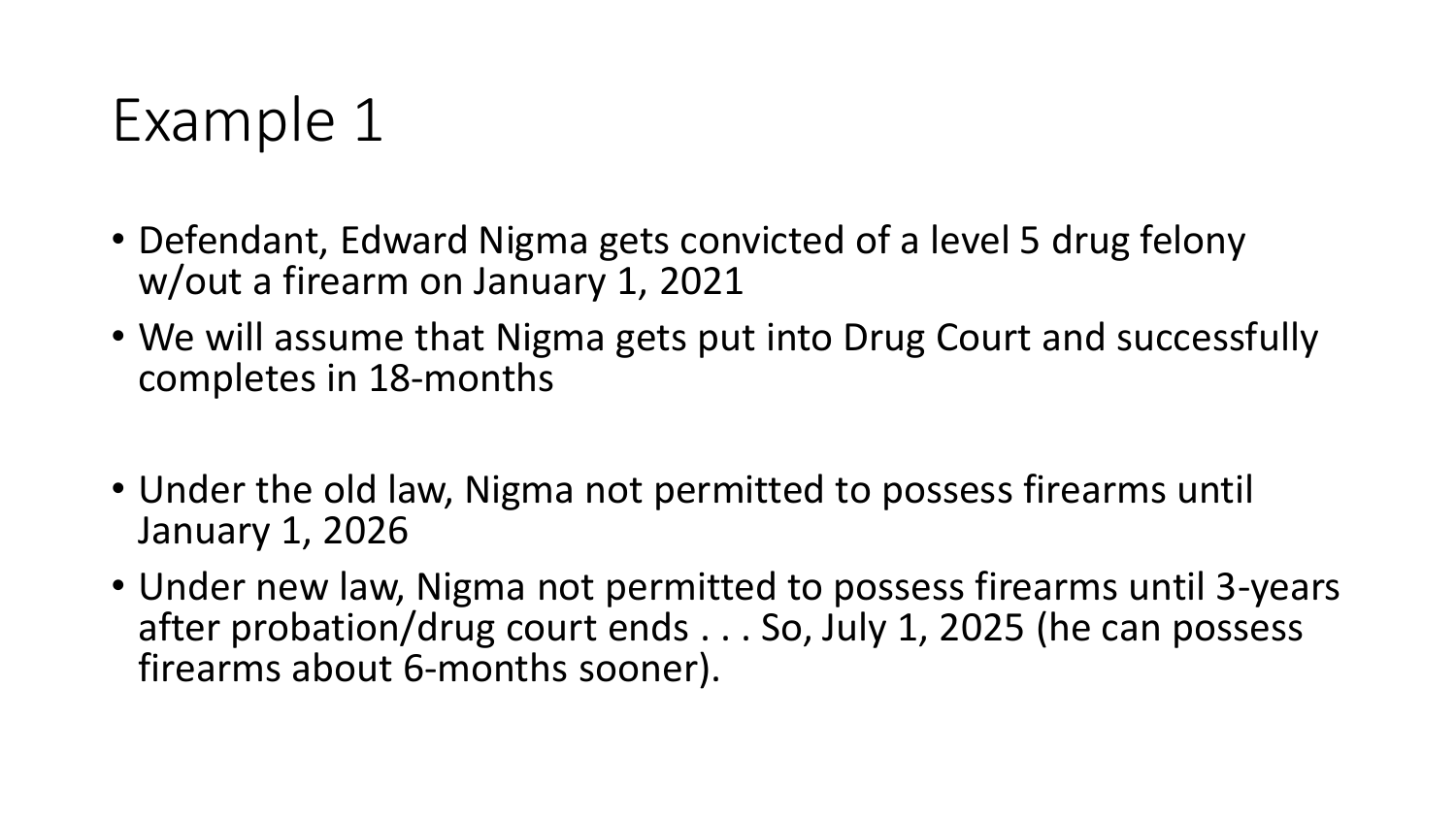

- Defendant, Harvey Dent is convicted on January 1, 2021 of a non-person felony wile in possession of a firearm. For this example, let's assume Dent goes to prison for 2-years and has 1-year of post-release.
- Under the old law, Dent cannot possess firearms until January 1, 2031.
- Under amended law, Dent cannot possess firearms until 8-years after completion of sentence/post-release. Dent gets out of prison on January 1, 2023 and off post-release on January 1, 2024 . . . Then the 8-year ban begins. Dent not allowed to possess firearms until January 1, 2032.
- So, in some instances the duration of their firearms prohibition will be shorter and in some cases it will be longer.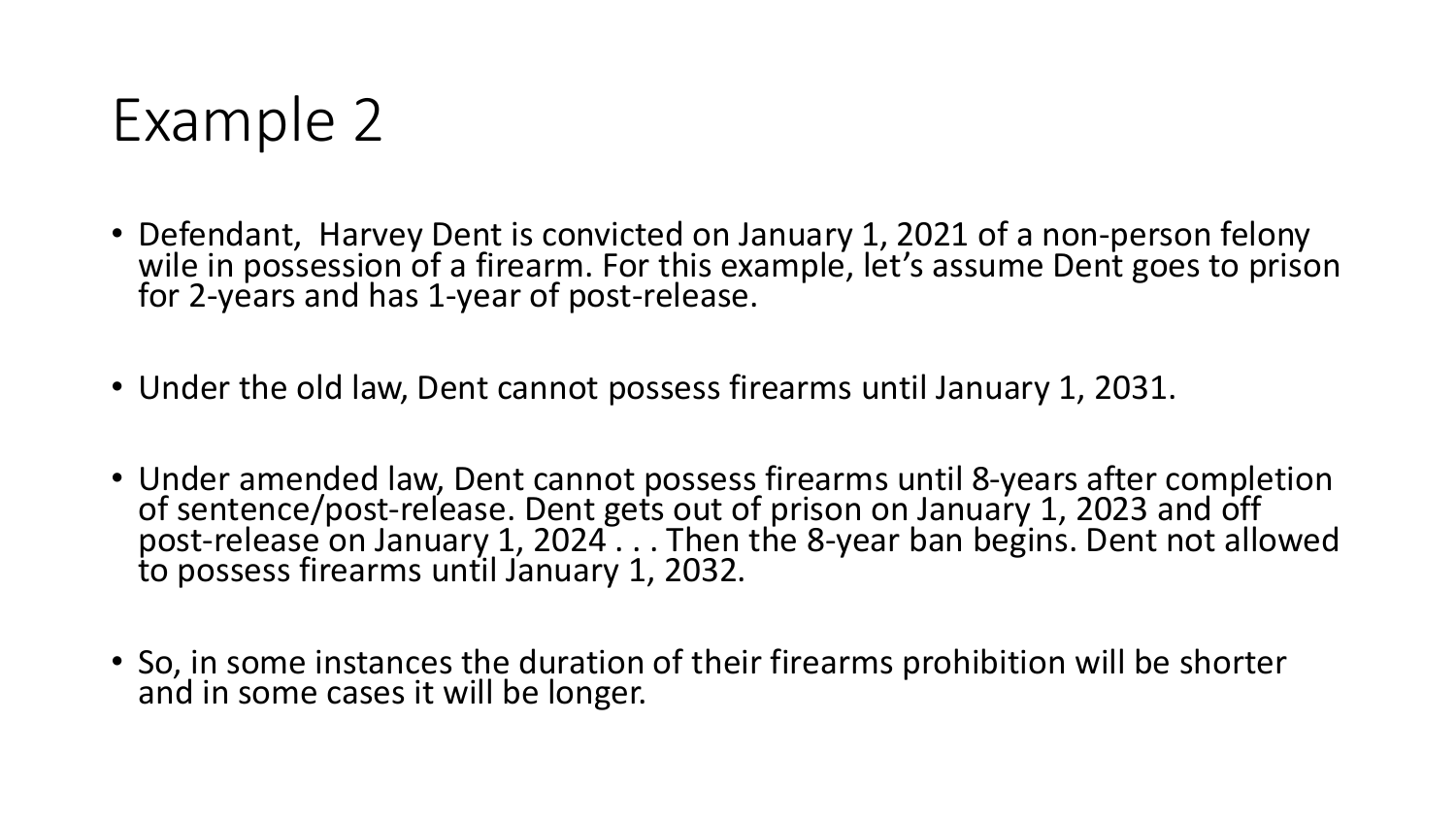## Statutes Impacted:

- K.S.A. 21-6301 Criminal Use of Weapons
- K.S.A. 21-6304 Criminal Possession of a Firearm by Convicted Felon
- K.S.A. 21-6614 Expungement of Certain Convictions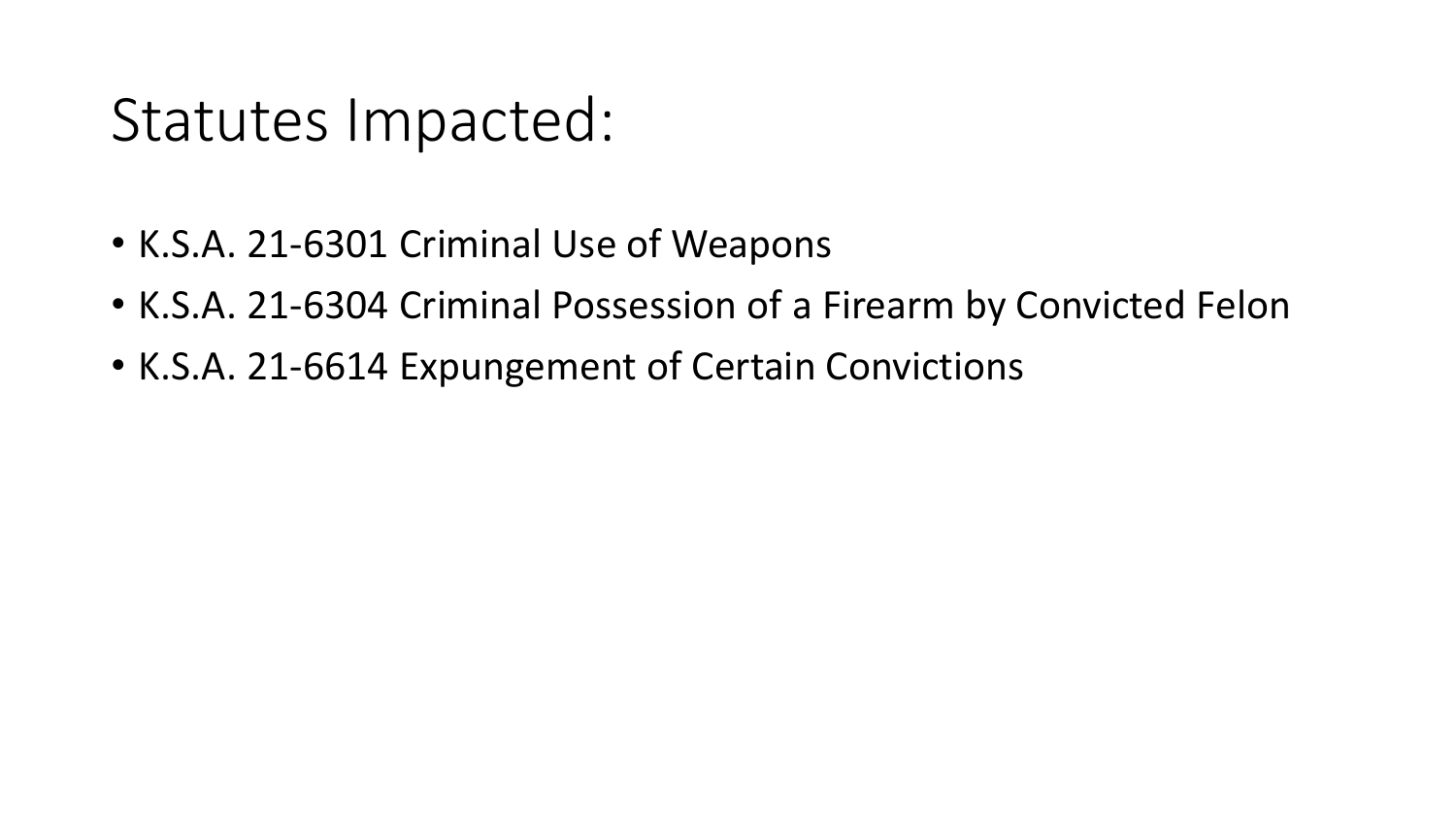## Sexual Extortion

- New Level 4 and Level 7 Person Felony for Sexual Extortion
- Cover actions with intent to coerce or actually causing another person to: A) engage in sexual contact, sexual intercourse or conduct that is sexual in nature; or B) produce, provide or distribute an image, video or other recording of a person in a state of nudity or engaging in conduct that is sexual in nature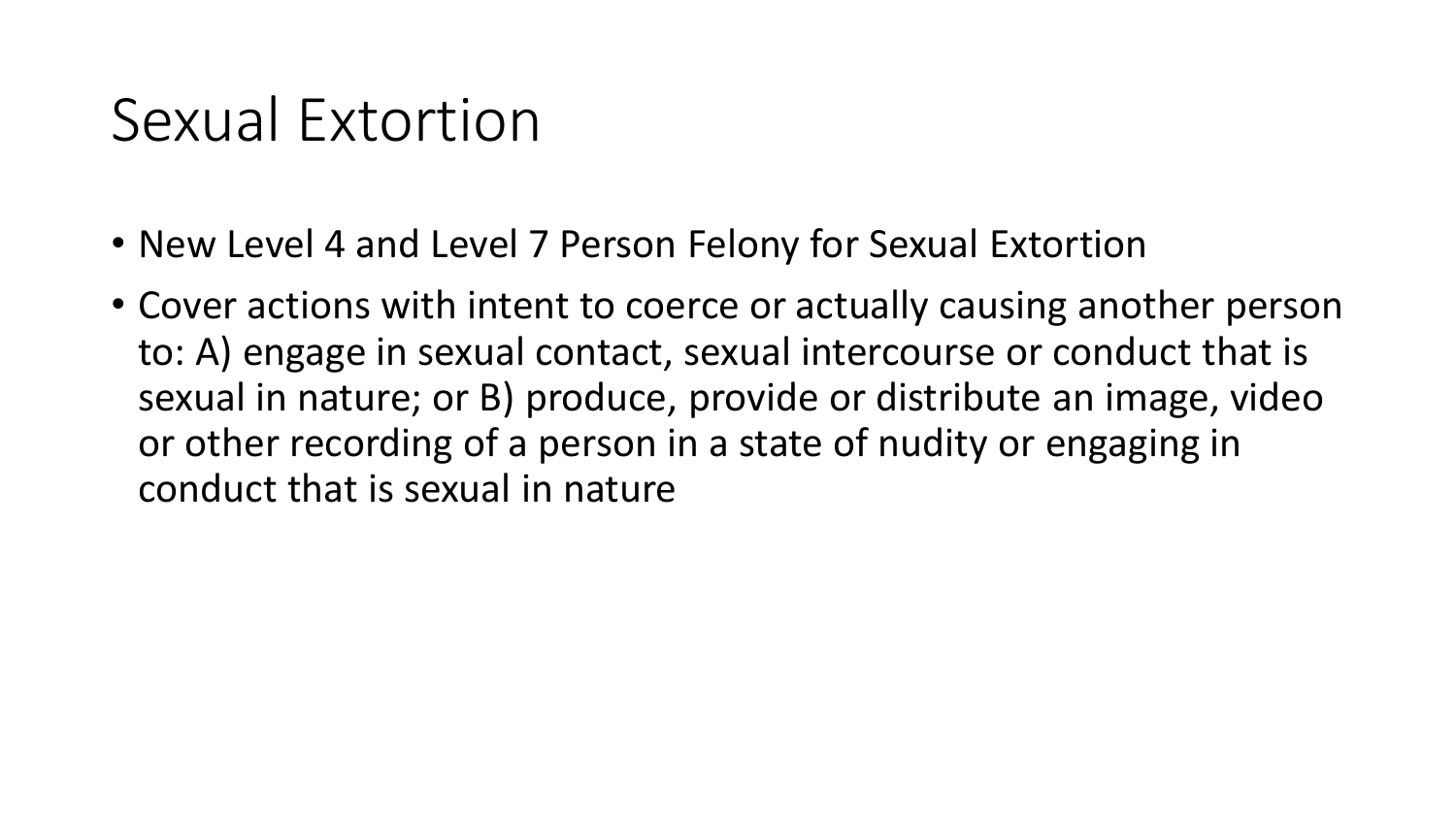## Statute Impacted:

- Created K.S.A. 21-5515
- (a) Sexual extortion is communicating by any means a threat to injure the property or reputation of a person, commit violence against a person, or distribute an image, video or other recording of a person that is of a sexual nature or depicts such person in a state of nudity:
- (1) With the intent to coerce such person to: (A) Engage in sexual contact, sexual intercourse or conduct that is of a sexual nature; or (B) produce, provide or distribute an image, video or other recording of a person in a state of nudity or engaging in conduct that is of a sexual nature; or
- (2) that causes such person to: (A) Engage in sexual contact, sexual intercourse or conduct that is of a sexual nature; or (B) produce, provide or distribute an image, video or other recording of a person in a state of nudity or engaging in conduct that is of a sexual nature.
- (b) Sexual extortion as defined in:
- (1) Subsection (a)(1) is a severity level 7, person felony; and
- (2) subsection (a)(2) is a severity level 4, person felony.
- (c) This section shall be a part of and supplemental to the Kansas criminal code.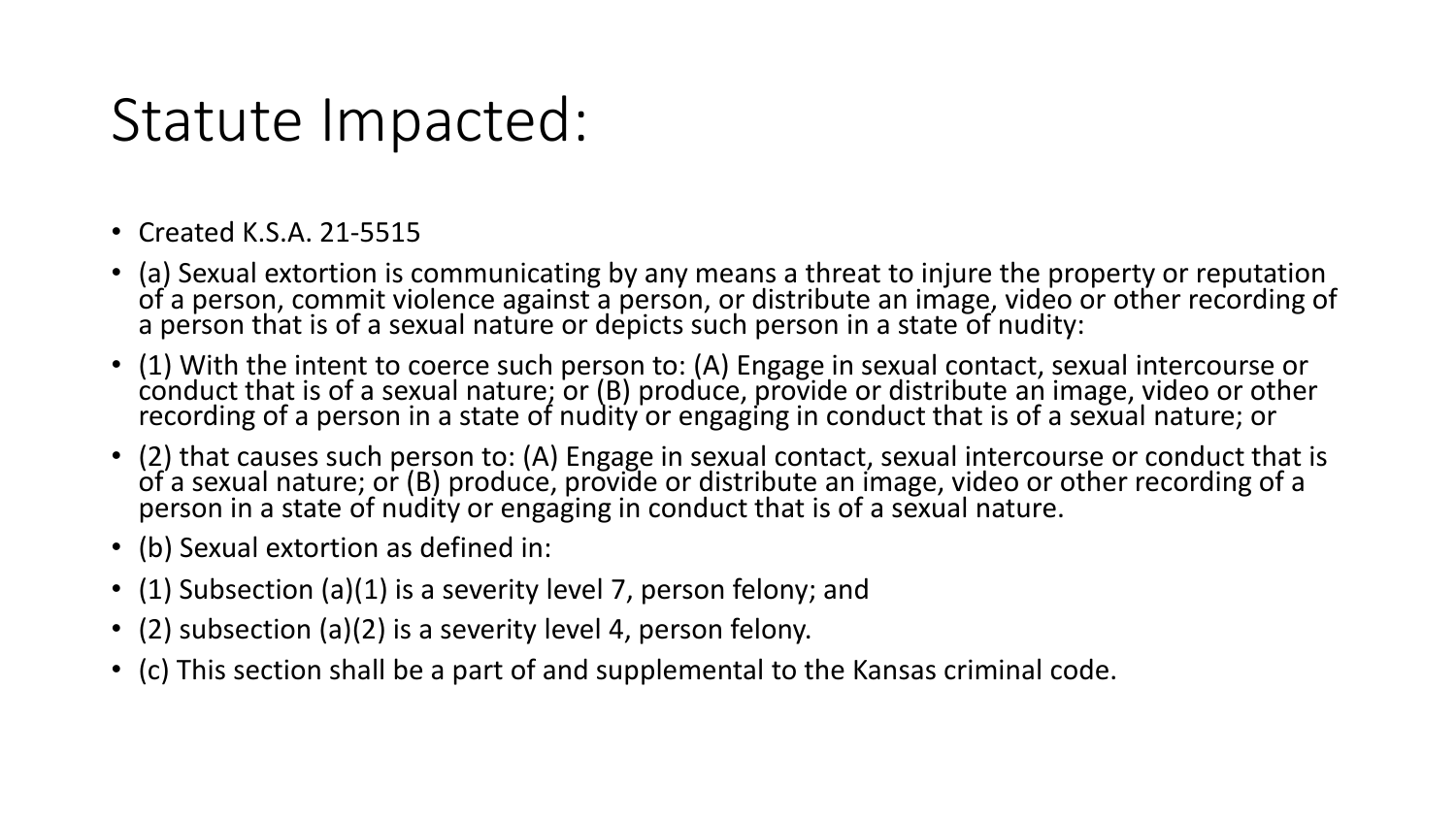## Sexual Battery/Aggravated Sexual Battery

- Language excepting the spouse as a potential victim is removed
- Spouses can now be victims of sexual battery (we're married is not a defense)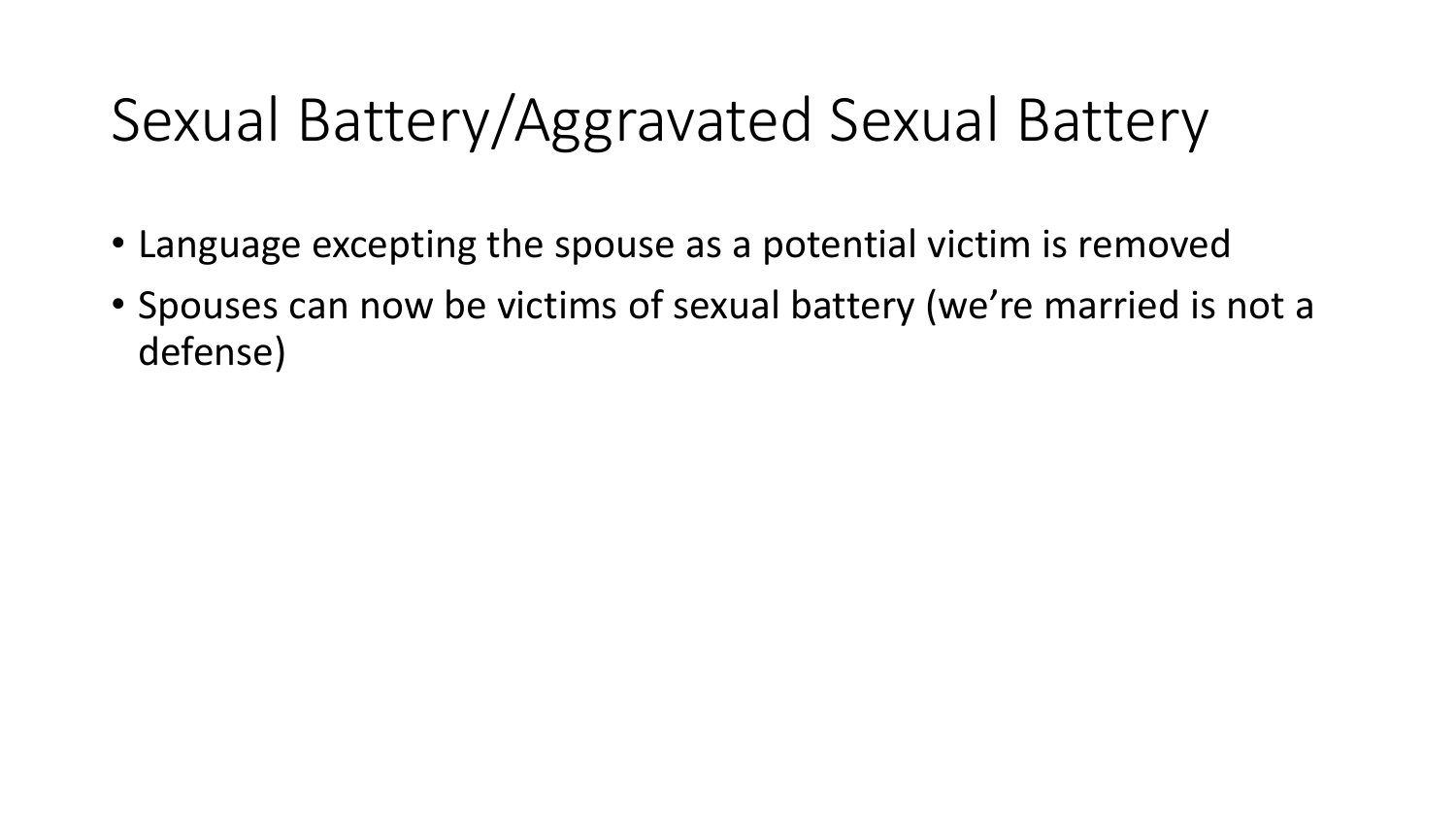#### Statute Impacted:

• K.S.A. 21-5505 Sexual Battery/Aggravated Sexual Battery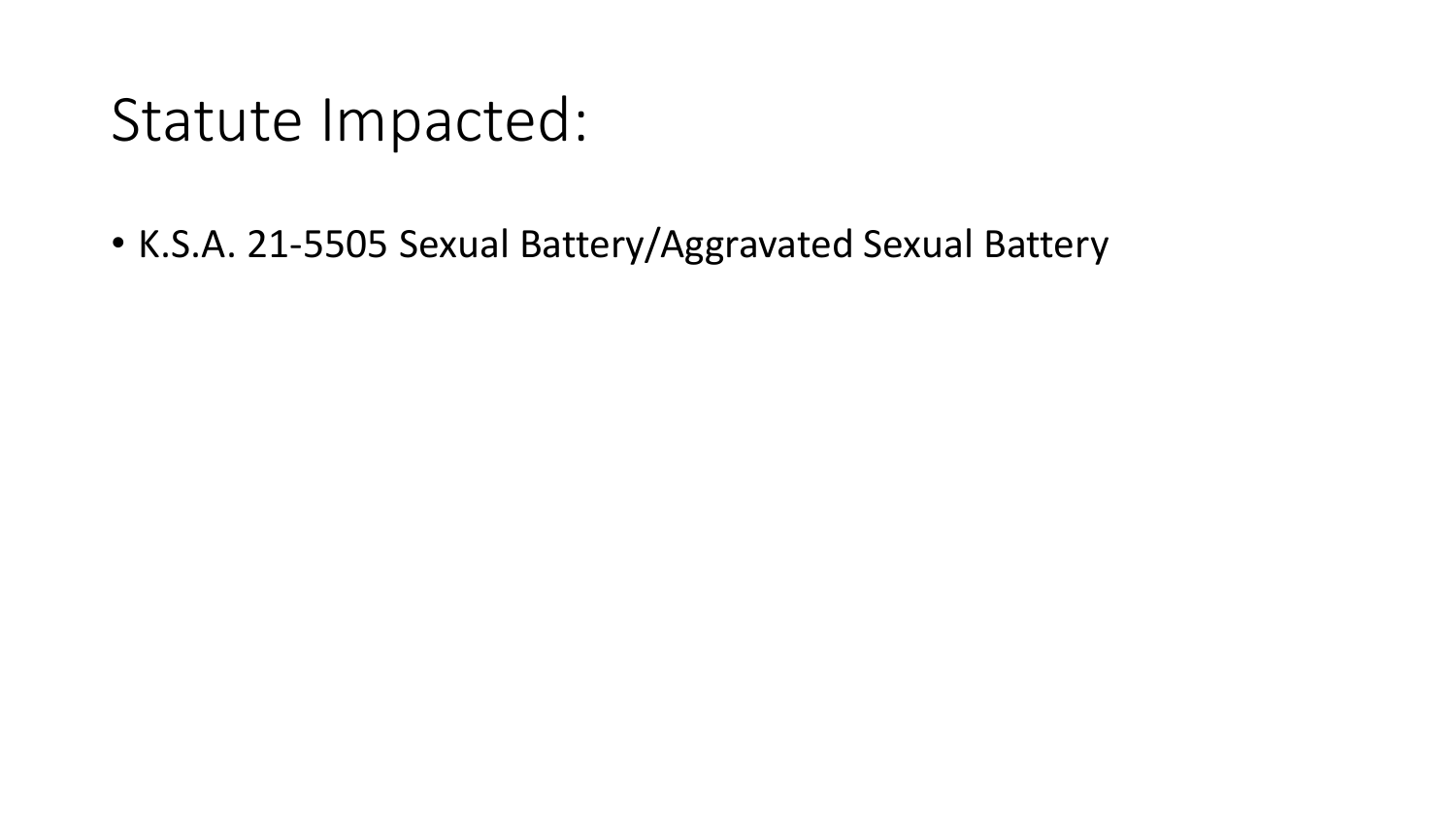## Auto Theft

- Creates a prima facie case that someone has intent to permanently deprive the owner of the vehicle if the Defendant tries to elude law enforcement in a stolen vehicle
- Minimum fine if attempting to elude in a stolen vehicle is \$500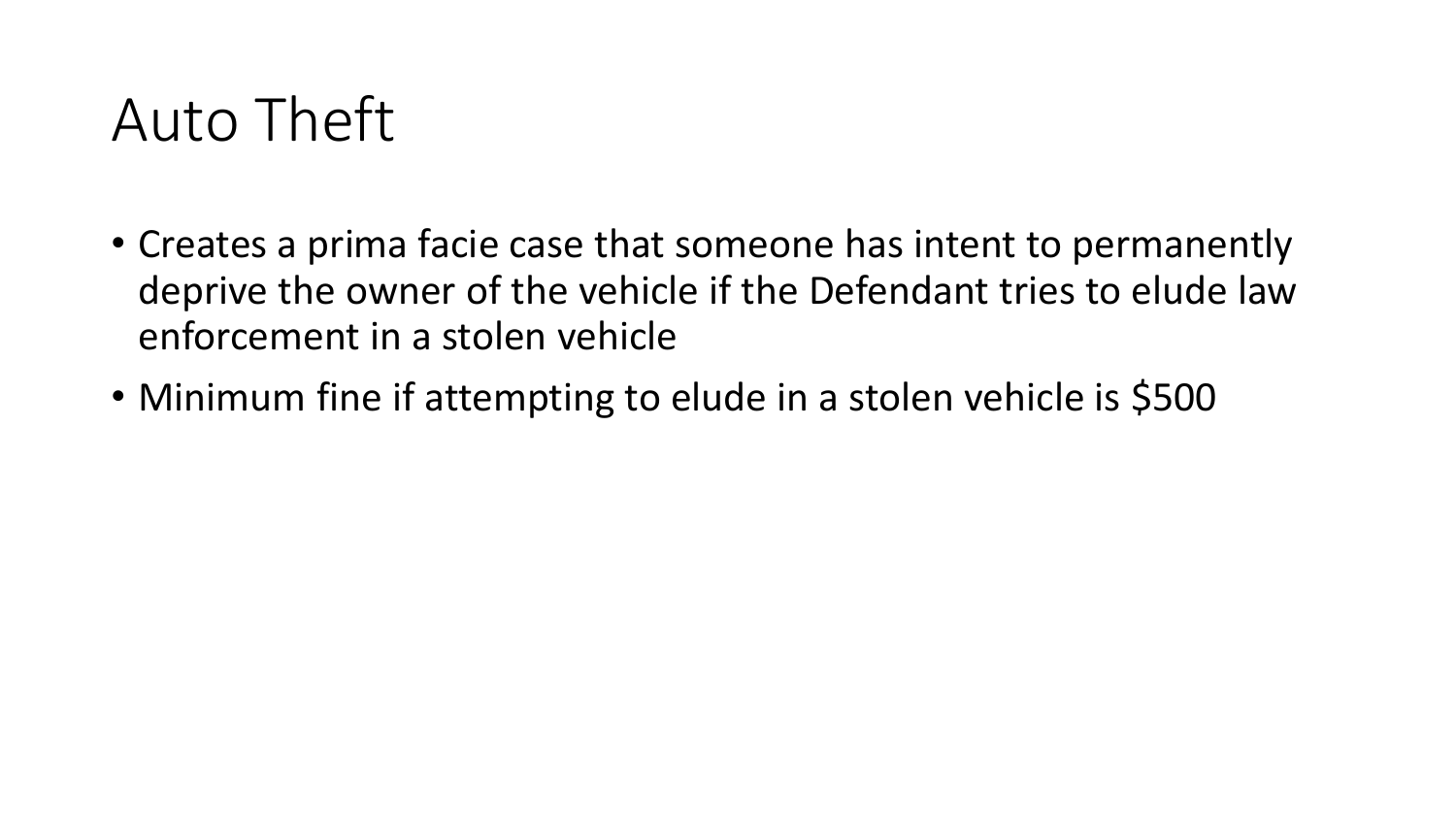## Statutes Impacted:

- K.S.A. 8-1568 Fleeing and Eluding LEO
- K.S.A. 21-5804 Prima Facie Evidence to Establish "Intent to permanently deprive"
	- (e) In a prosecution for theft as defined in K.S.A. 21-5801, and amendments thereto, and such theft is of a motor vehicle as defined in K.S.A. 8-126, and amendments thereto, fleeing or attempting to elude a police officer as defined in K.S.A. 8-1568(a)(1)(B) or (b), and amendments thereto, shall be prima facie evidence of intent to permanently deprive the owner of the motor vehicle of the possession, use or benefit thereof.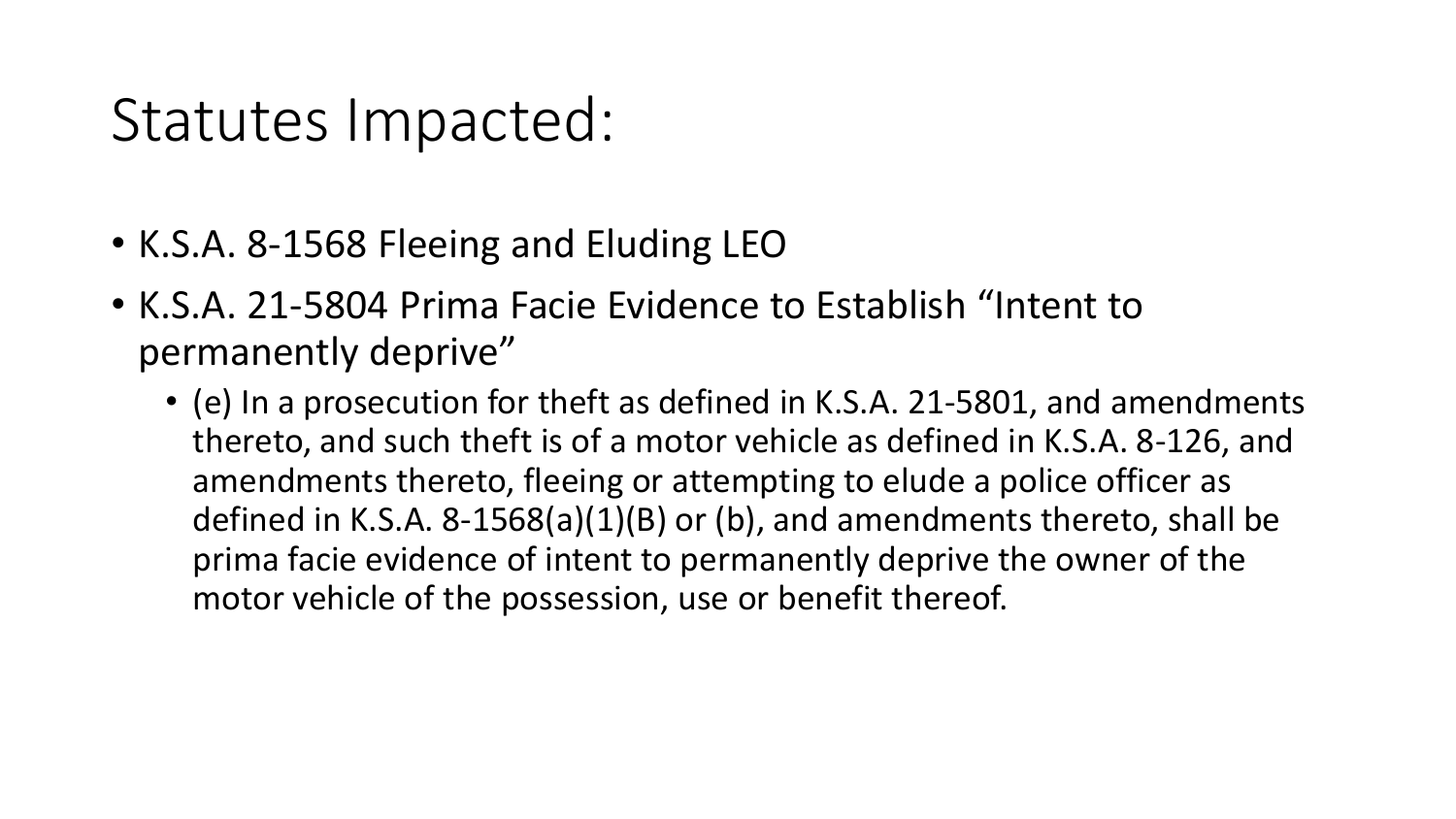## Attempt to Elude (Oncoming Traffic)

- Creates Level 7 person felony if someone:
- 1) tries to ditch LEOs by driving into the oncoming lane of traffic IF IT IS A DIVIDED HIGHWAY; or
- 2) goes into an opposing lane on any roadway which causes a third party to do an evasive maneuver to avoid collision; or
- 3) drives through an intersection and causes a third party to do an evasive maneuver to avoid collision; or
- 4) causes a collision involving another driver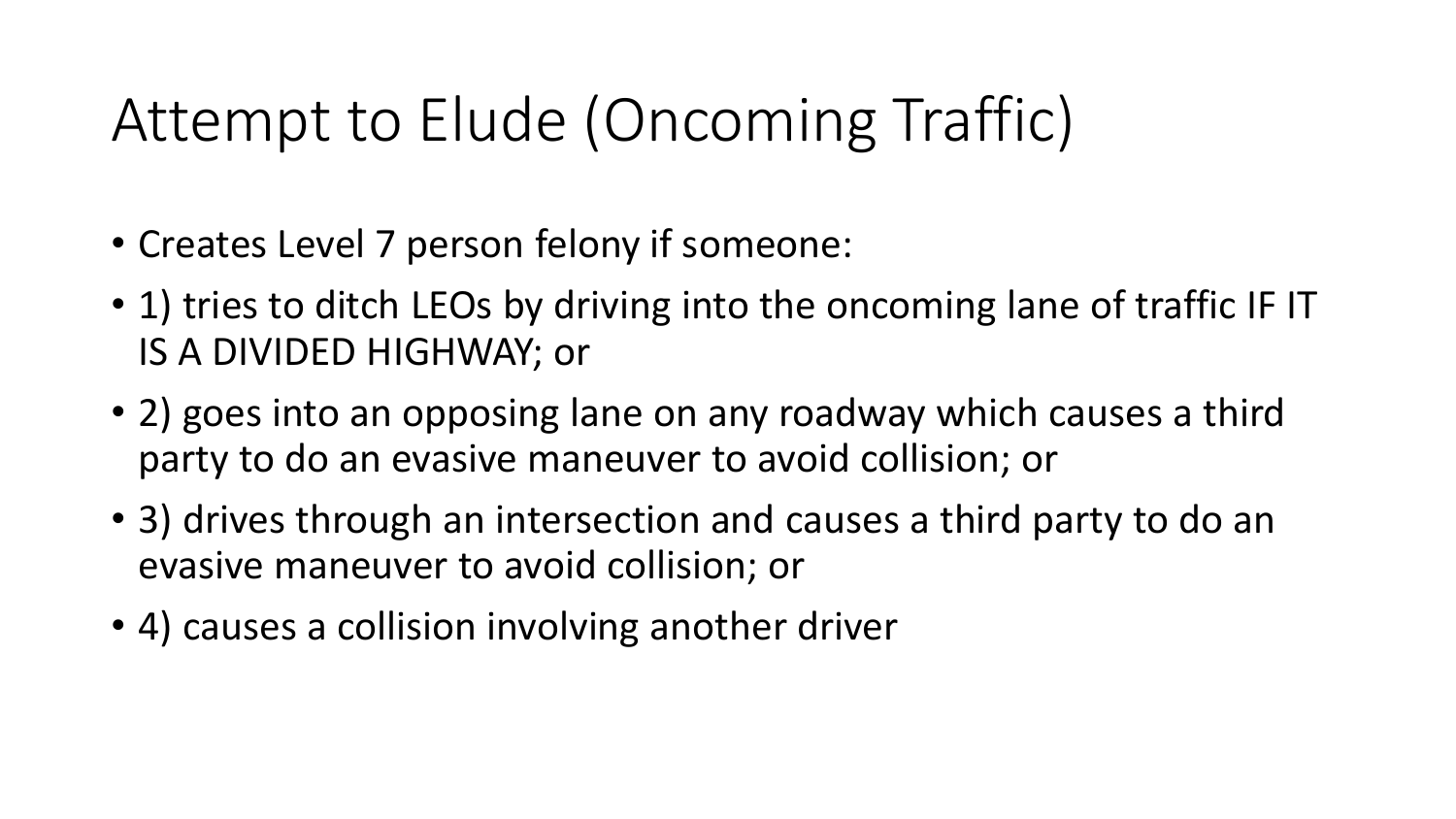### Statute Impacted:

• K.S.A. 8-1568 Fleeing and Eluding LEO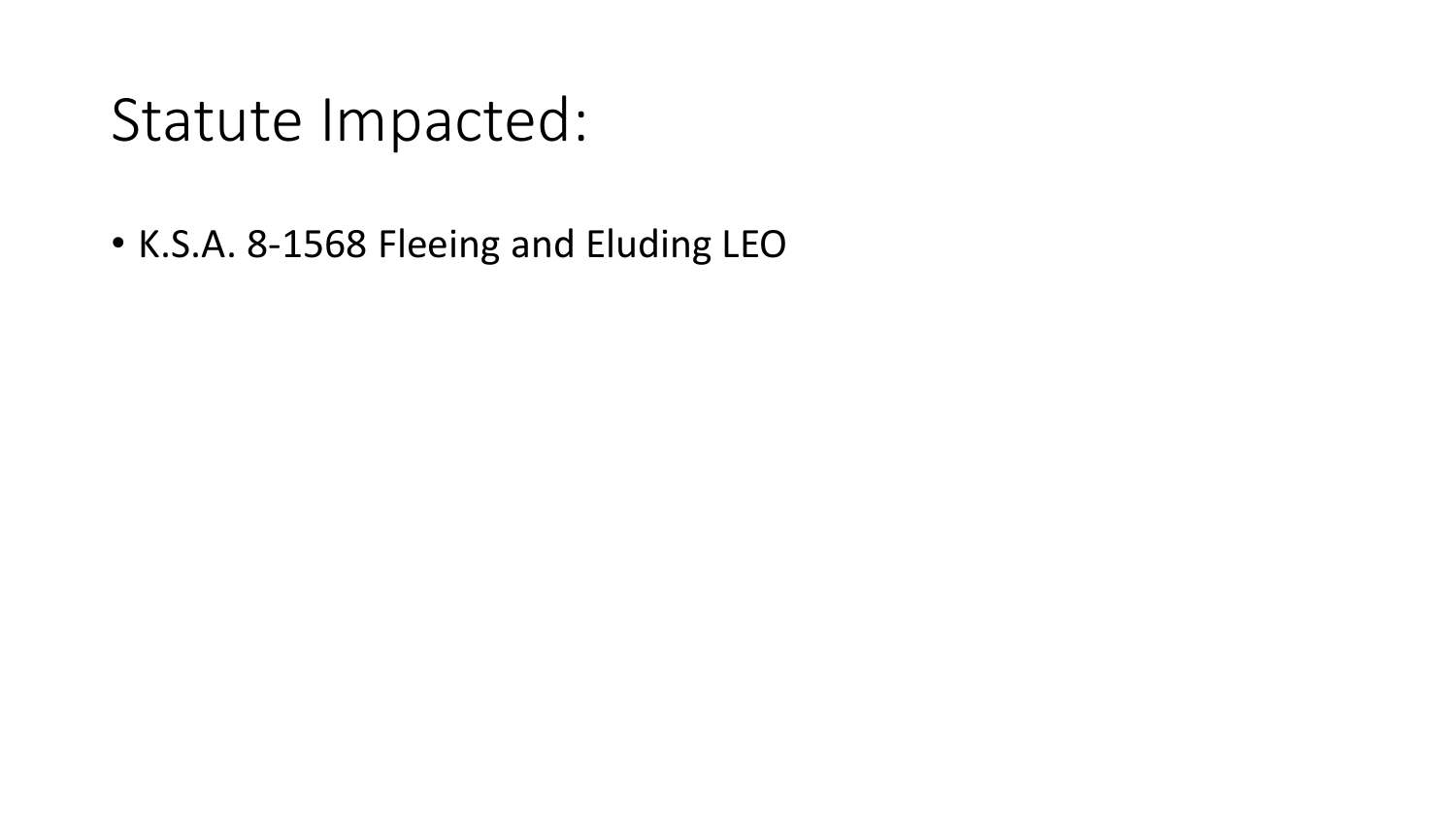## Child Abuse/Neglect Investigations

- All investigating agencies in investigating an allegation of child abuse must in some manner visually observe the alleged child victim and document observations in a report.
- (Can't just have one agency do it for everyone)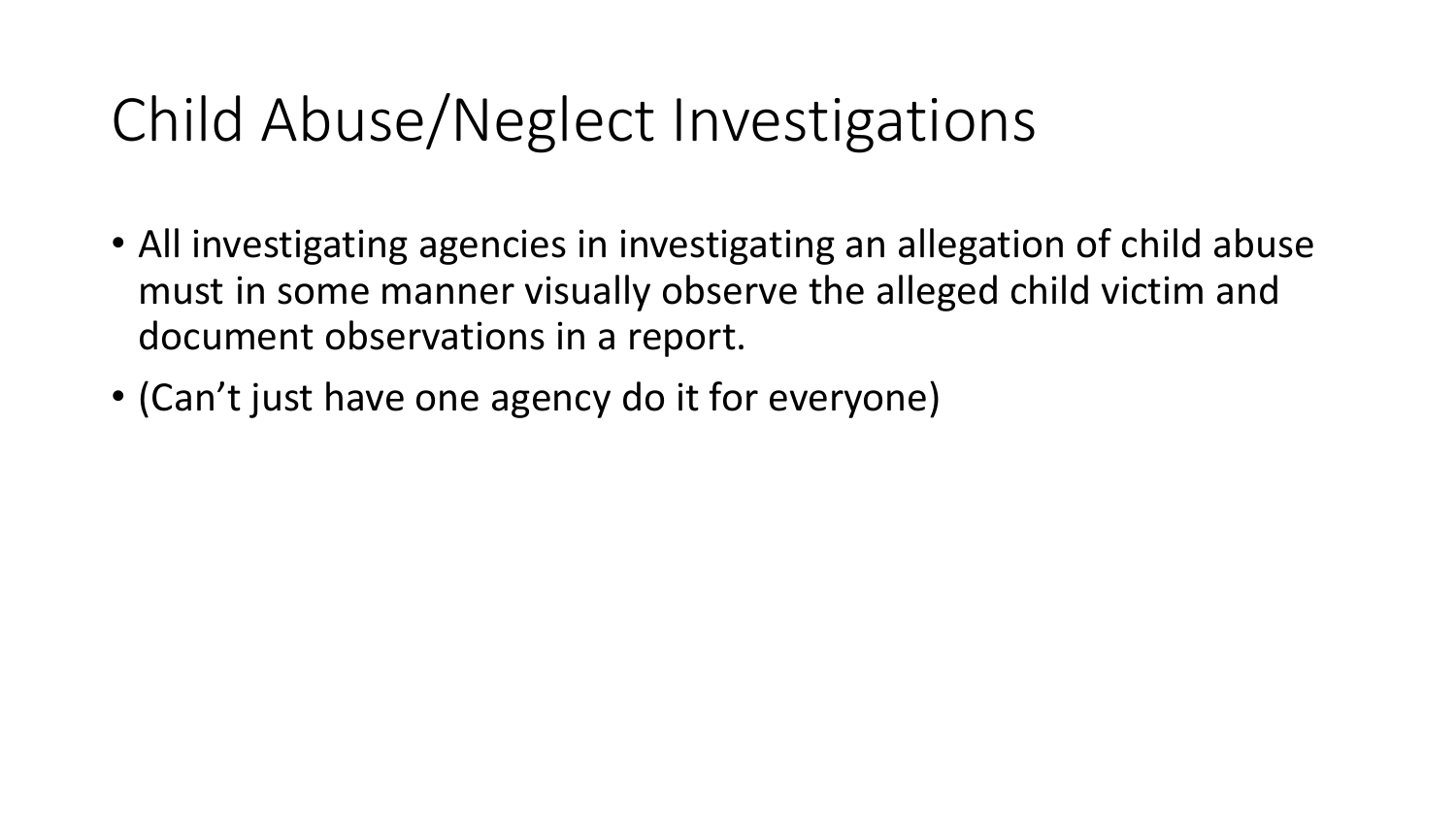## Statute Impacted

• K.S.A. 38-2226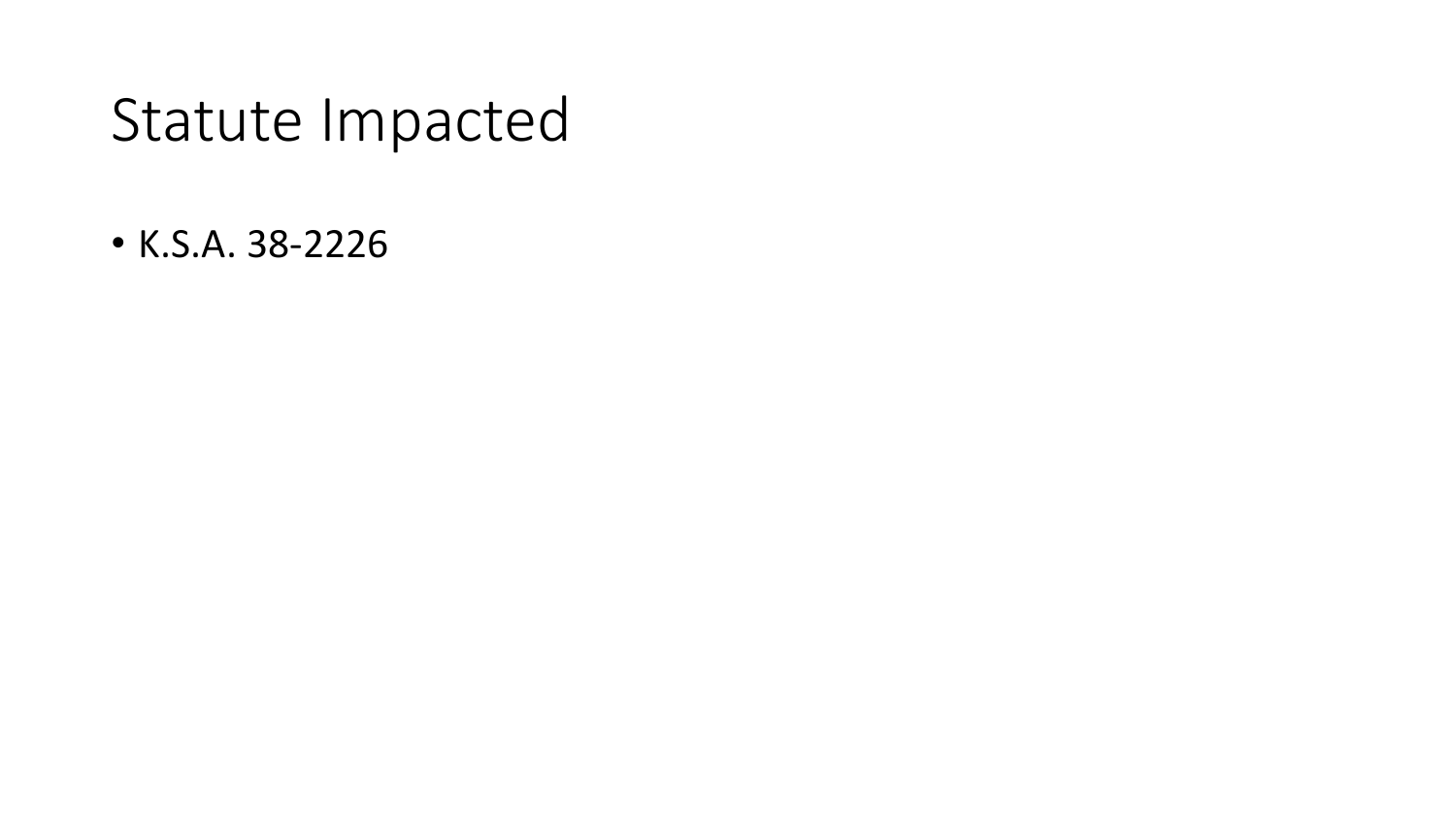## Officer Exposure to Body Fluids (Court Ordered Testing)

- Expands Court's authority to order testing beyond HIV and Hepatitis B (done for COVID-19 purposes)
- Amendment requires the Court to order the Defendant to be tested for any infectious disease if it "appears from the nature of the charge that the transmission of bodily fluids from one person to another may have been involved" and one of the following exist: 1) victim/prosecutor request the court to order the test; or 2) defendant stated they had infectious disease or used words to suggest it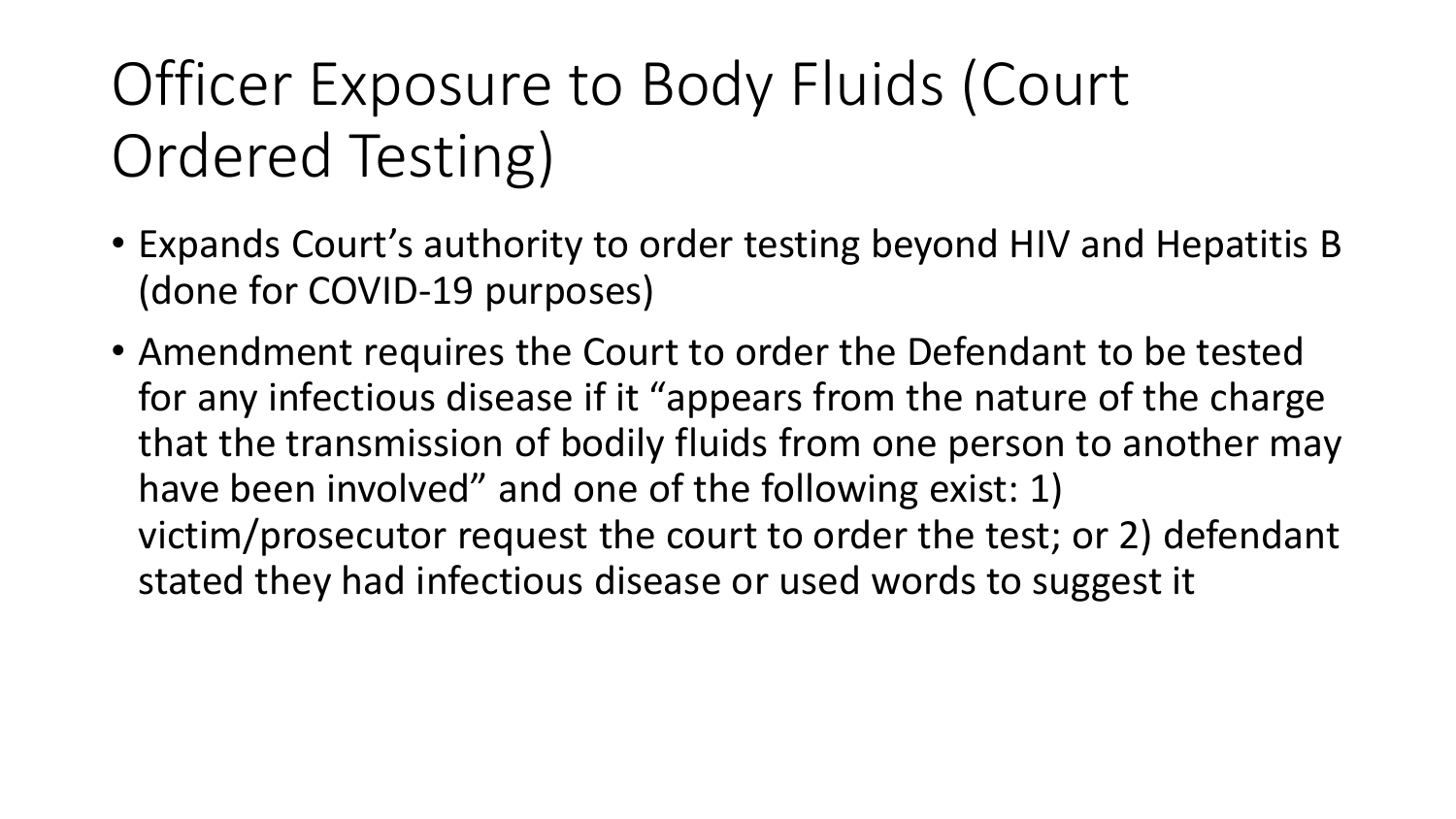## Statutes Impacted:

- K.S.A. 65-6001 Definition of "Infectious Disease Test"
- K.S.A. 65-6009 Disclosure of Test Results for those Arrested/Convicted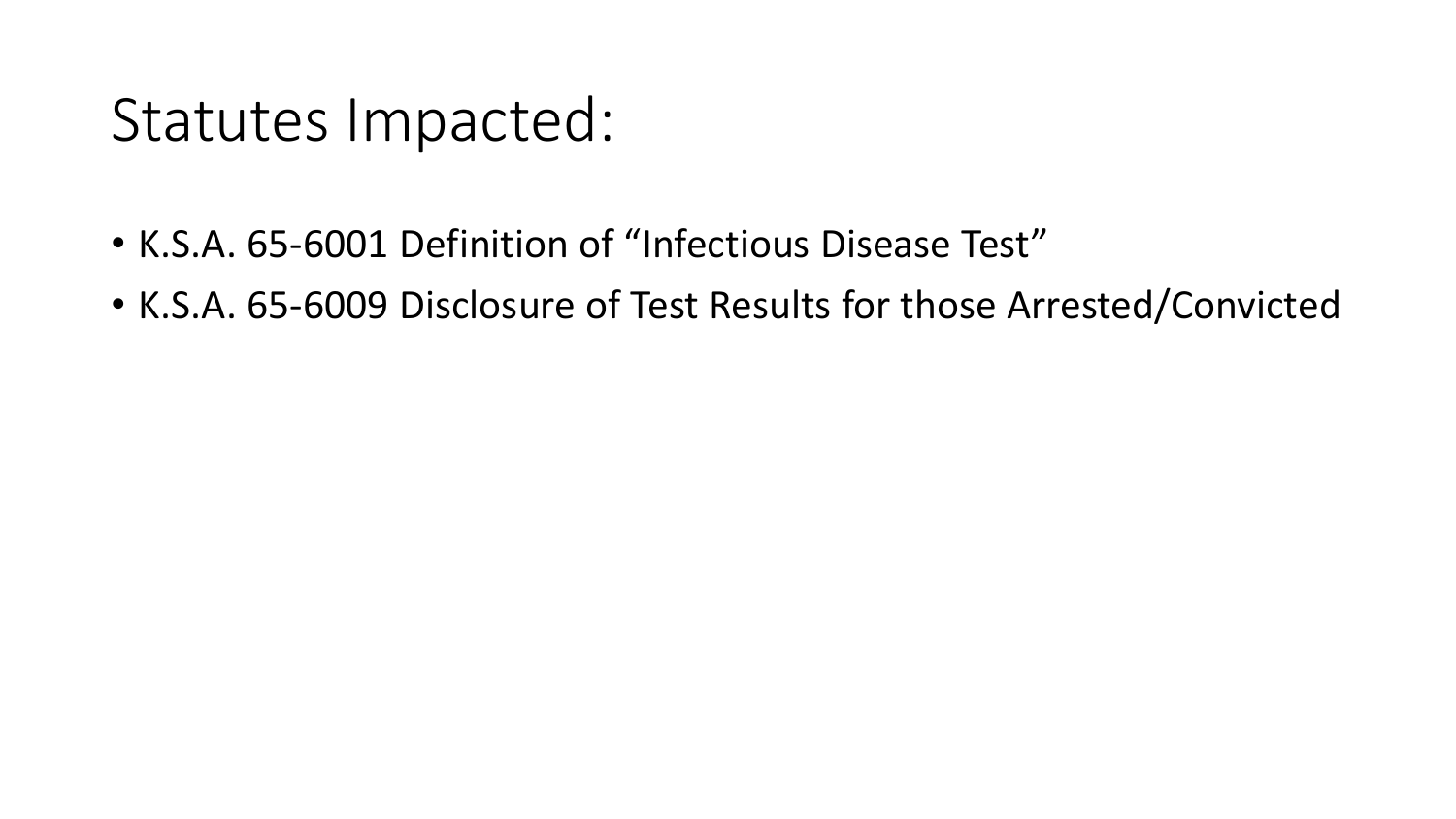## To-Go Alcohol Beverages

• Basically, business otherwise permitted to normally sell alcohol can now sell it for off-premises consumption if they meet all requirements set forth in this change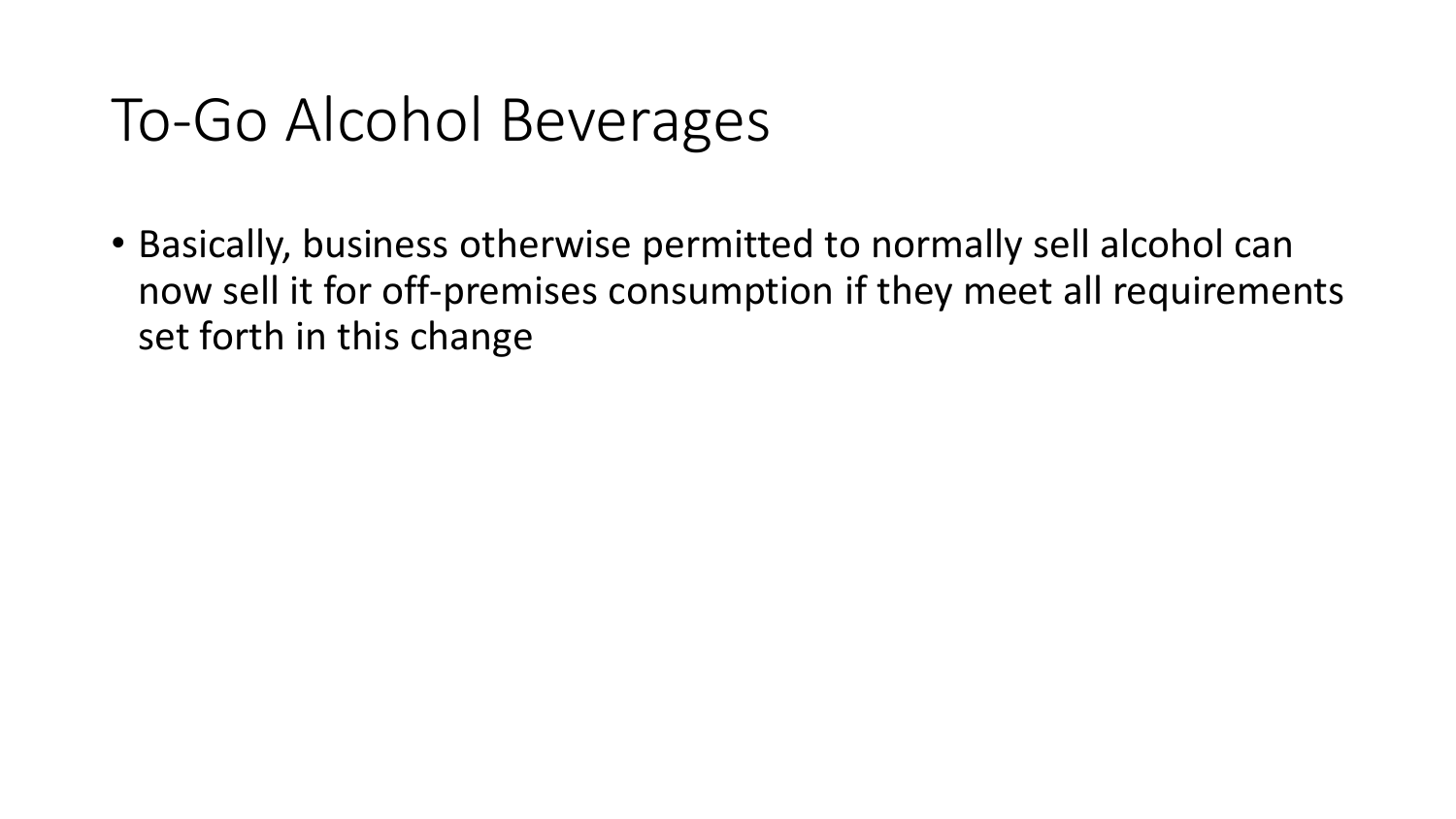## Requirements for To-Go Alcohol

- Containers with alcohol must've been purchased by patron at licensed premises
- Containers must be sealed or resealed and placed in a clear, tamperproof bag
- Dated receipt must be given to the patron
- No original/unopened containers of spirits may be removed from the premises (it has to be opened and resealed by the licensed premises)
- Can't be done after 11:00 p.m. unless it was purchased and partially consumed prior to 11:00 p.m.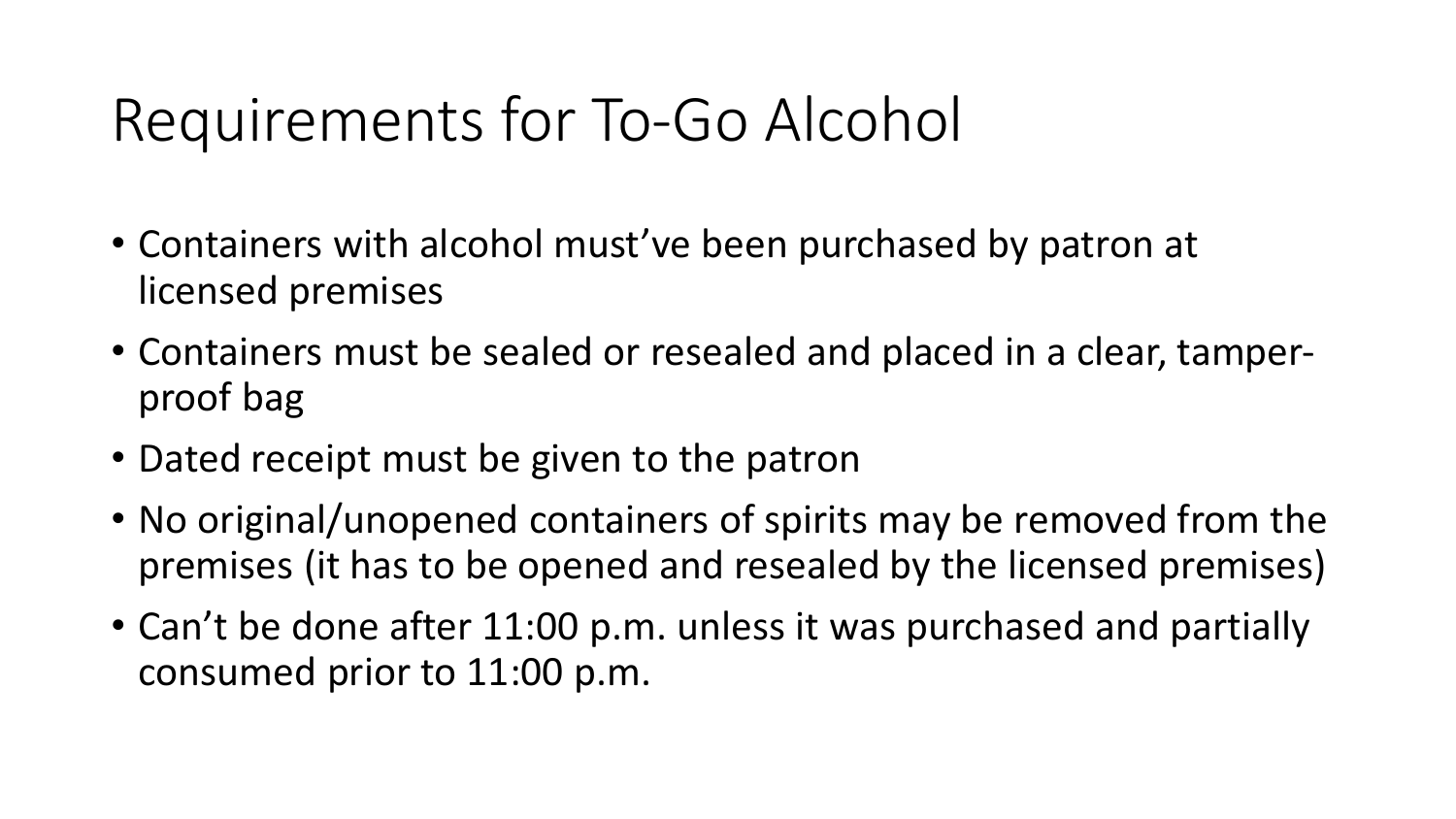## Statute Impacted:

• K.S.A. 41-2653 Removal of Unconsumed Alcohol from Establishment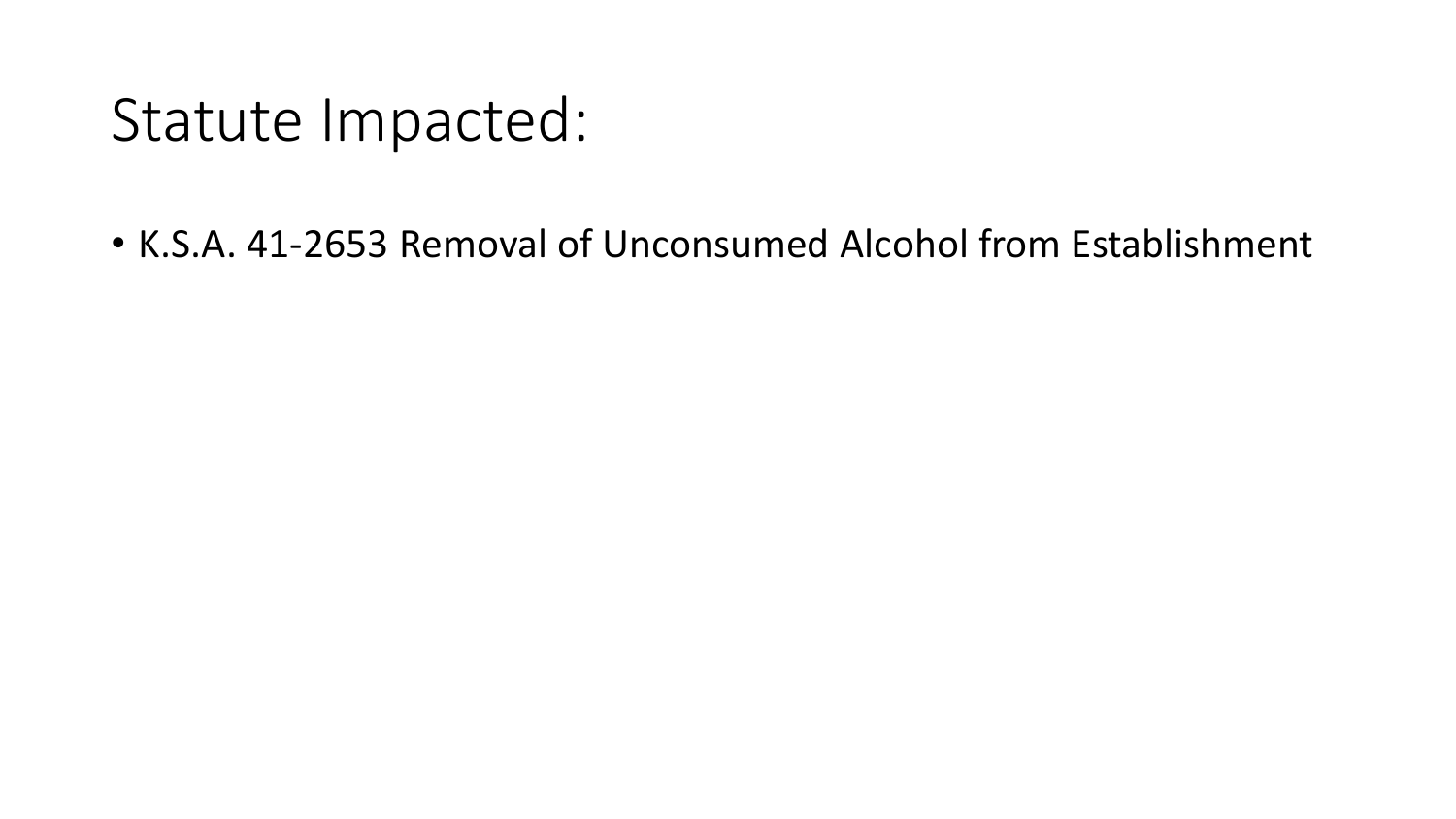## Emergency Management Act-Violations

- During COVID-19 Crisis Emergency Management Act Violations were designated as a civil violations as opposed to Class A misdemeanors.
- Since July 1, 2021, it is once again a Class A misdemeanor to violate an emergency management act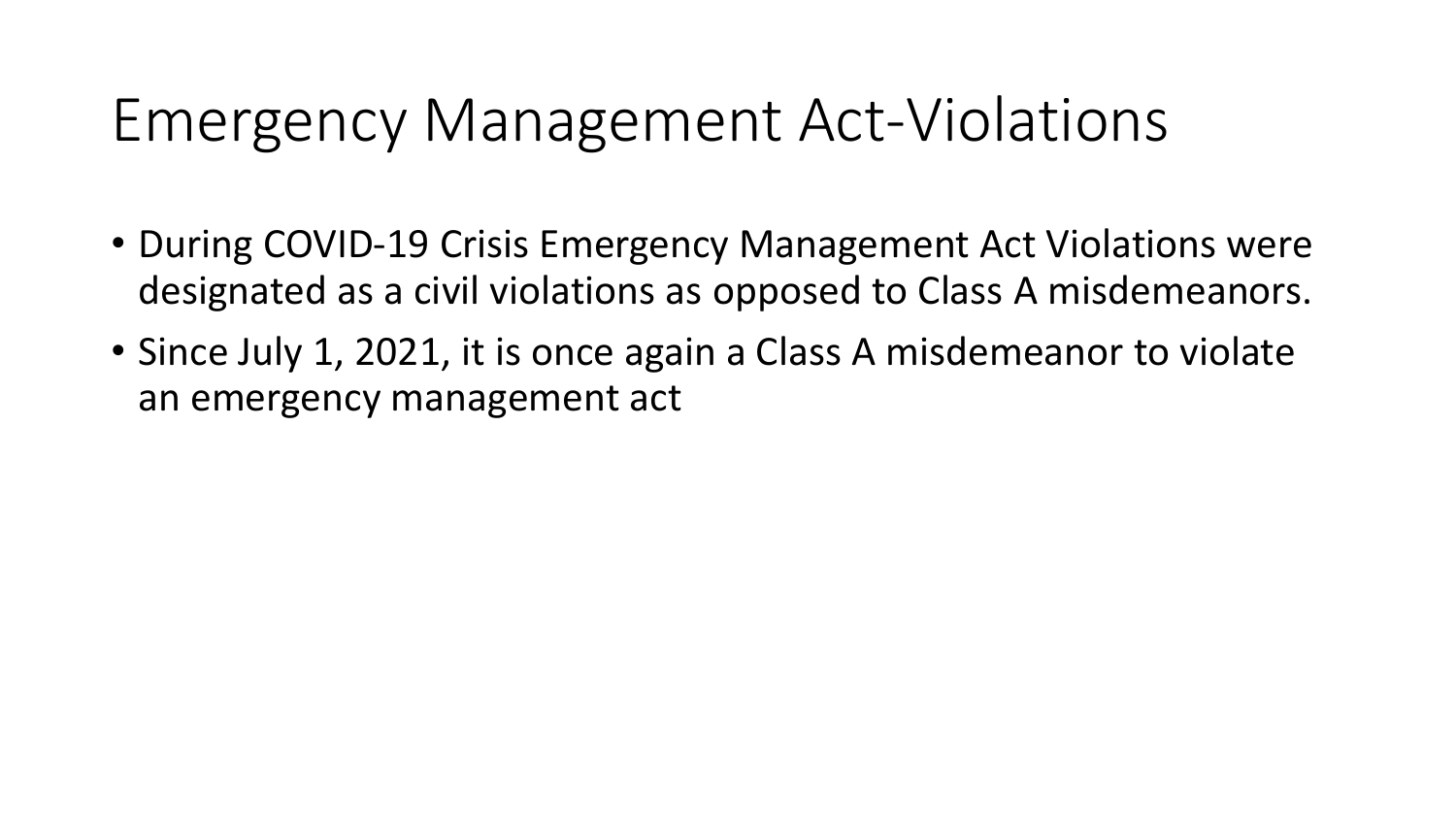### Statute Impacted:

• K.S.A. 48-939 – Restored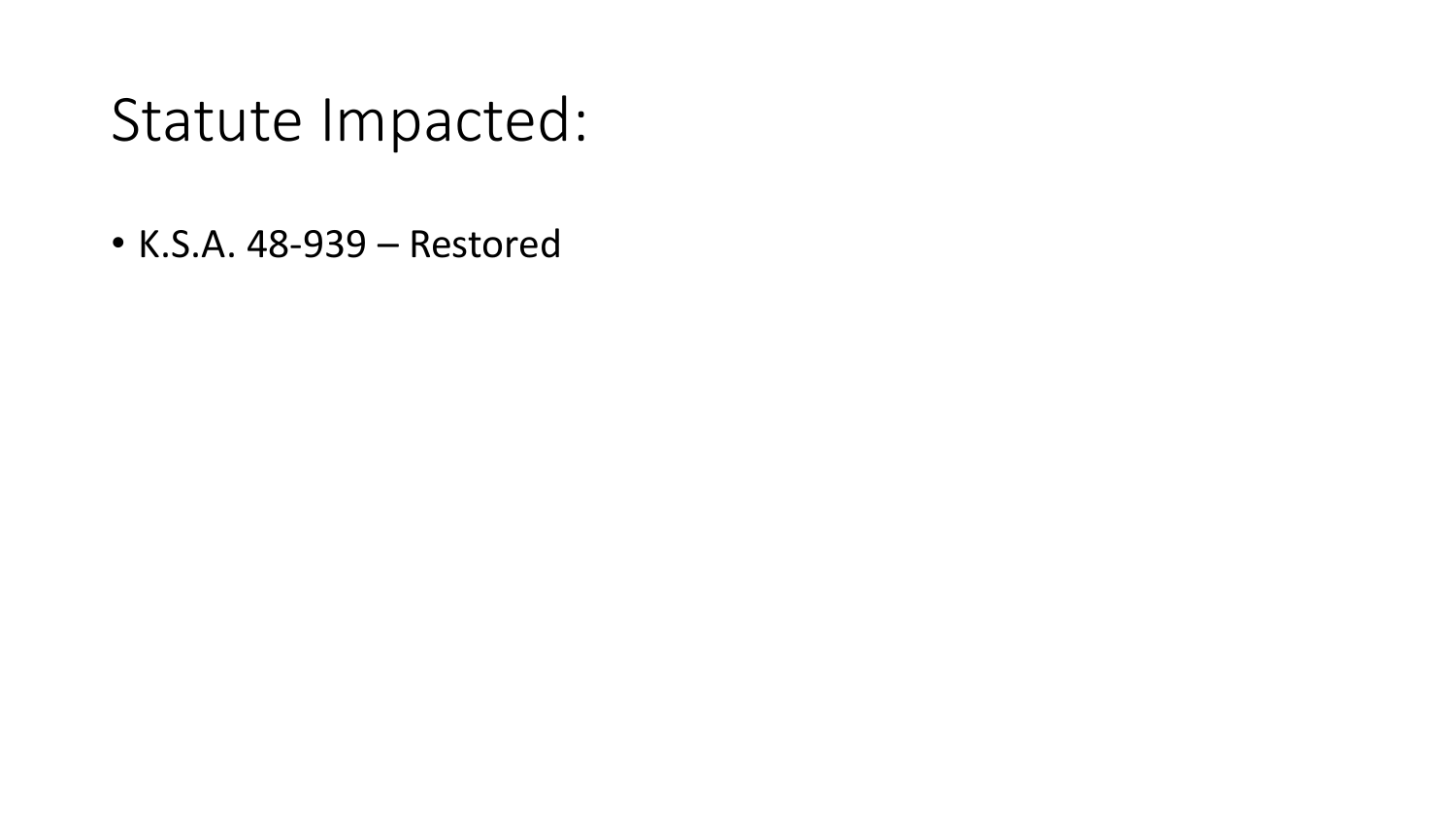# Industrial Hemp Act Changes

Shamelessly Stolen from Robert A. Anderson Jr.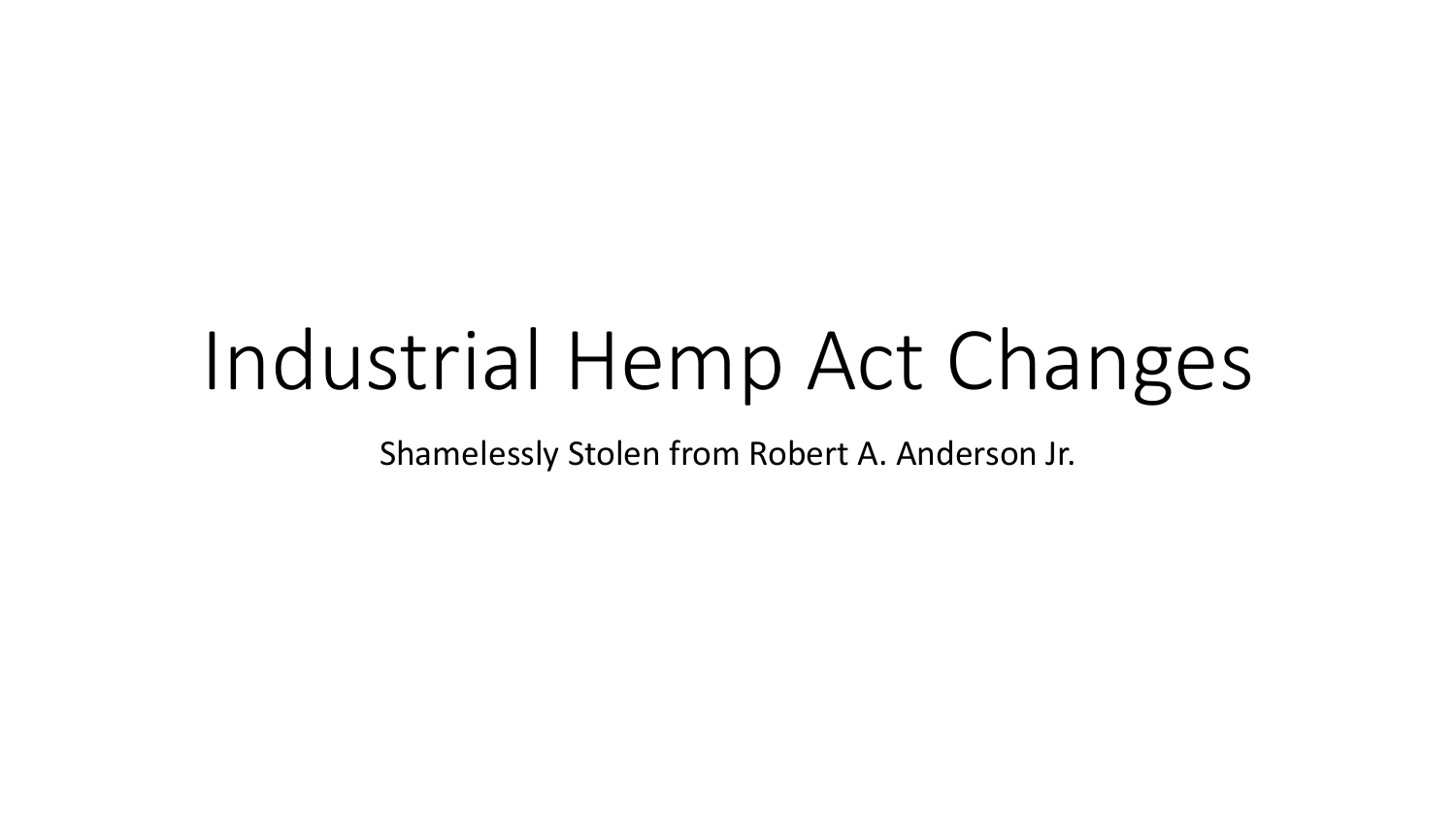## Fundamentals to Understand

- 1. Hemp & marijuana, while they look very similar, are not the same thing
- 2. Hemp and marijuana both fall under the genus "Cannabis".
- 3. Both hemp and marijuana contain chemical structures known as cannabinoids
- 4. The two primary cannabinoids are: CBD and THC
- 5. There are many different types of CBD and THC
- 6. When we talk about marijuana and THC, specifically what we are talking about is Delta-9 THC (also found in hemp)
- 7. THC, in any form, has a psychoactive effect (will get you "high")
- 8. CBD, will not get you high.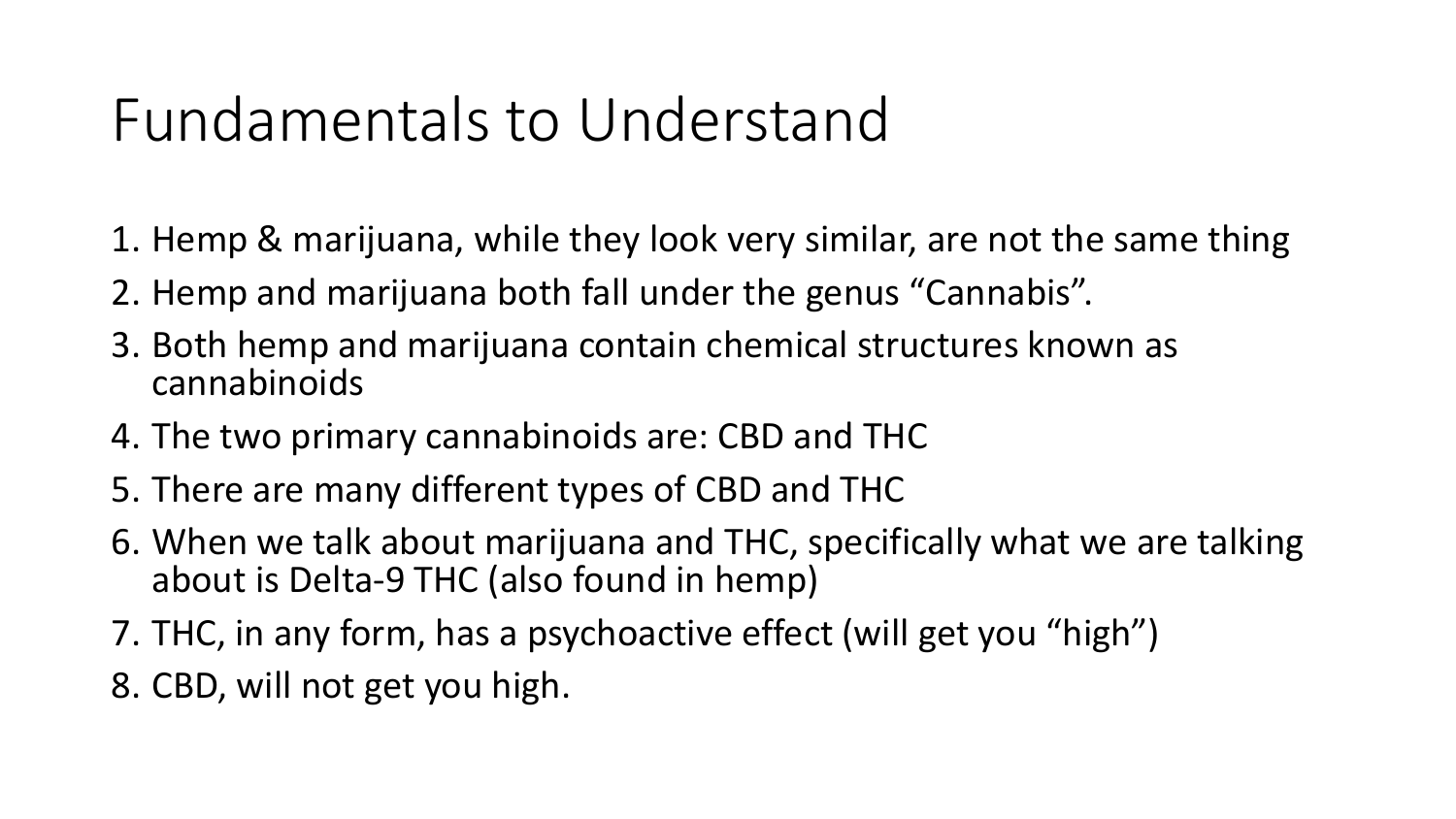## Cannabis (Plant Genus)

#### **Marijuana**

• Contains high-levels of Delta-9 THC (pun intended); but also, Delta-8/6/4, etc. and CBD

#### **Hemp**

• Contains low levels of cannabinoids generally, but contains Delta-9/8/6/4, etc. and CBD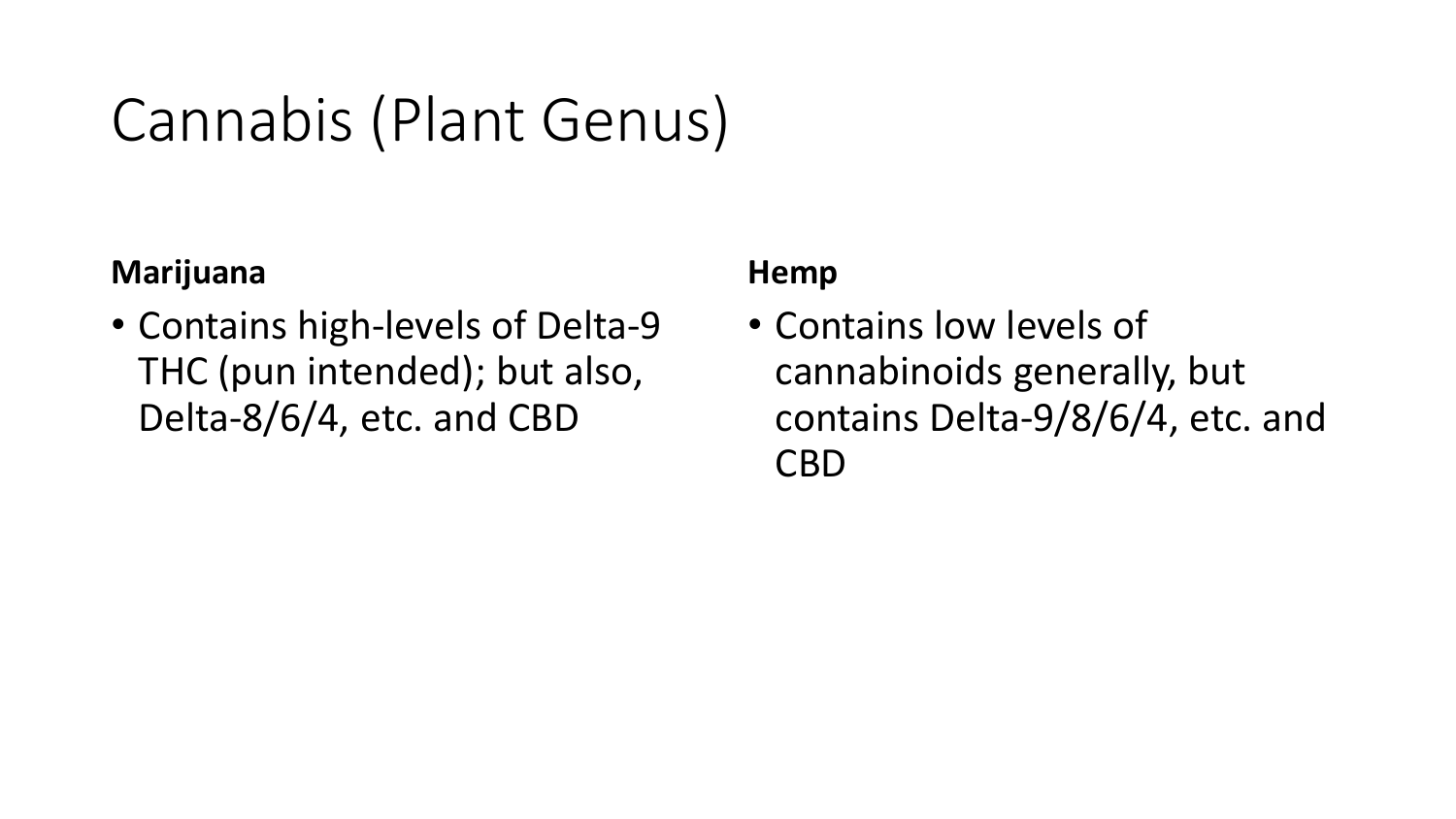## K.S.A. 2-3901 Hemp & Hemp Products prior to April 29, 2021

- "Industrial Hemp" (or the plant itself) means: "all parts and varieties of the plant cannabis sativa L., whether growing or not, that contain a delta-9 tetrahydrocannabinol concentration of not more than 0.3% on a dry weight basis
- "Hemp Products" means "all products made from industrial hemp, including, but not limited to, cloth, cordage, fiber, food, fuel, paint, paper, particleboard, plastics, seed, seed meal and seed oil for consumption and authorized seed or clone plants for cultivation, if seeds originate from industrial hemp varieties.
- In other words, nearly any "hemp product" made from a lawful hemp plant was legal – regardless of cannabinoid profile or concentration levels.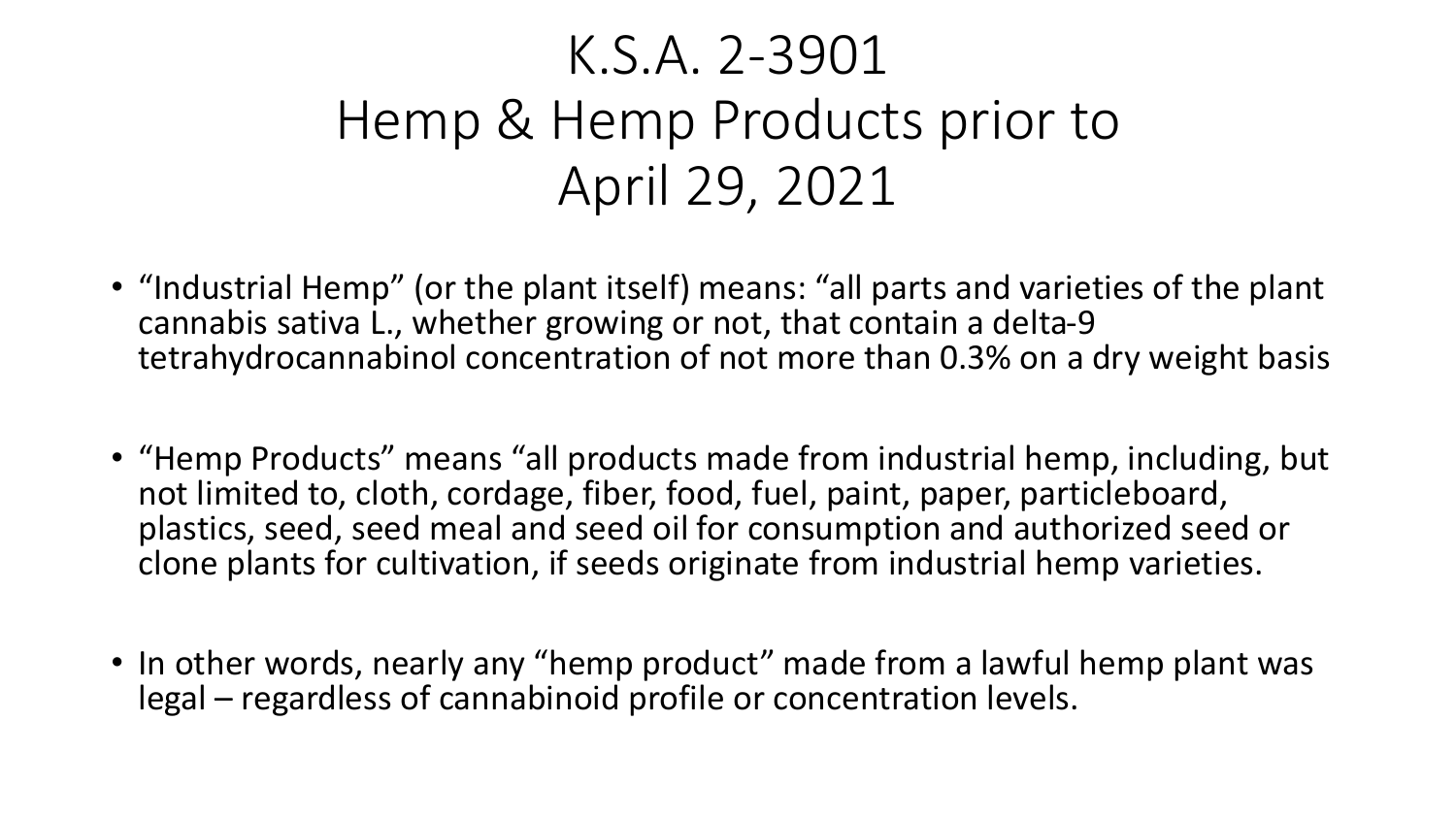## Is this stuff currently legal? April 29, 2021 Amendments

- Definition of "Hemp Products" is amended. It reads:
- (4) "Hemp Products" means all products made from industrial hemp, including, but not limited to, cloth, cordage, fiber, food, fuel, paint, paper, particleboard, plastics, seed, seed meal and seed oil for consumption and authorized seed or clone plants for cultivation, if the seeds originate from industrial hemp varieties *any extract from industrial hemp intended for further processing. Final "hemp products" may contain a tetrahydrocannabinol concentration of not more than 0.3%. As used in this paragraph, "tetrahydrocannabinol concentration" means the same as K.S.A. 65-6235(b)(3), and amendments thereto.*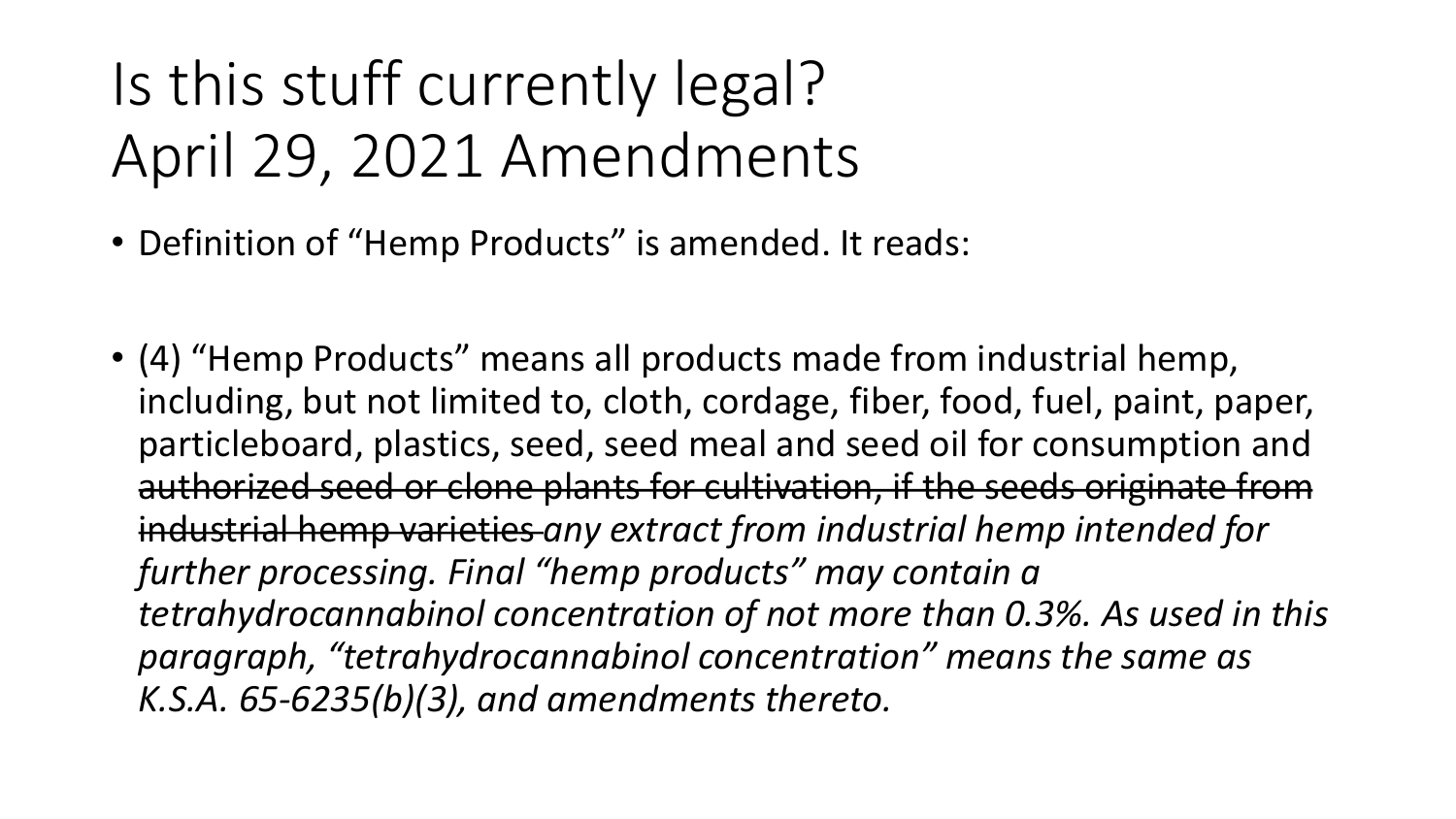## What is the effect of this change?

- "Industrial Hemp" (or the plant itself) is still required to have a Delta-9 THC concentration less than 0.3% on a dry weight basis.
- "Hemp Products" are now products made from industrial hemp that are intended for further processing.
- Final "hemp products" (meant for the consumer) are required to have a tetrahydrocannabinol concentration of not more than 0.3%.
- K.S.A. 65-6235(b)(3) defines "tetrahydrocannabinol concentration" as "the **combined percentage of tetrahydrocannabinol** and its optical isomers, their salts and acids and salts of their acids, reported as free tetrahydrocannabinol on a **percent by weight basis**.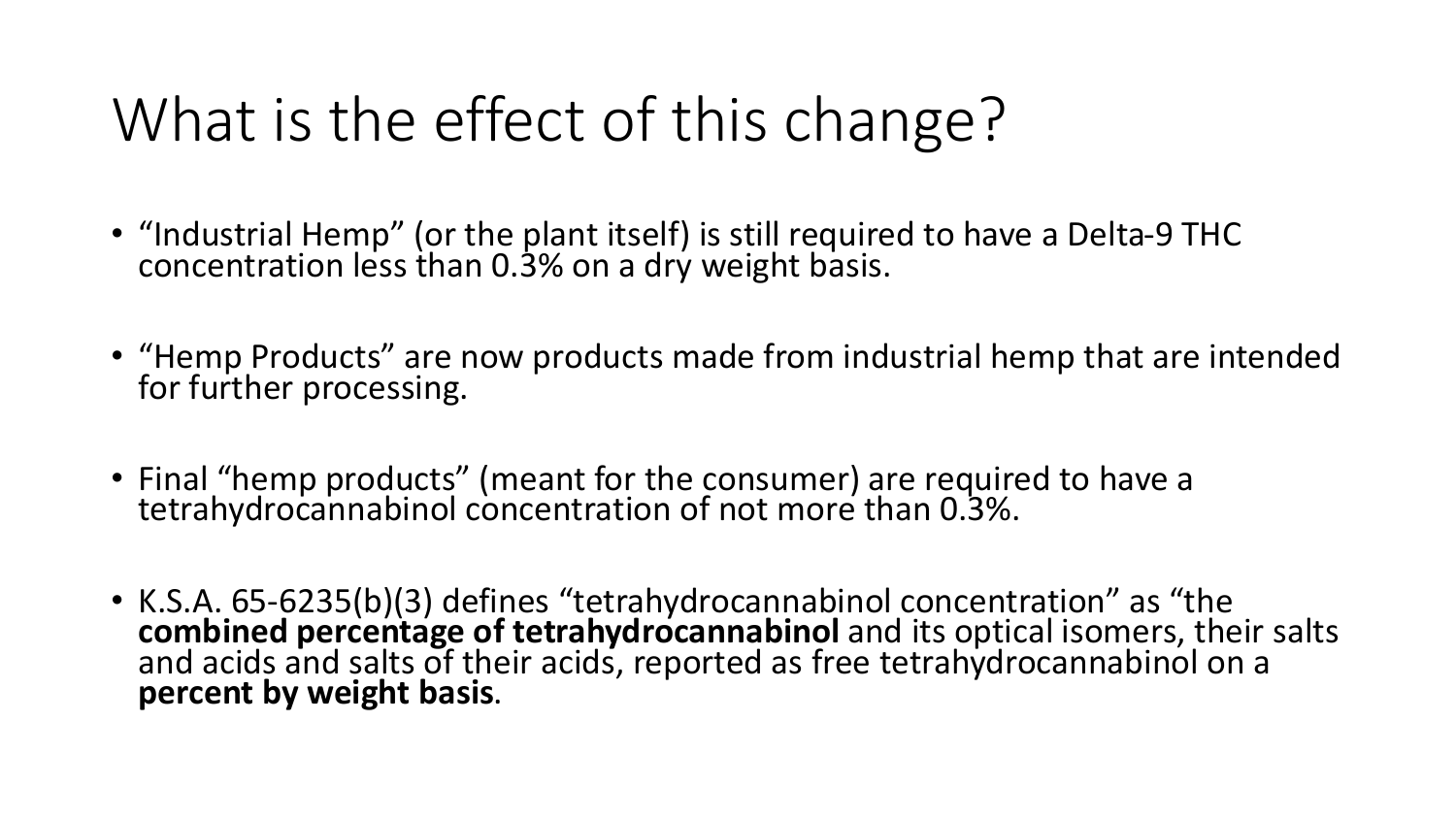Questions we might ask ourselves to determine if any given item/product is legal or illegal:

- Does it come from marijuana? ILLEGAL
- Does it have THC in it? Probably Illegal under K.S.A. 65-4105(h), however, THC (in its many forms) is not necessarily illegal if we are talking about "Industrial hemp"; waste products from industrial hemp; hemp products; and final hemp products
- Ok, so what about products that are hemp-derived?
	- Is the product from a lawful plant (industrial hemp)? If no, ILLEGAL
	- This is actually an interesting point, we don't know if legal hemp in other states = same
- **Ok, assume the product comes from a lawful industrial hemp plant, and it has THC?**

**- only legal if the total THC concentration is less than 0.3% on a percent by weight basis**

- So . . . Are the Delta-8 THC products being sold in Hays and throughout Ellis County legal?
- - almost certainly no we will have a Judge in Ellis County weigh in on this soon
- - CBD products are almost certainly 100% legal again, what is the THC concentration?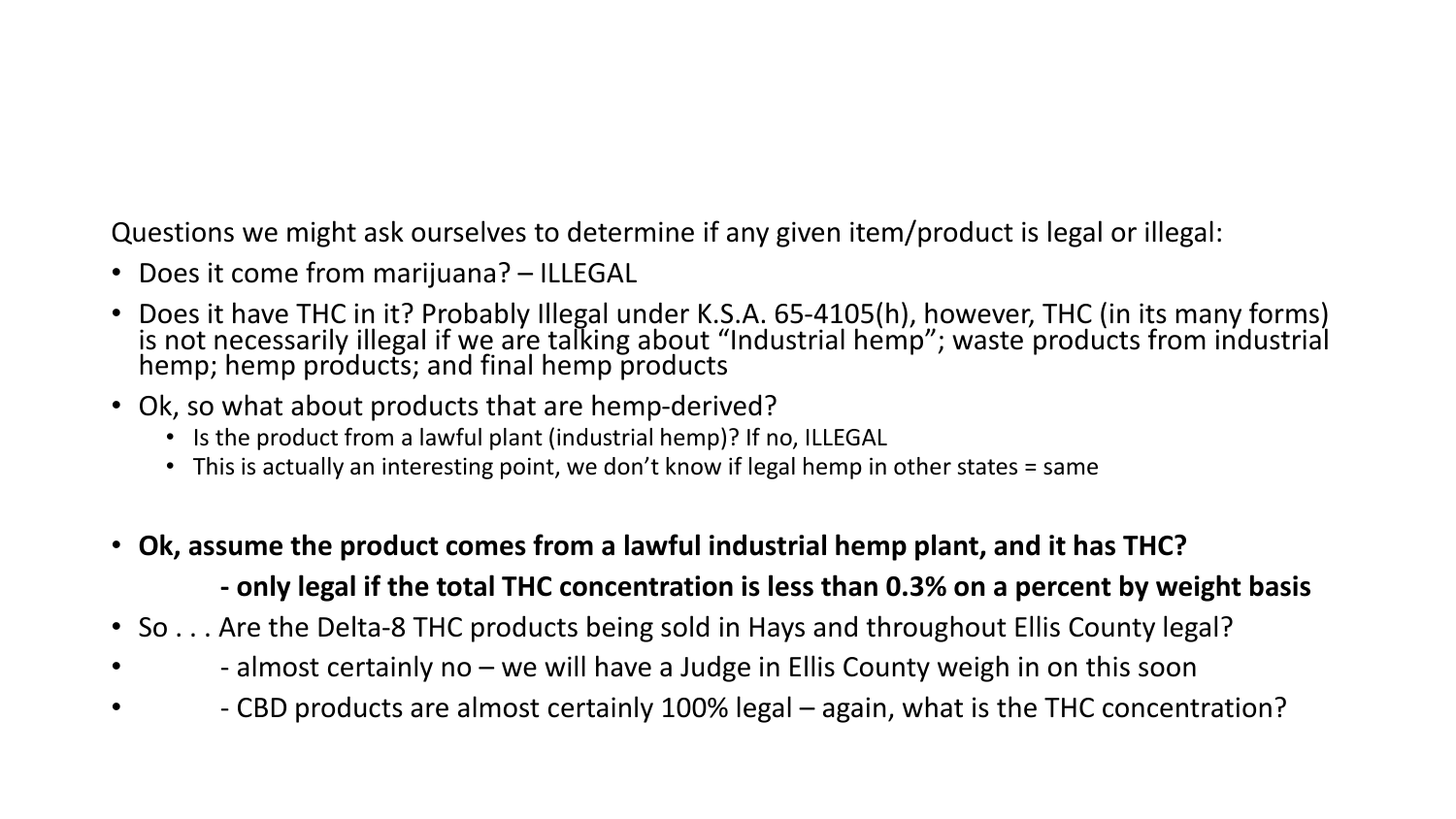## Let's make it more complicated . . .

- Law enforcement really doesn't have a way to test this stuff, actually
- Most hemp products, almost certainly violate the consumer protection act
- K.S.A. 2-3908 prohibits manufacture, marketing, sale, or distribution of cigarettes containing **industrial hemp**; cigars containing **industrial hemp**;
- Chew, dip or other smokeless material containing **industrial hemp**;
- Teas containing **industrial hemp**
- Liquids, solids, or gases containing **industrial hemp** for use in vaporizing devices; and
- Any other hemp product containing any ingredient derived from industrial hemp that is prohibited pursuant to the Kansas food, drug and cosmetic act . . . .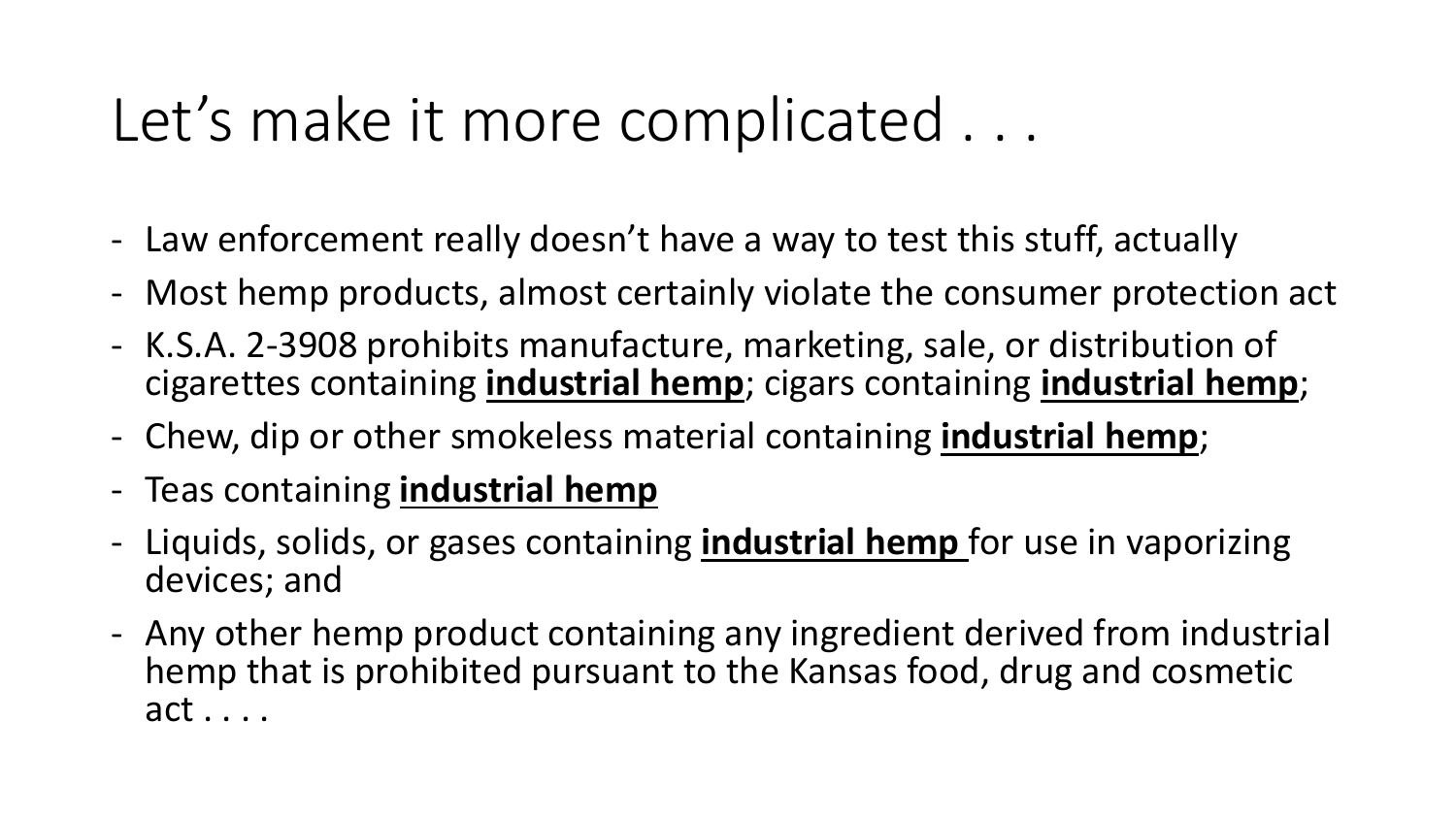## Legality of Hemp Products Simplified:

(1) Is the thing from Lawful hemp plant? (2) Is the thing a consumer product that has a total THC concentration of less than 0.3%?

If yes to both, then probably legal If No to either, then probably illegal

However, Even then, I'm guessing Distributor does not have a license and I'm betting the product actually violates the consumer protection act.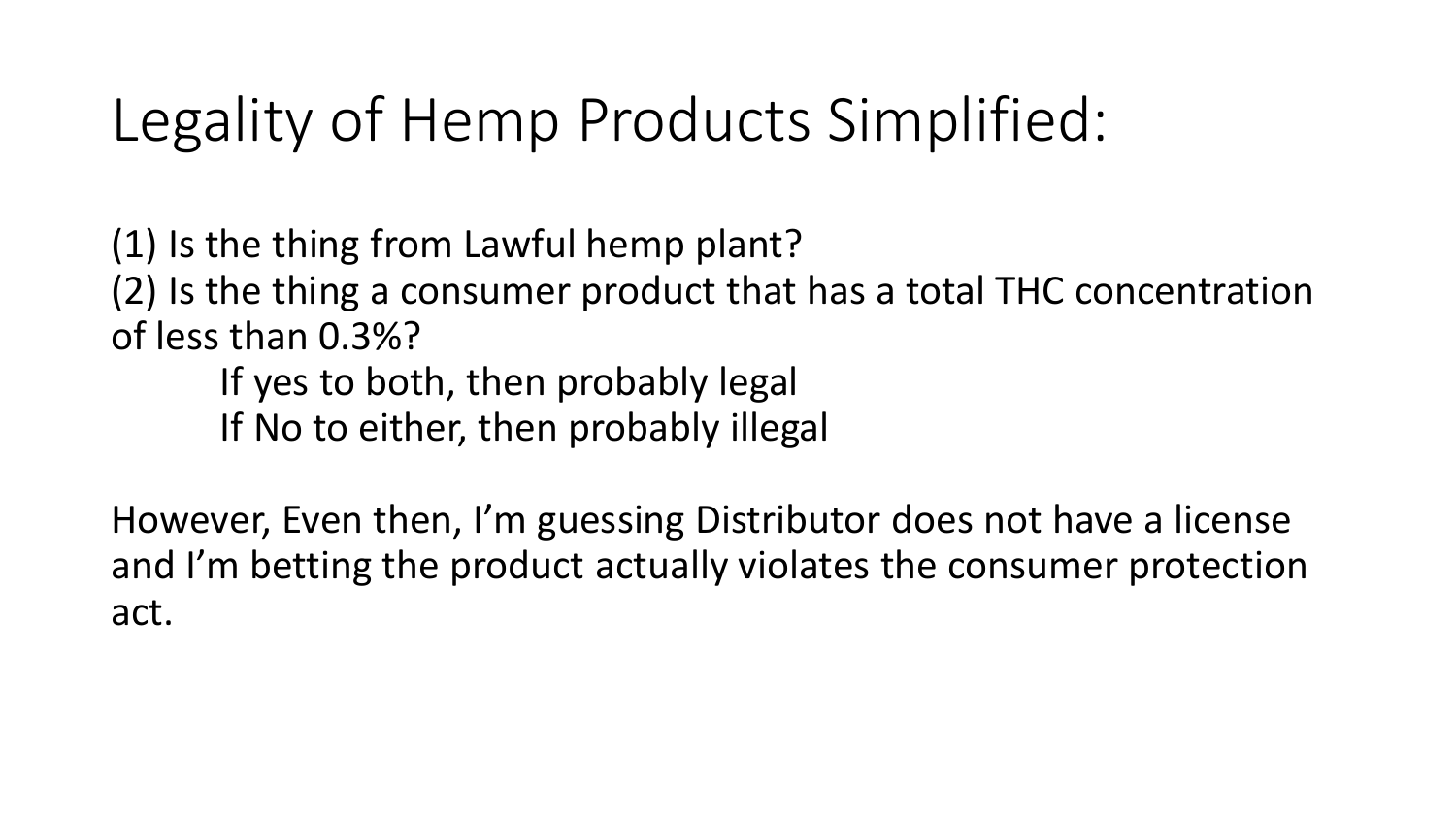### Attorney General's Opinion

- December 2<sup>nd</sup>, 2021
- Delta-8 tetrahydrocannabinol (Delta-8 THC) comes within the definition of a Schedule I controlled substance and is unlawful to possess or sell in Kansas unless it is made from industrial hemp and is contained in a lawful hemp product having no more than 0.3% total tetrahydrocannabinols (THC). Unlawful hemp products include cigarettes, cigars, teas, and substances for use in vaping devices. Delta-8 THC derived from any source other than industrial hemp is a Schedule I controlled substance and unlawful to possess or sell in Kansas. Other federal and state laws and regulations place additional limits on the legality of products containing THC and other cannabinoids. Cited herein: K.S.A. 2-3901, 2-3908, 21-5702, 65-2365, 65- 4105.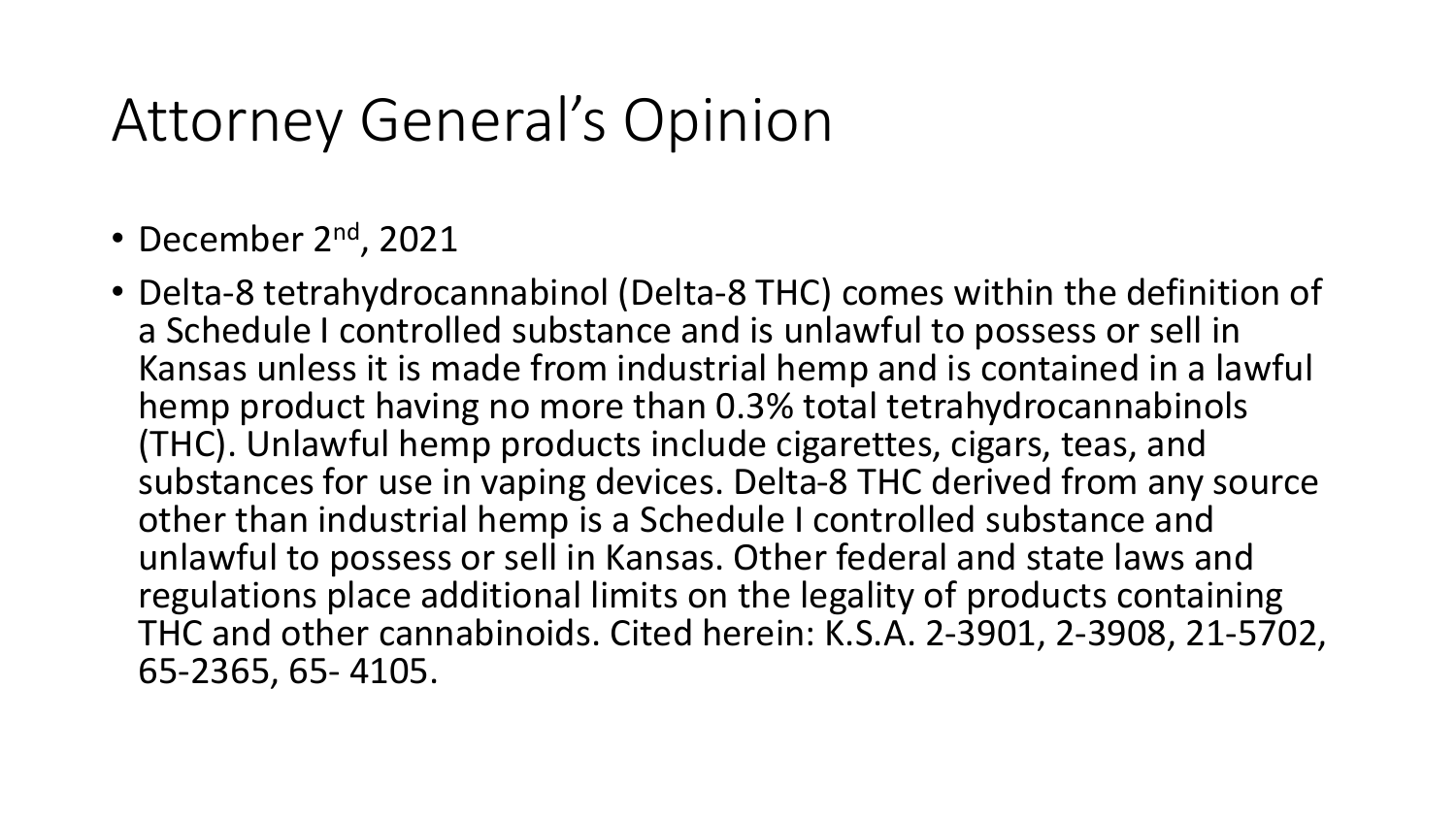# Appellate Law

Shamelessly Stolen from the Attorney General's Office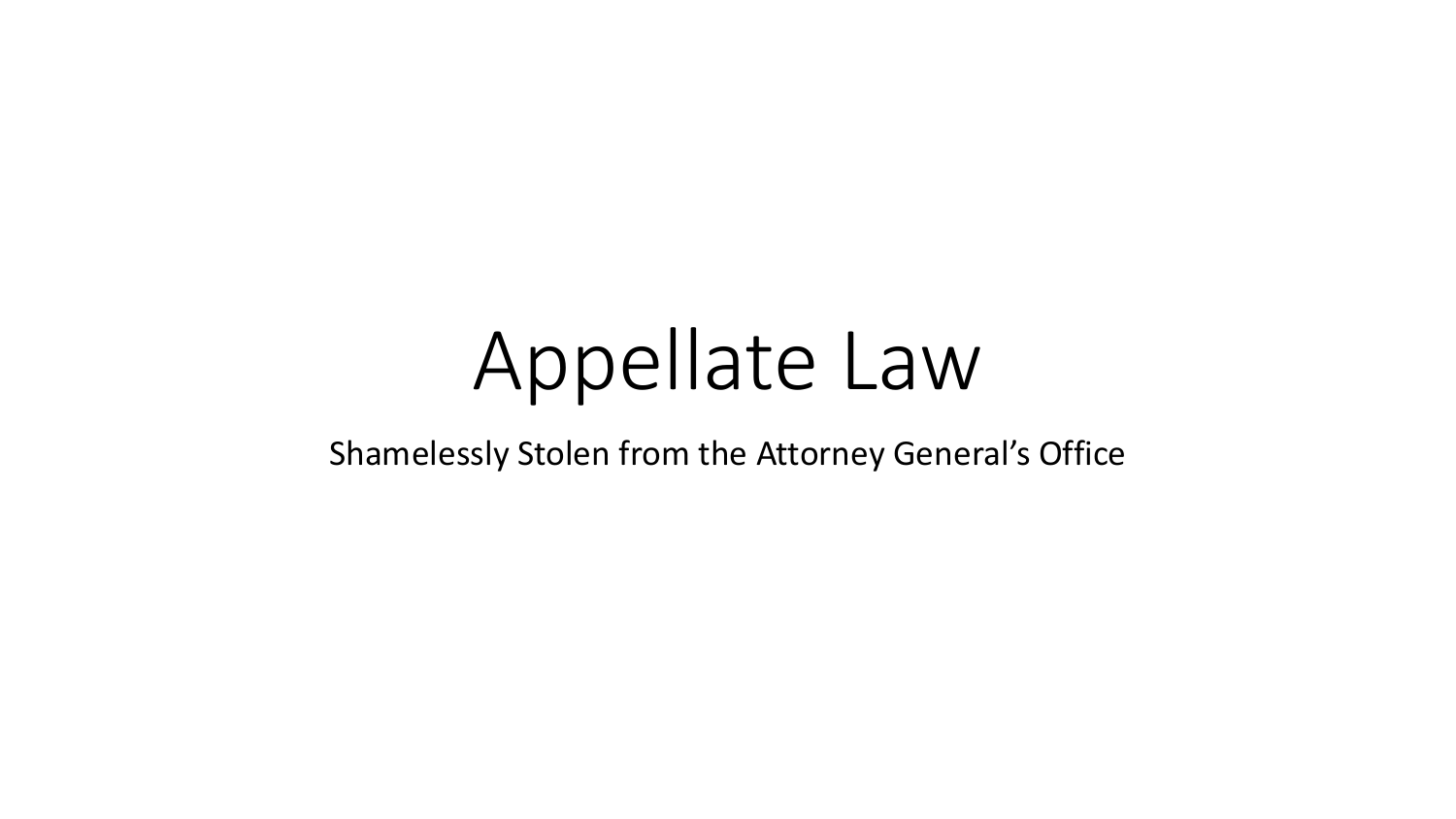Exigent Circumstances Aren't Exigent Enough Anymore . . .

• *State v. Lange -* United States Supreme Court case decided on  $6/23/21$  held under the 4<sup>th</sup> amendment, pursuit of a fleeing suspect does not always justify a warrantless entry into a home. Whether warrantless entry is merited hinges on case by case totality of the circumstances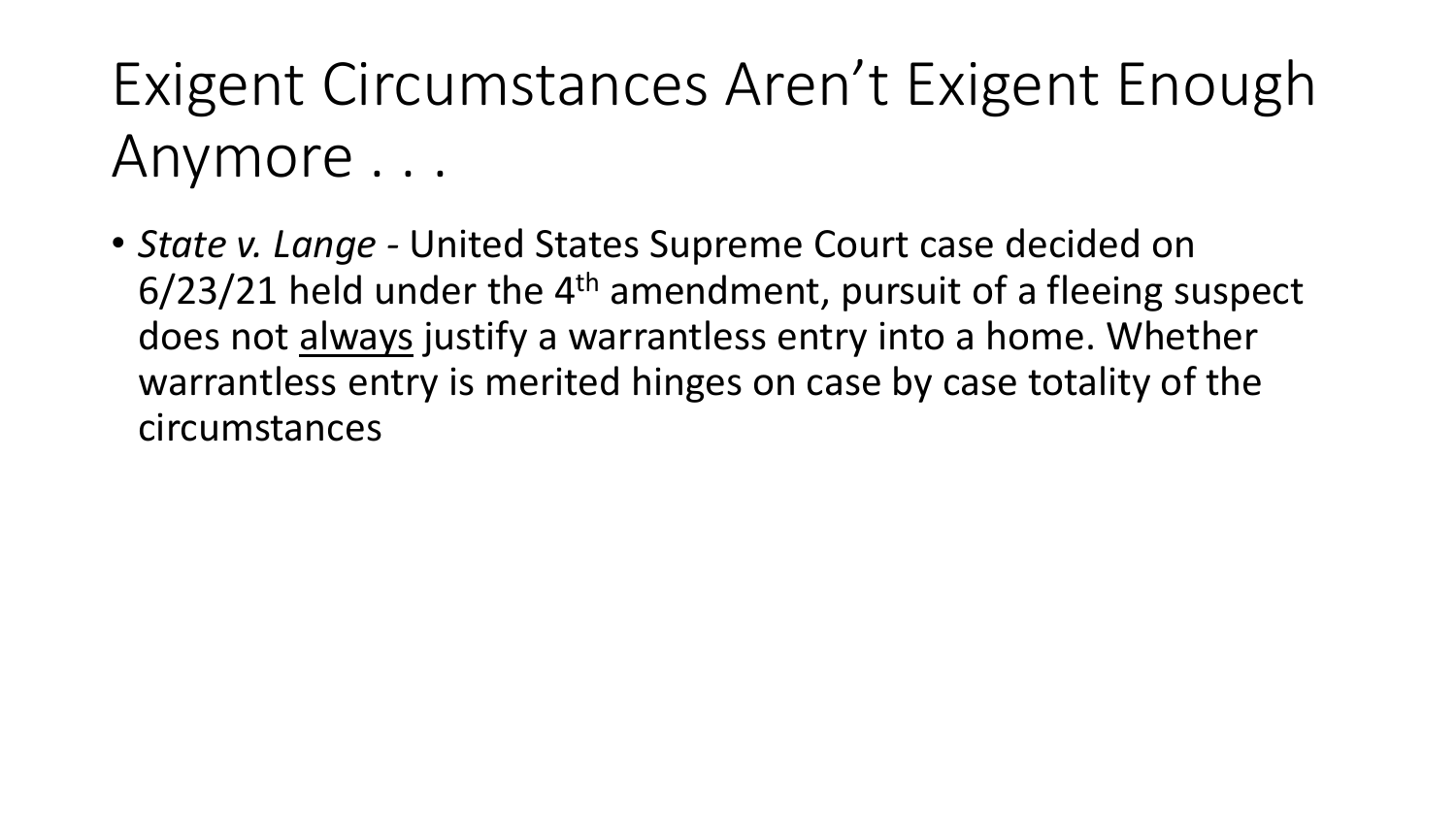## State v. Lange

- Officer observe Lange driving and was preparing to do traffic stop
- As officer lit Lange up, Lange was pulling into garage
- As officer got out, Lange began shutting garage door
- Officer entered into garage and began questioning Lange
- Lange was arrested for DUI after subsequent investigation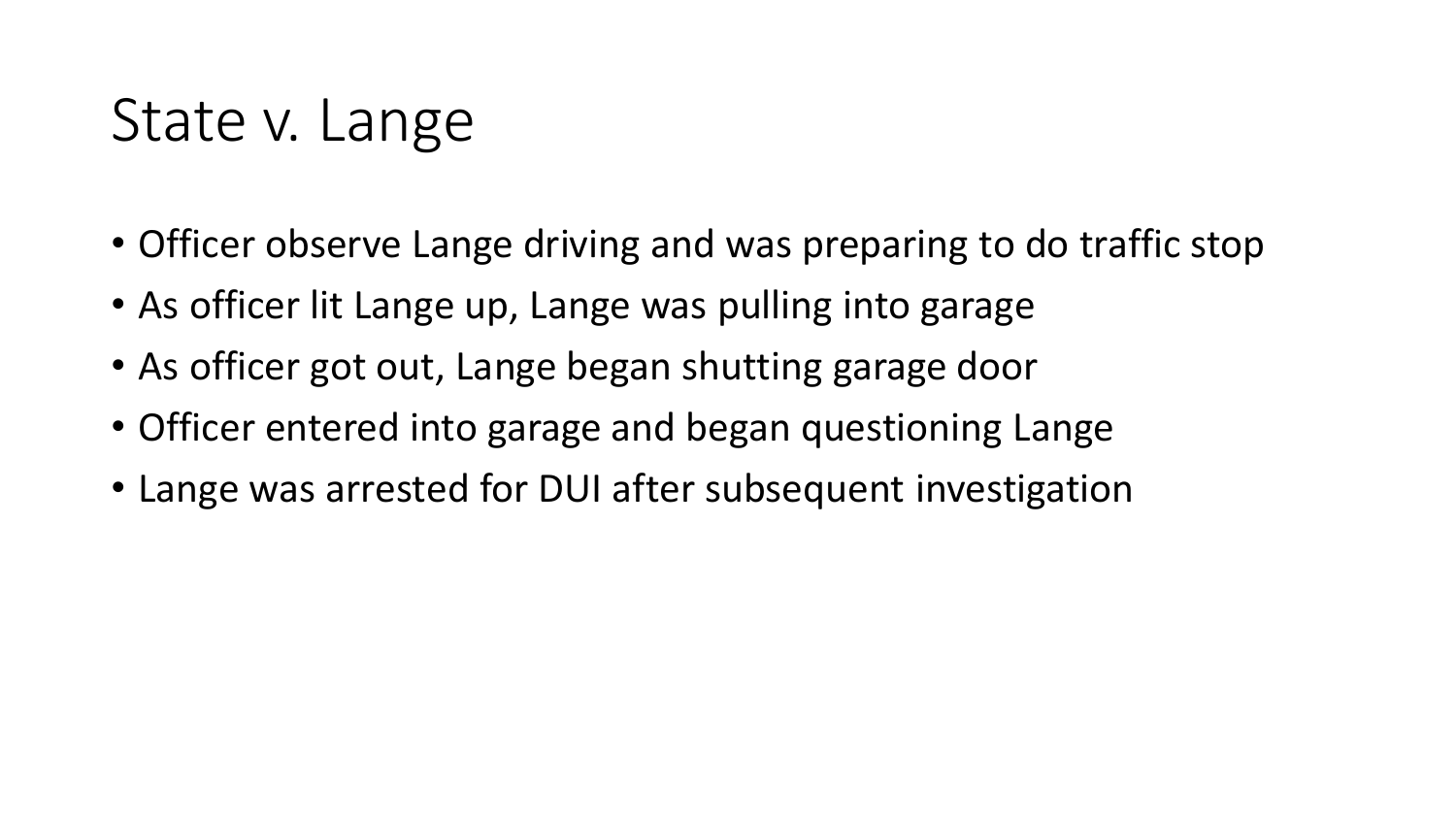# *State v. Lang* Court Ruling

- Suspect evading capture alone is not sufficient for warrantless entry into home
- Look for other factors/exceptions (destruction of evidence, possible harm to others, possibility of escape)
- Most of the time these things are also present <sup>AA</sup> in this case, the officer just failed to articulate these things
- If legitimately no other exigency exists, then ask for consent, if the person says "no," then get a warrant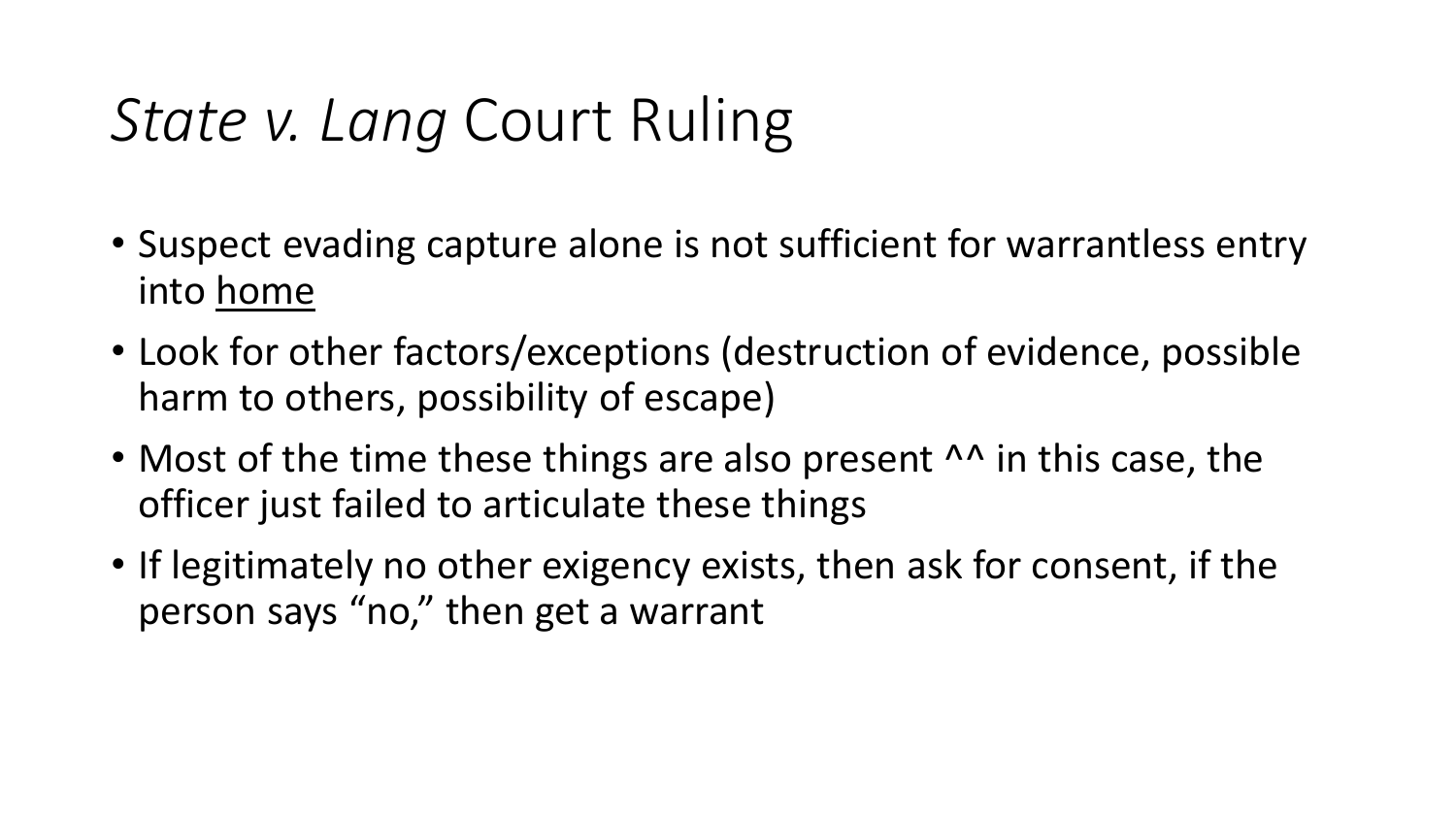# Community Caretaking Has Limits

- *Caniglia v. Strom* United States Supreme Court case decided last year
- SCOTUS held community caretaker exception to the warrant requirement does not extend into the home
- *(As always, the specific facts of this case are important)*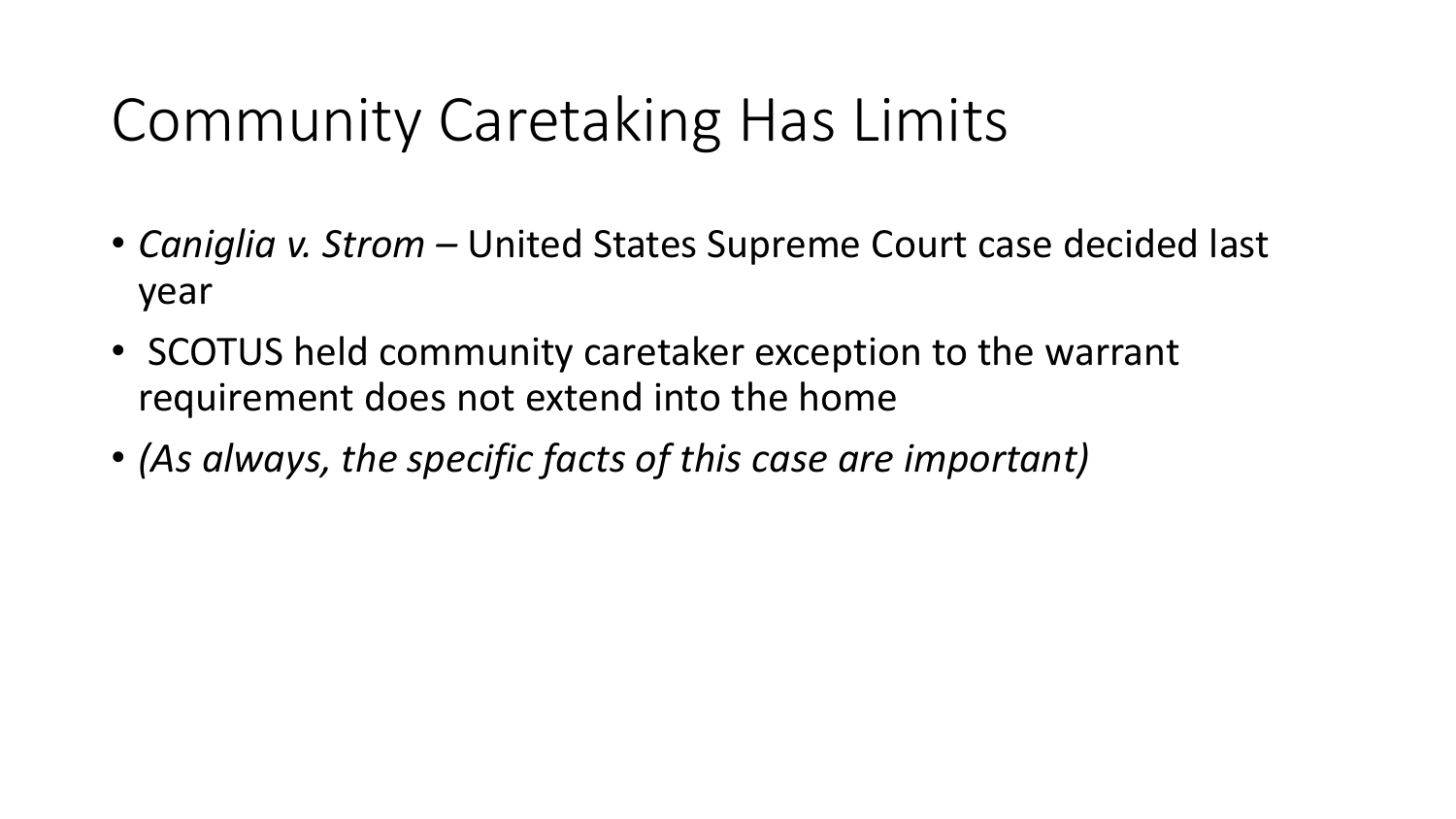# *Caniglia v. Strom*

- Husband and wife are in fight, husband asks wife to shoot him, wife does not (good call wife) and instead goes to hotel
- Next morning, wife can't get ahold of husband, calls law enforcement to do a welfare check
- Law enforcement show up at home, make contact with Caniglia on porch and determine he's a danger to himself
- Caniglia agrees to psychiatric evaluation IF officers do not confiscate firearms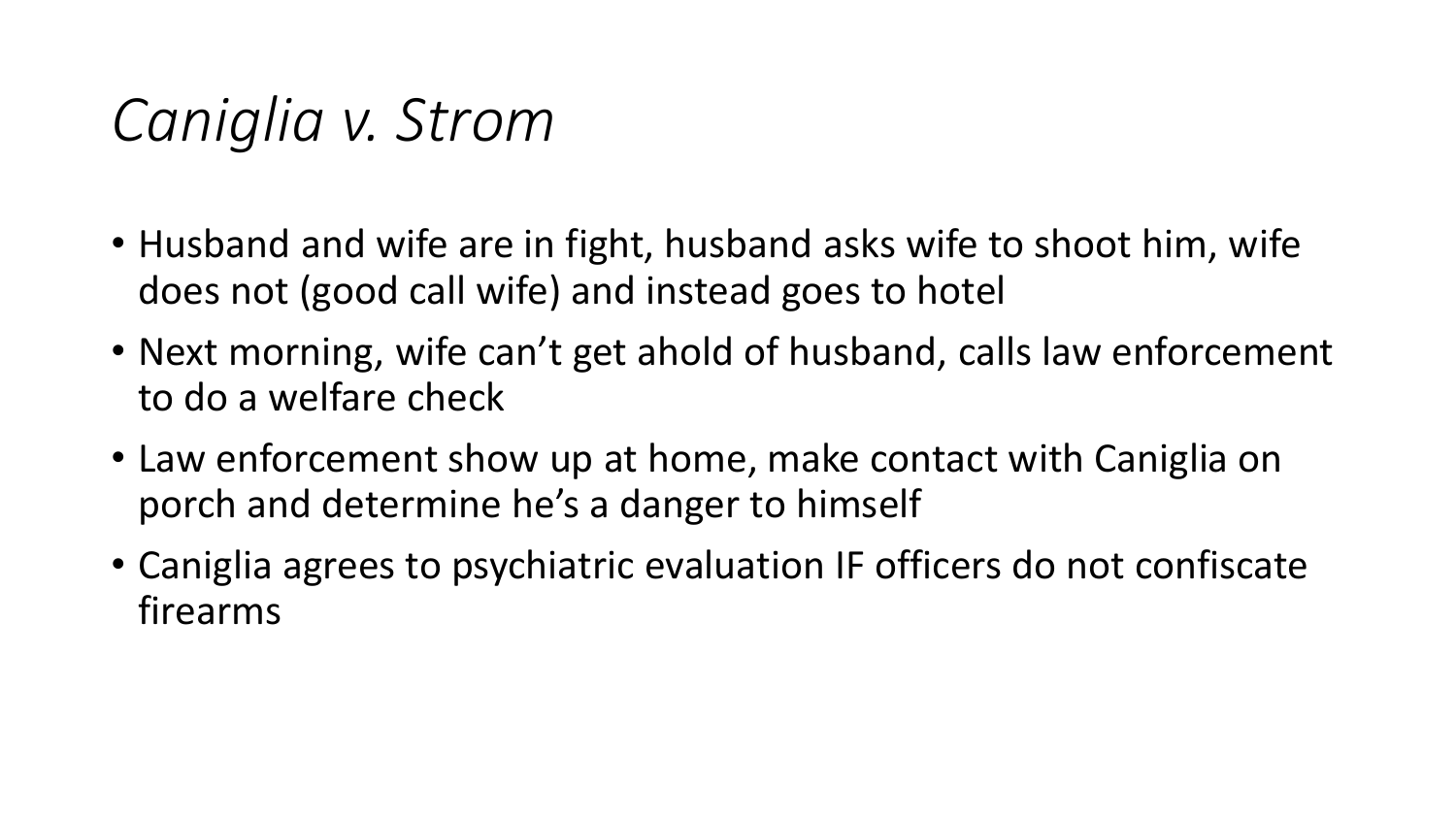# Caniglia v. Strom (cont.)

- Officers say they won't (and cross their fingers behind their back) and then proceed to do exactly that with the wife permitting them to enter into the home and do so
- Supreme Court made clear if this was a gun in a vehicle, it's a different outcome, but the home is sacred and deserves more protection
- Just get a warrant and take the guns . . .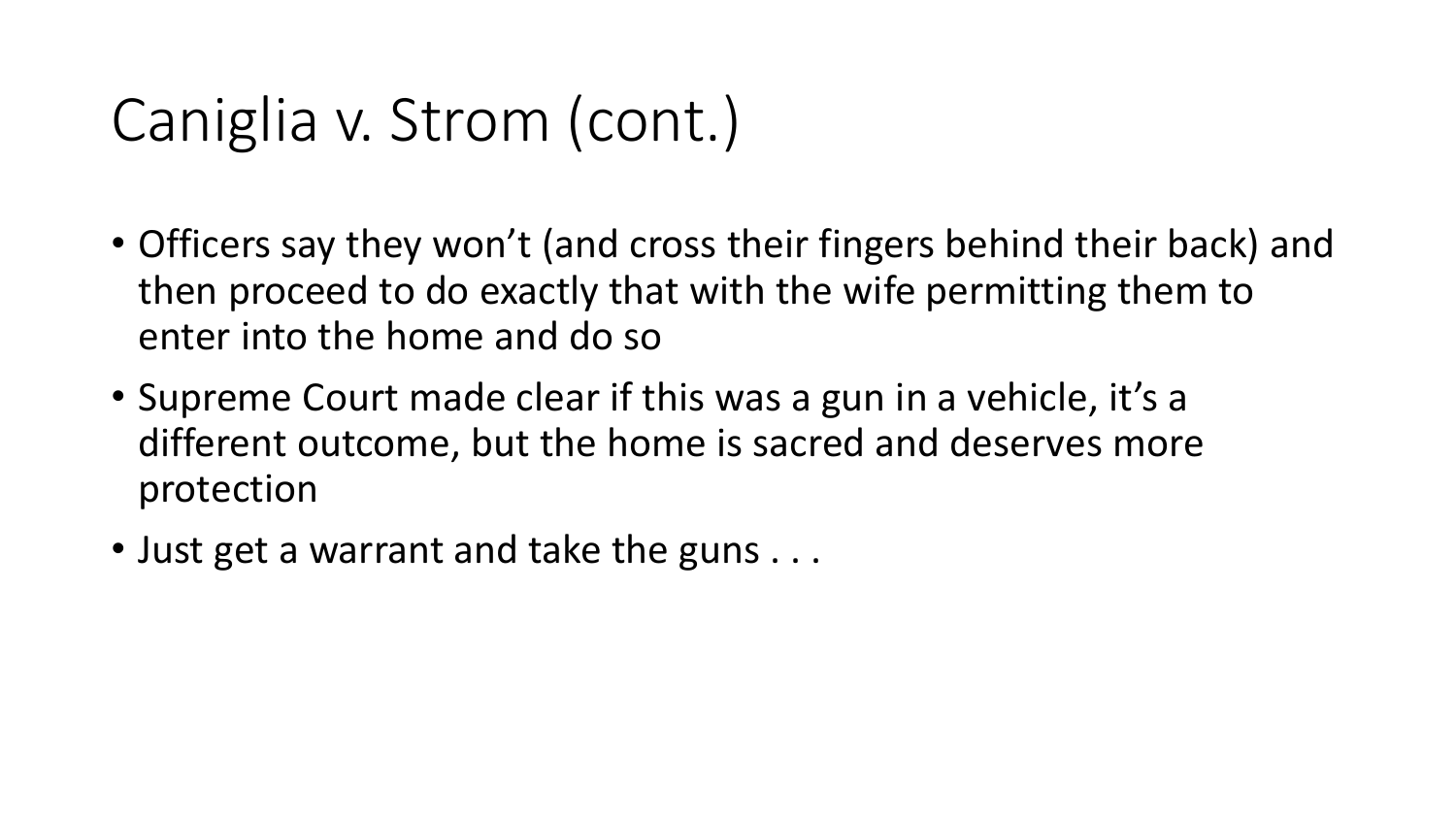### "Benefit Derived" in Identity Theft

• *State v. Valdiviezo-Martinez* – Kansas Supreme Court case decided 5/21/21 which held identity theft can occur even when benefit derived is "legitimately" earned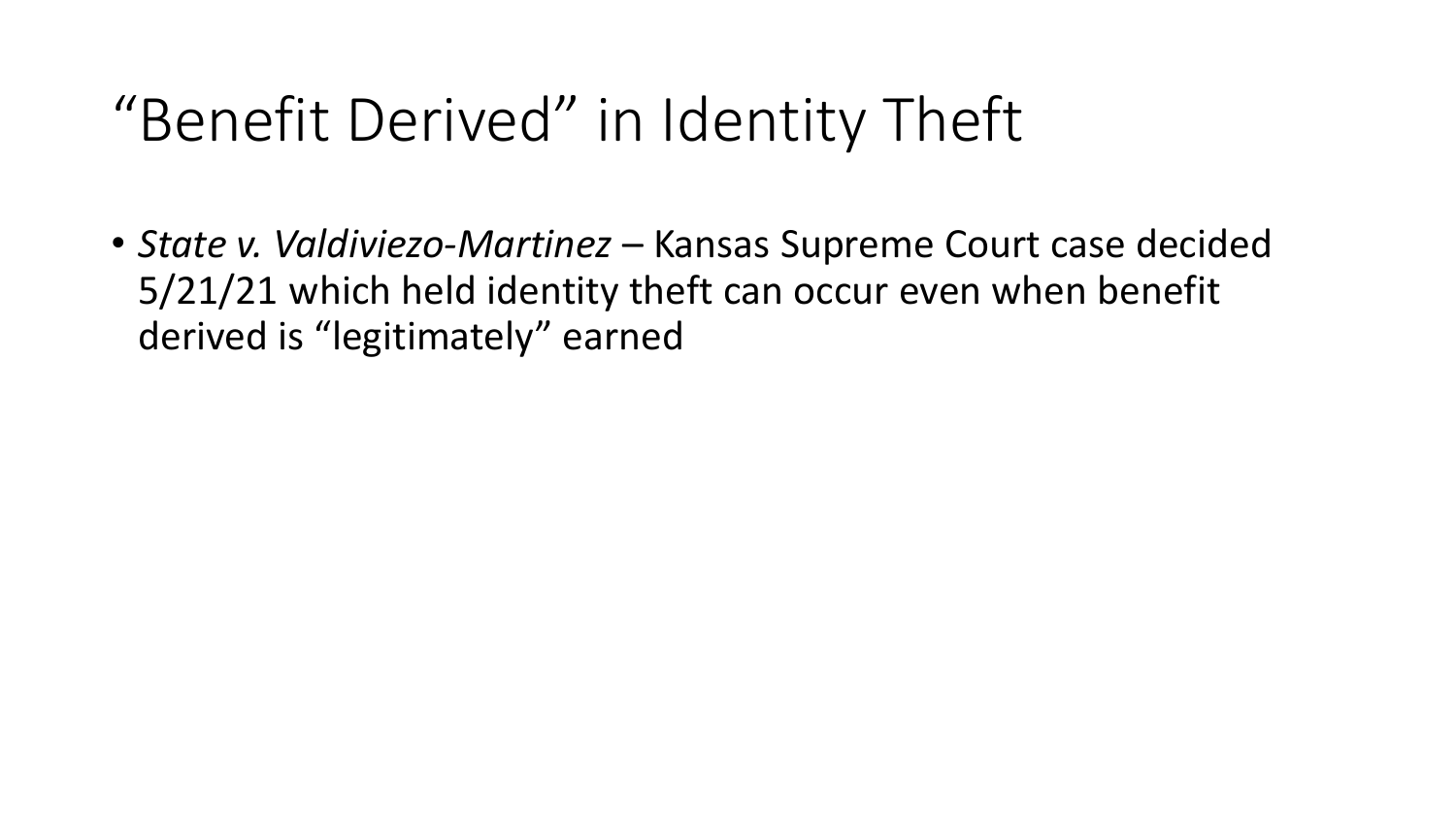### *State v. Valdiviezo-Martinez*

- Dude uses fake social security number on employment paperwork to get the job
- Dude works for company for years and is compensated for his employment
- Court ruled that even though the employee put in the hours to earn the money, he was deriving an economic benefit from the fraudulent use of the social security number and could be prosecuted for identity theft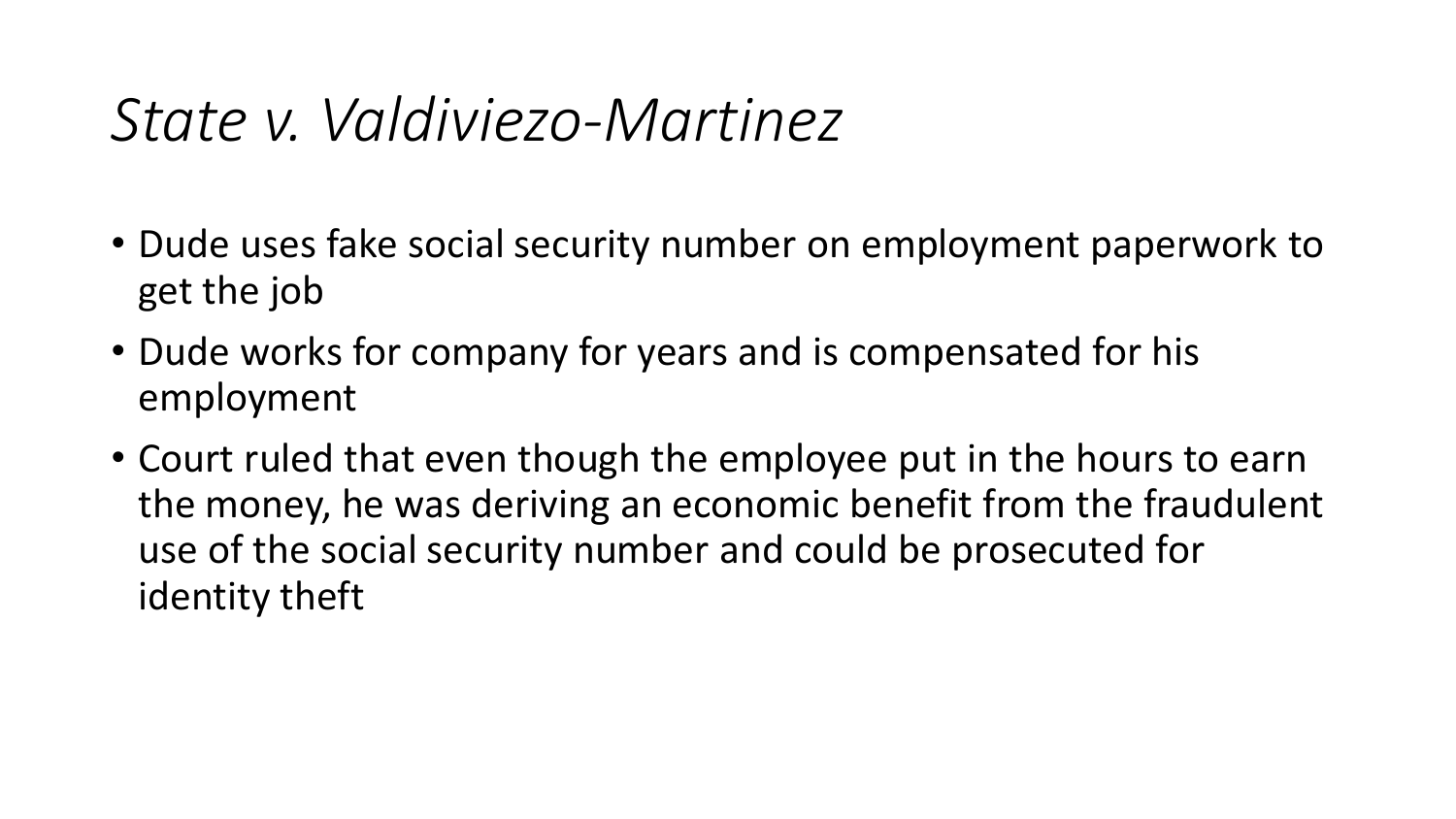# Endangering of a Child Clarification

- *State v. Holley*  Kansas Supreme Court case decided in 2021
- State is not required to establish a likelihood of harm occurring to the child as part of the elements for Endangering/Agg Endangering of a Child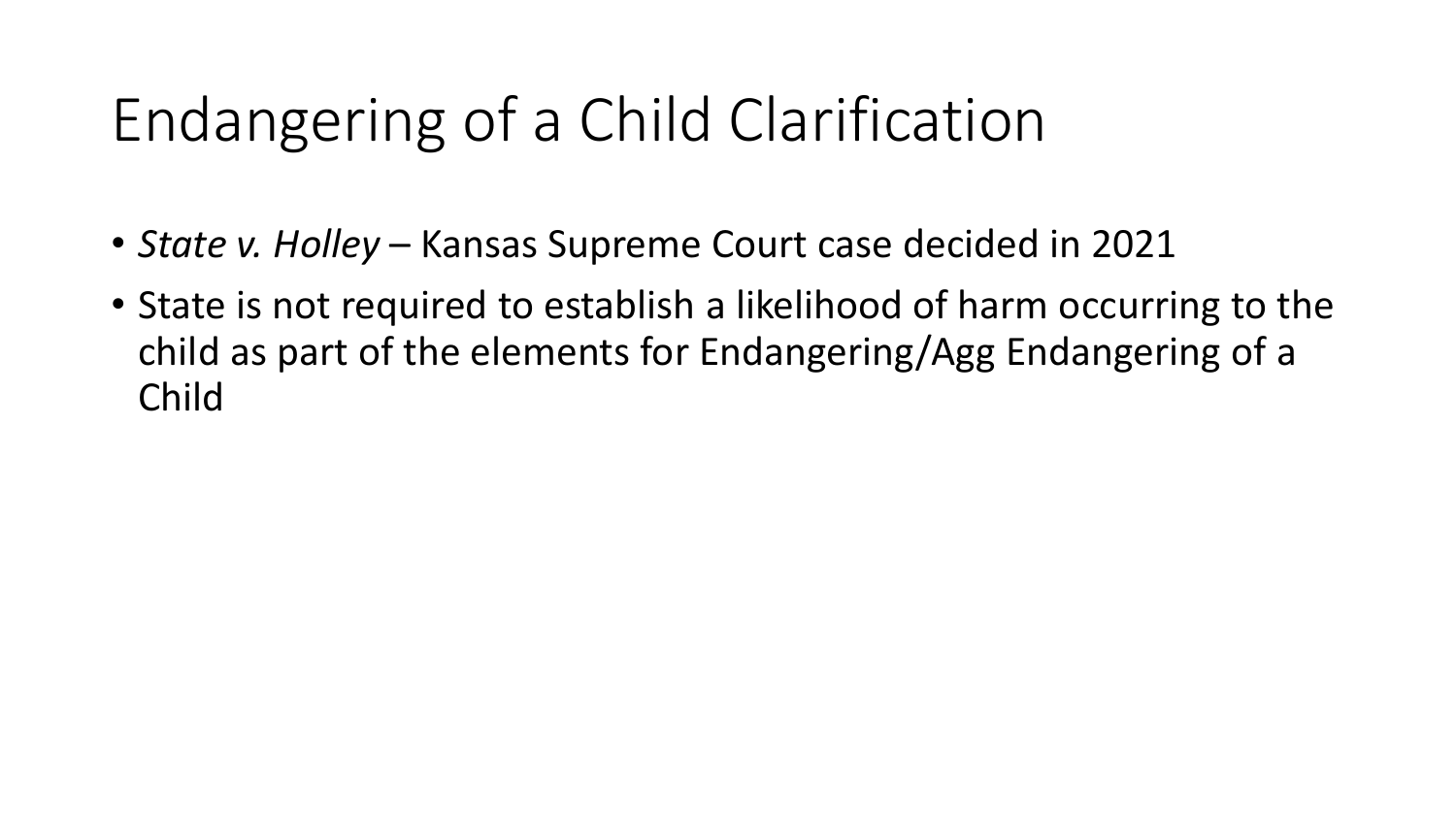# State v. Holley

- Dude pulls out gun in car and points it at adult front seat passenger
- Child/children are in the backseat of same care at this time
- Gun is never pointed at children
- Court says it doesn't matter, it's a situation in which they could be placed in harm
- Probability of harm is just a factor for the jury to consider, not an element required to be proven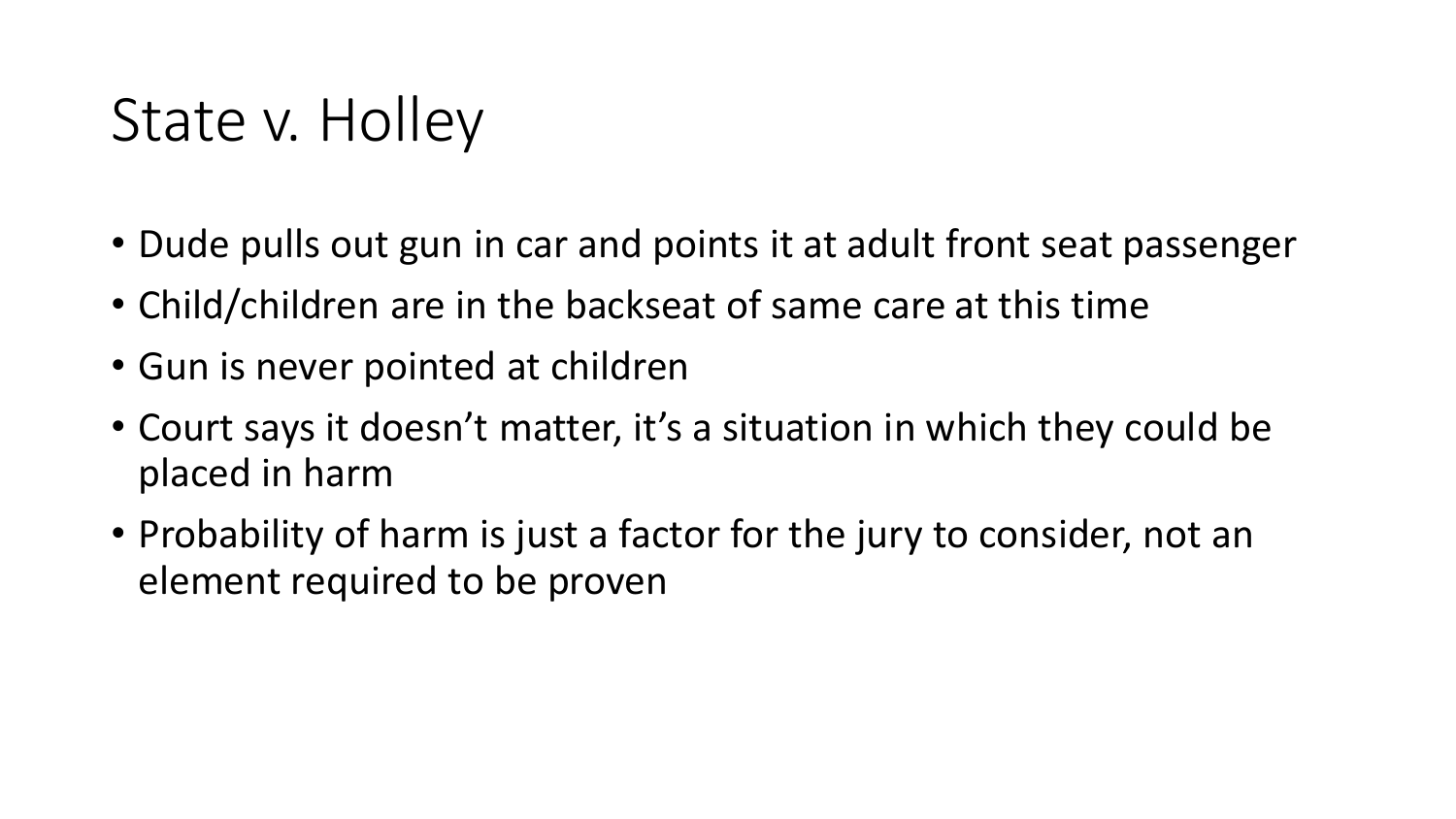# Reasonable Suspicion/Waiting on K-9s

• *State v. Arrizabalaga* – Kansas Supreme Court case which reaffirmed the standard for Reasonable Suspicion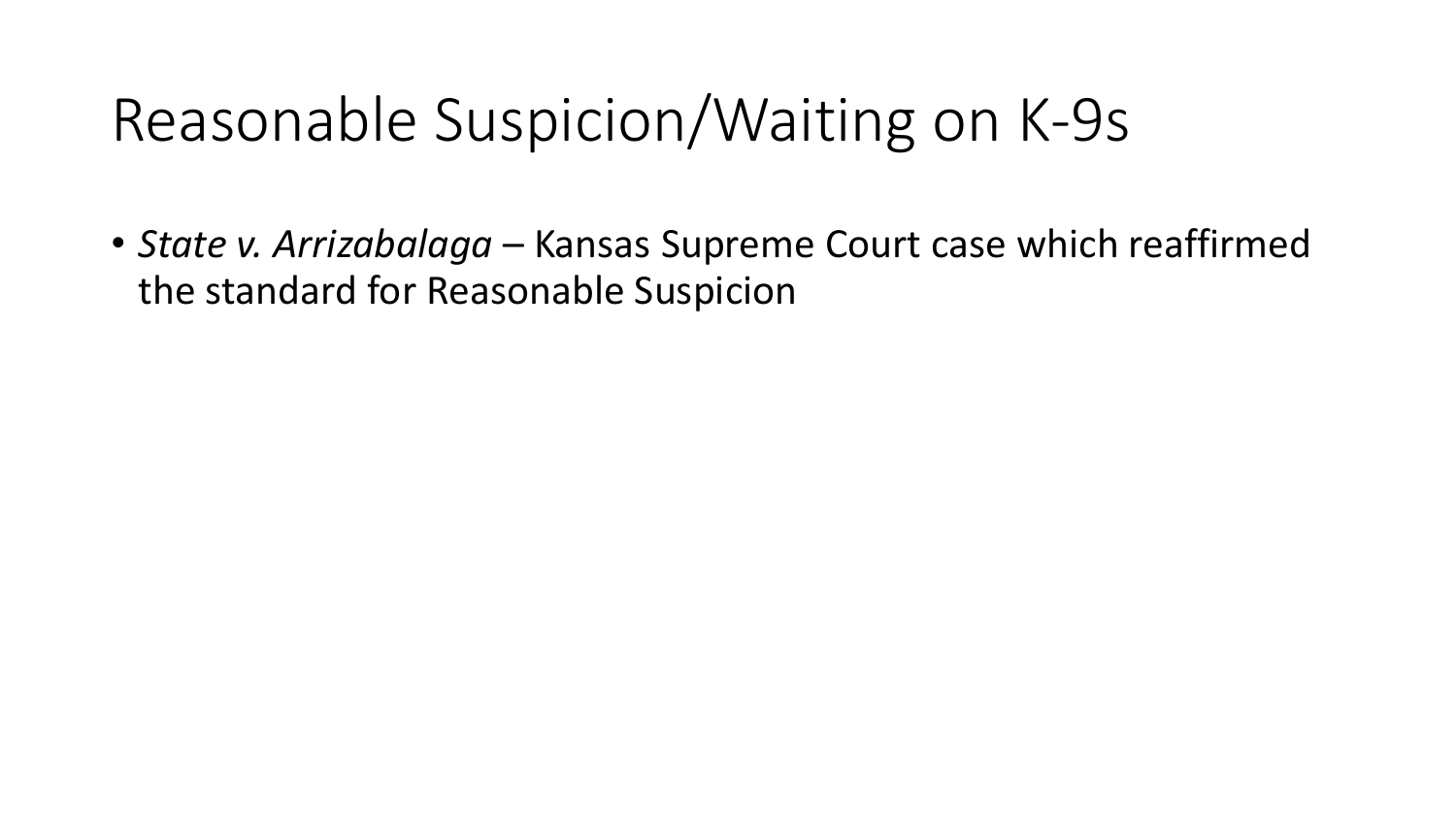# Reasonable Suspicion:

• "Reasonable suspicion is a less demanding standard than probable cause not only in the sense that reasonable suspicion can be established with information that is different in quantity or content than that required to establish probable cause, but also in the sense that reasonable suspicion can arise from information that is less reliable than that required to show probable cause.... Reasonable suspicion, like probable cause, is dependent upon both the content of information possessed by police and its degree of reliability. Both factors quantity and quality—are considered in the 'totality of the circumstances—the whole picture' [citation omitted] that must be taken into account when evaluating whether there is reasonable suspicion."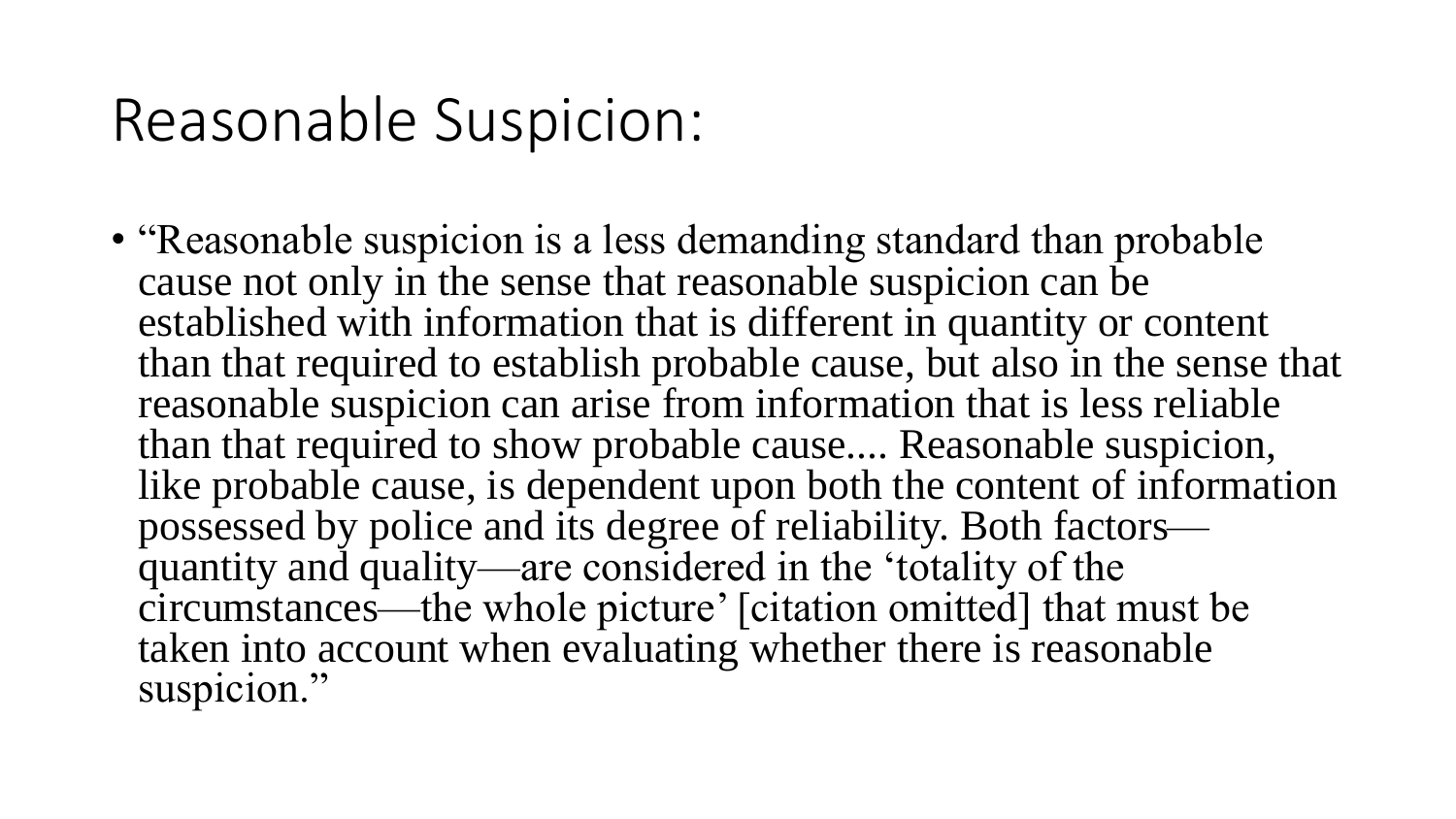#### Law Enforcement is the Standard

• "We make our determination with deference to a trained law enforcement officer's ability to distinguish between innocent and suspicious circumstances, . . . remembering that reasonable suspicion represents a 'minimum level of objective justification' which is 'considerably less than proof of wrongdoing by a preponderance of the evidence."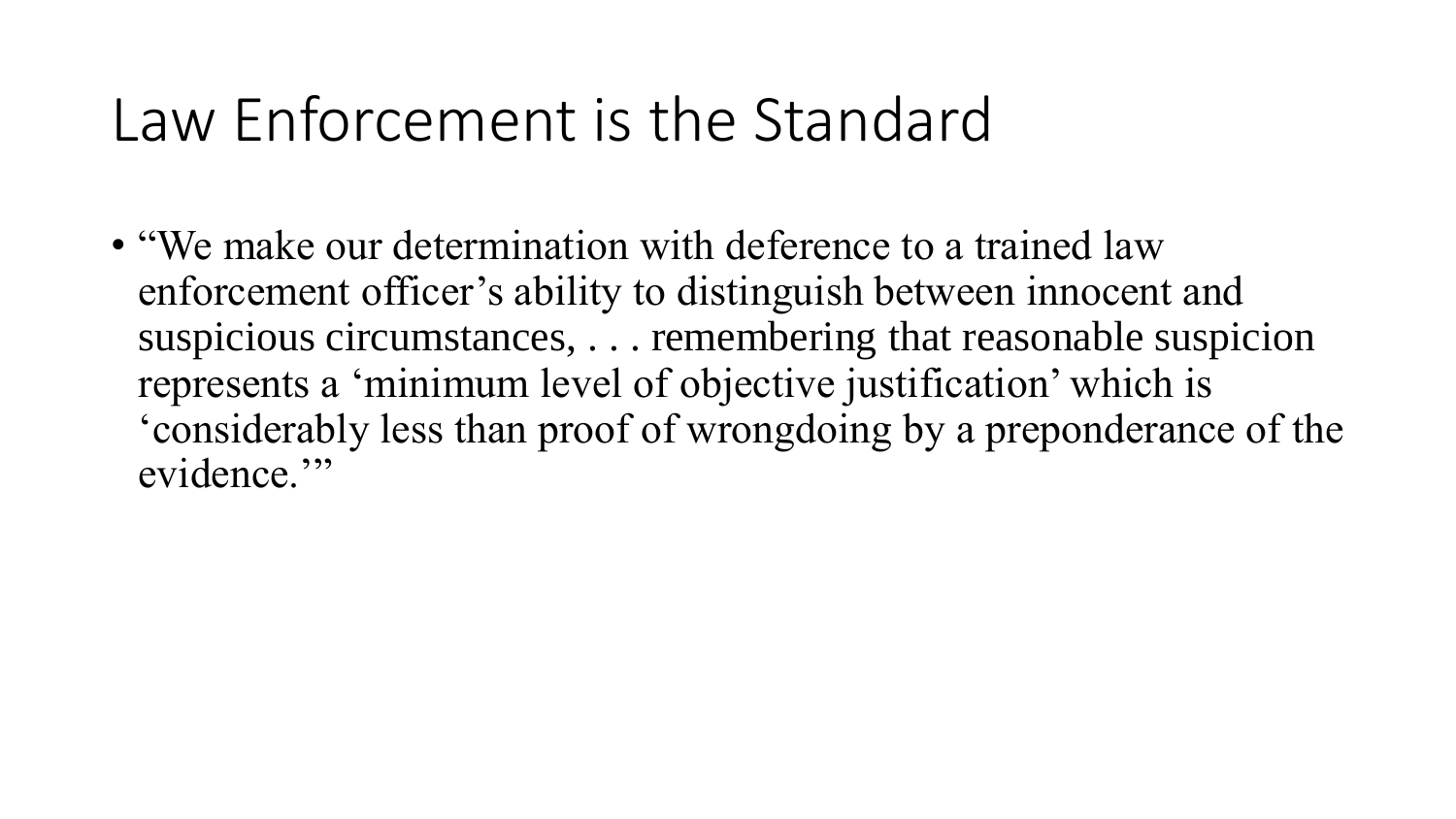### Practical Takeaway??

• Reaffirms that the standard for suppression is **NOT** "is there a reasonable explanation for all the weird stuff the Defendant was doing," but rather, "would a well-trained objective law enforcement officer find the Defendant's behavior suspicious?"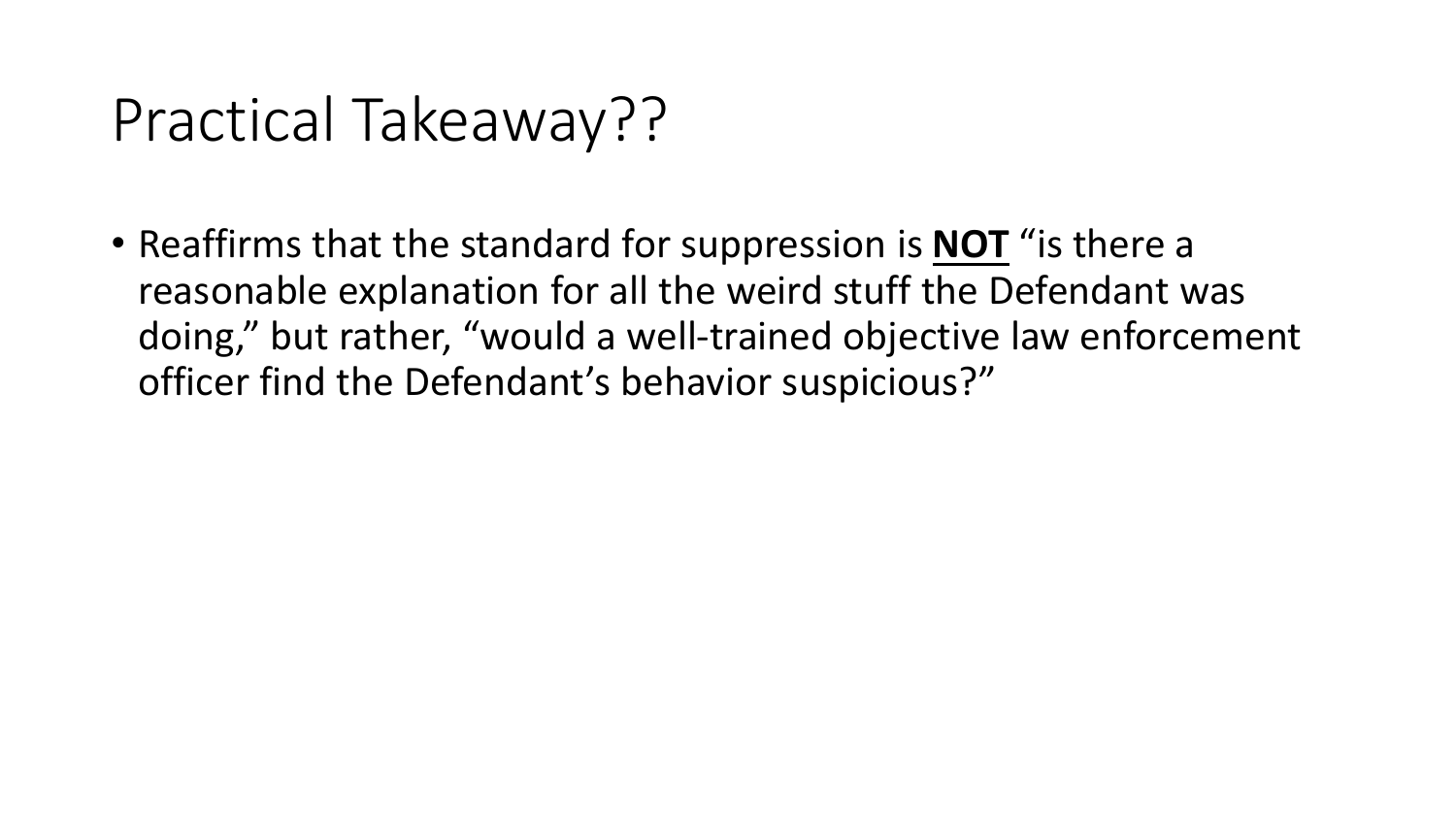# Process for K-9s under Arrizabalaga

- Once officer establishes reasonable suspicion, officer is to take investigative steps by:
	- 1. Engaging in further questioning (consensual encounter)
	- 2. Seeking consent to search the vehicle
	- 3. Deploying a drug dog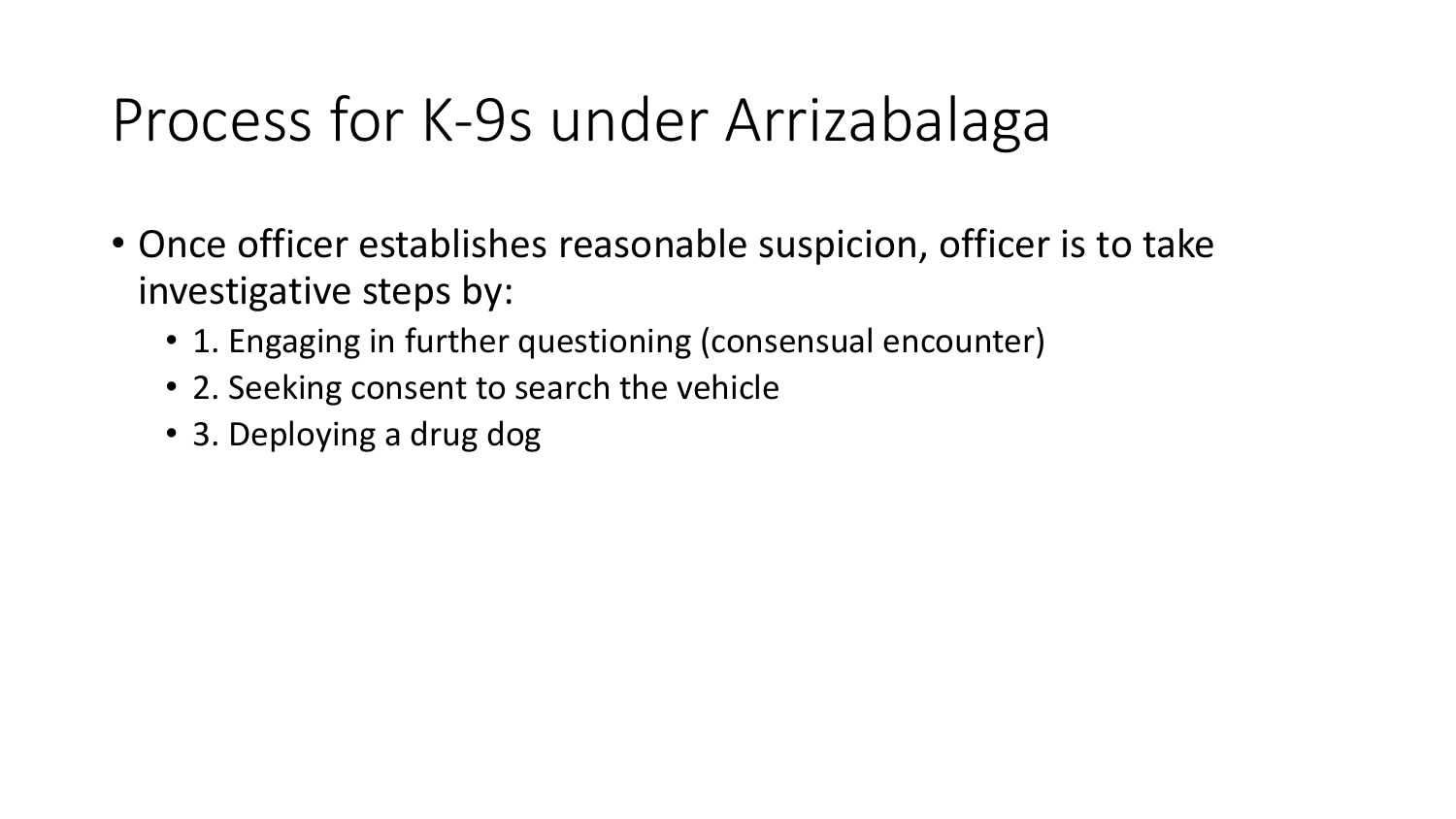# But wait . . . (no really, they will have to wait)

• Court determined that once reasonable suspicion has been established and investigative measures have been taken, if defendant refuses consent, you can hold defendant as long as needed for nearest K-9 to respond (but must first undertake other investigative steps of asking more questions and seeking consent).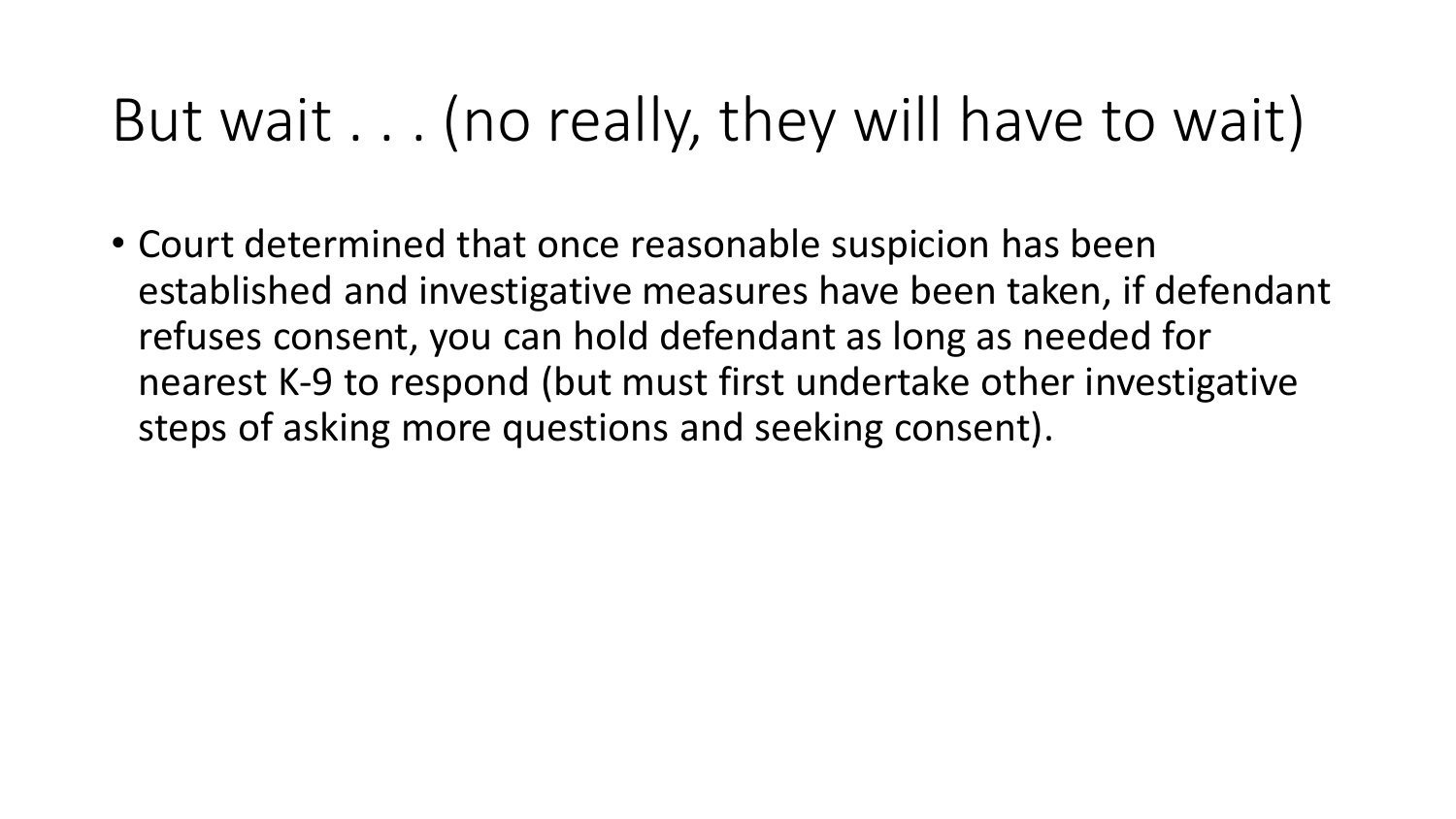Appellate Update as of January 2022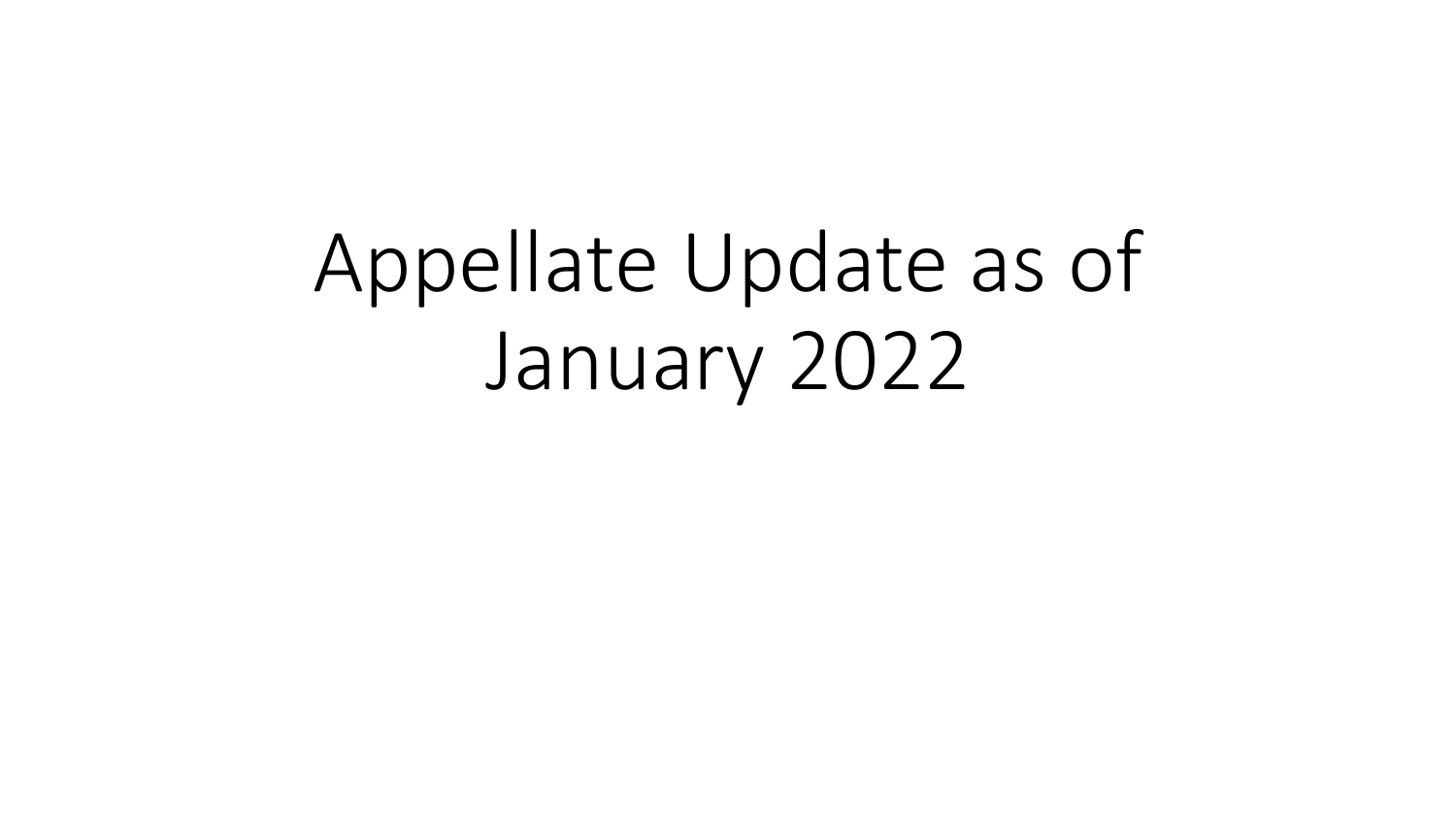# Criminal History/Criminal Threats

- Trend in case law starting to develop in appellate courts
- Even if defendant does not object . . . Have to have criminal threat documentation filed to prove up appropriate history (otherwise remand will happen)
- *State v. Herrman*, No. 122,884 (unpublished, 2-1 decision)
- When in doubt over-document
- Important reminder to make sure PSIs have subsections of statutes for penalties . . .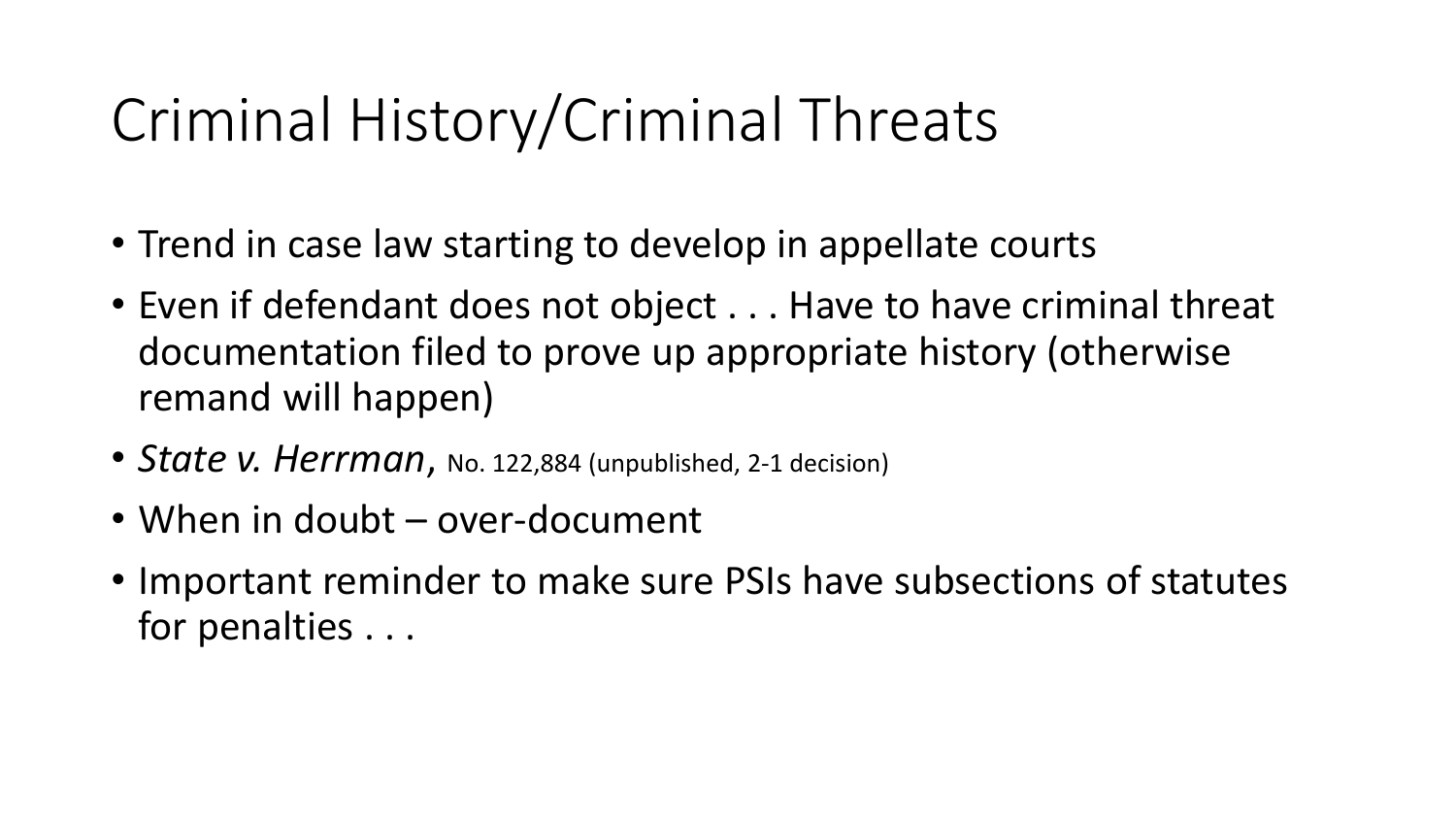#### HOWEVER!!!

- •If a defendant wants to allege his or her prior misdemeanor was uncounseled, the defendant must object to the PSI. The issue cannot be raised for the first time on appeal because the defendant cannot meet his or her burden to establish error.
- *State v. Roberts*, \_\_ Kan. \_\_, 498 P.3d 725, 726 (2021) (A notice of error in the criminal history prepared for sentencing that is not raised at or before sentencing is a "later challenge" to criminal history under K.S.A. 2020 Supp. 21-6814(c) and shifts the burden to the offender to prove the error.")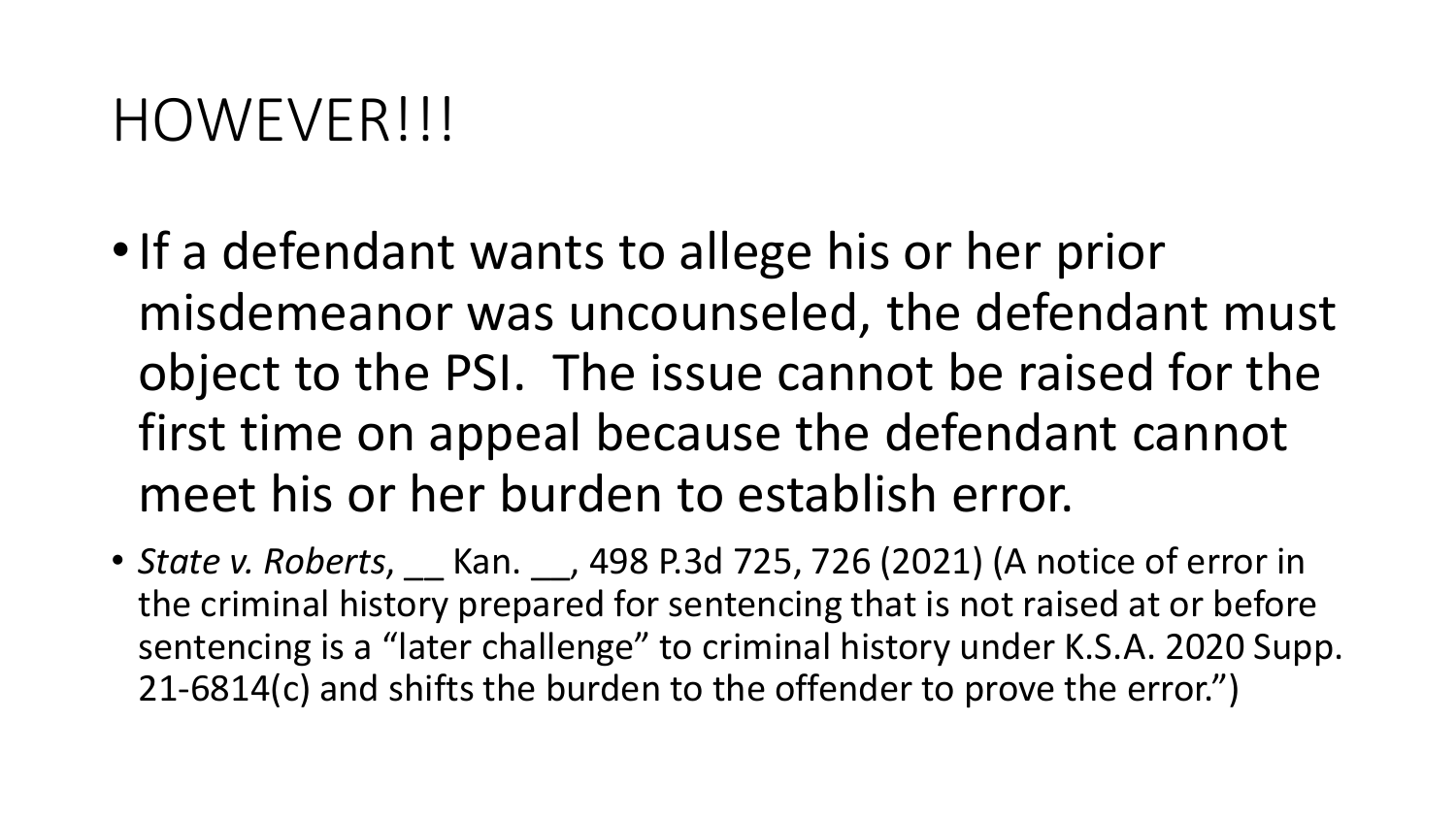## More Criminal History Crisis

- •The statutory *Wetrich* fix does not apply to crimes committed prior to its enactment.
	- *State v. Hillard,* \_\_ Kan. \_\_, 491 P.3d 1223, 1240 (2021).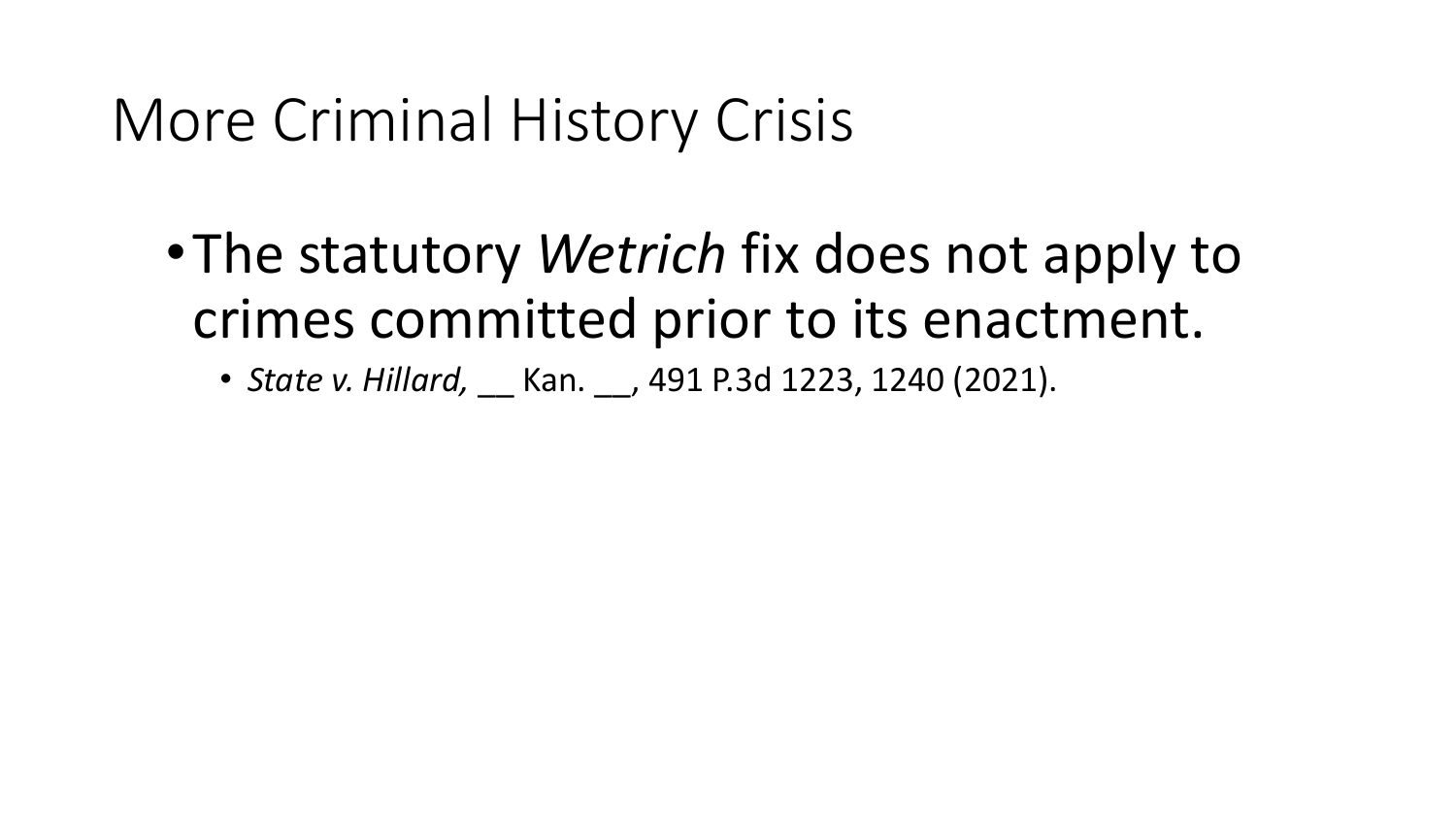### Probation Revocation

- Please remember that the graduated sanctions requirements are set at the time the crime is committed.
	- E.g. The court cannot use the dispositional departure exception if that exception didn't exist when the crime was committed.
	- *State v. Coleman*, 311 Kan. 332, 460 P.3d 828 (2020).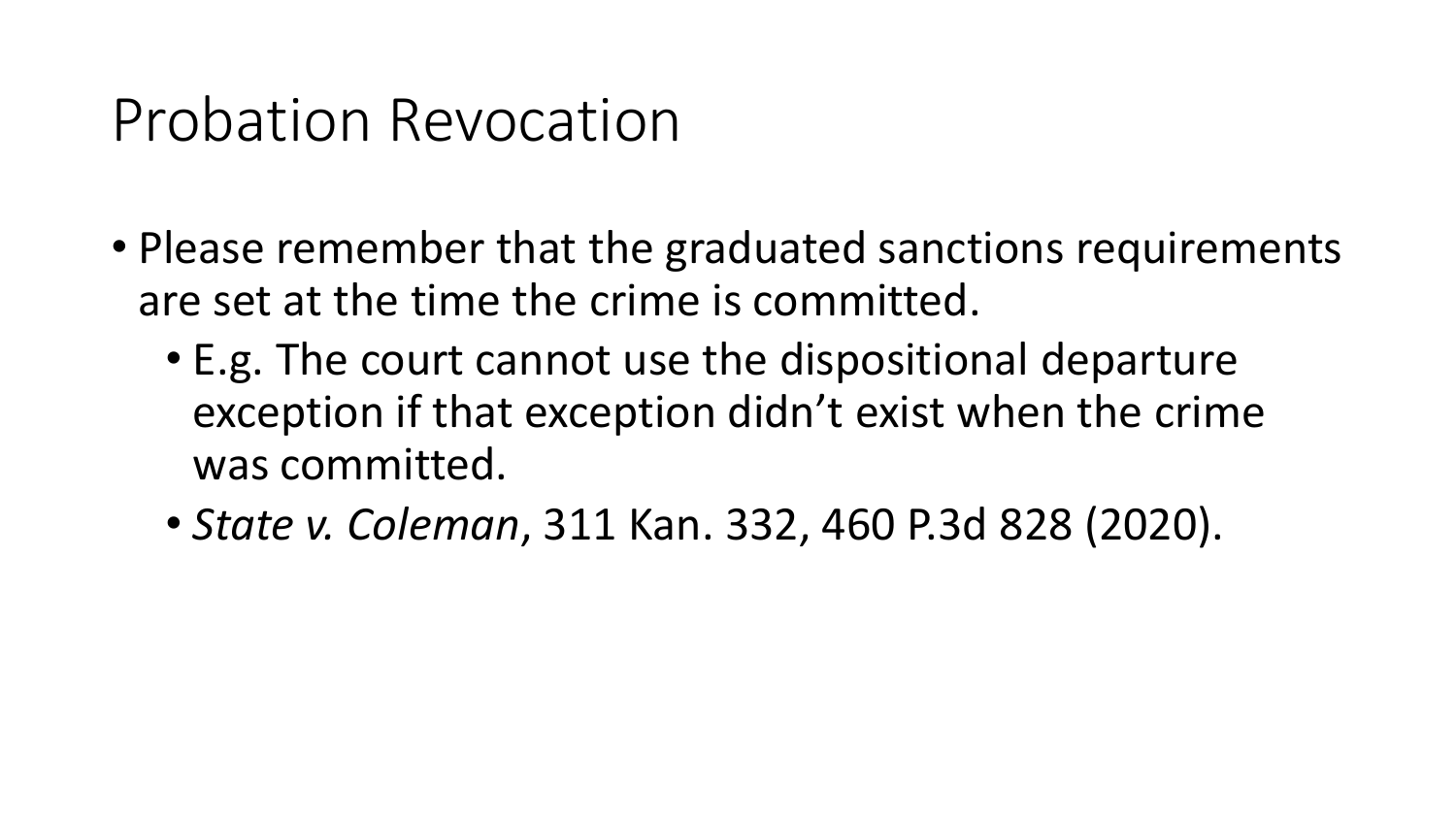#### Departures

- "The fact that a defendant's criminal history does not include similar or identical crimes to the crime of conviction cannot be a mitigating factor as a matter of law."
	- But passage of time can still be a valid factor.
- *State v. Montgomery*, \_\_ Kan. \_\_, 494 P.3d 147, 154 (2021).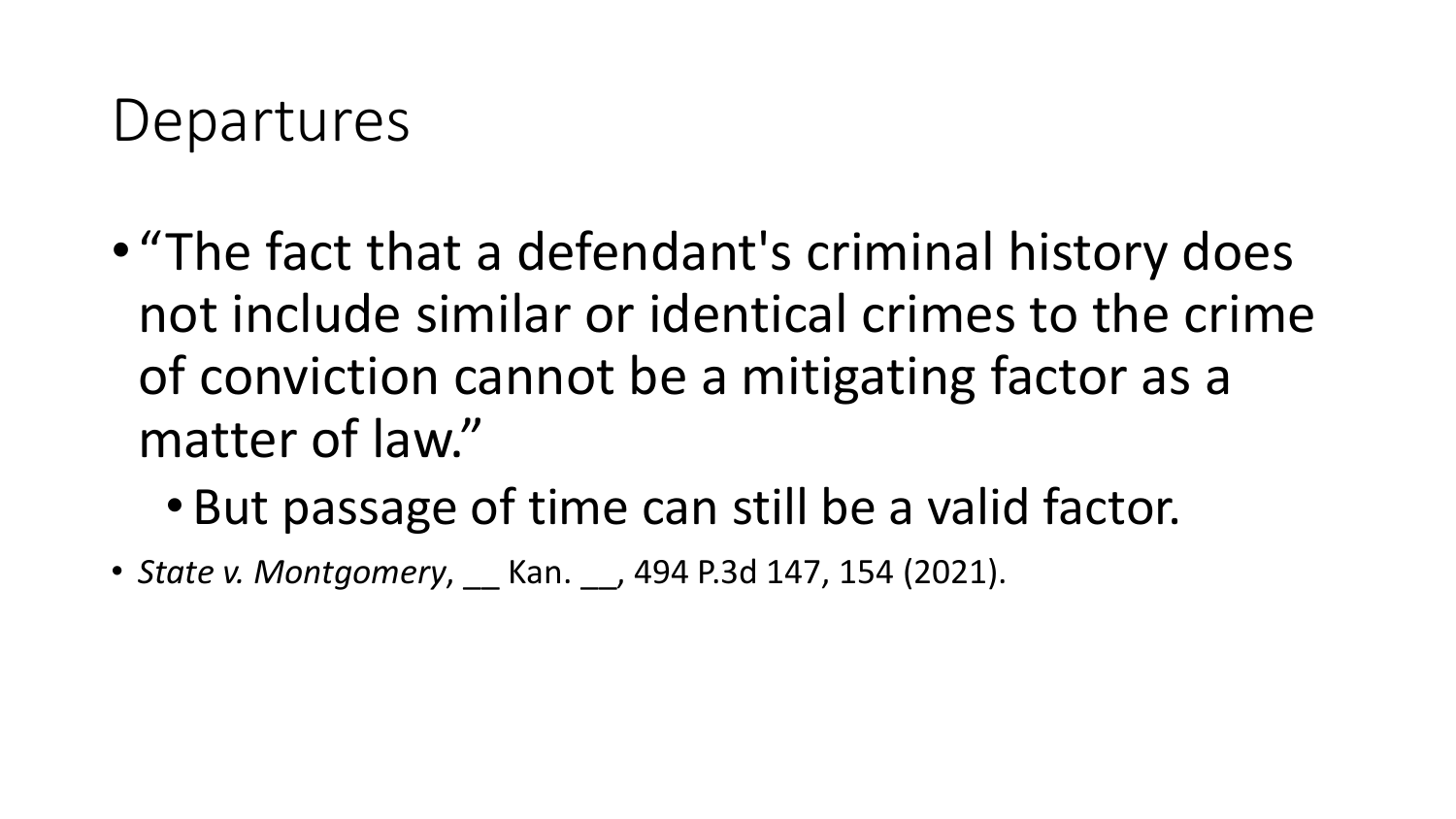### Jury Instructions

- •Just because an instruction is factually appropriate and legally accurate, it's not automatically error for the instruction not to be given.
	- *State v. Liles*, \_\_ Kan. \_\_, 490 P.3d 1206, 1213–14 (2021) (rejecting the requirement to give a cautionary instruction when a witness testifies with the hope of a benefit).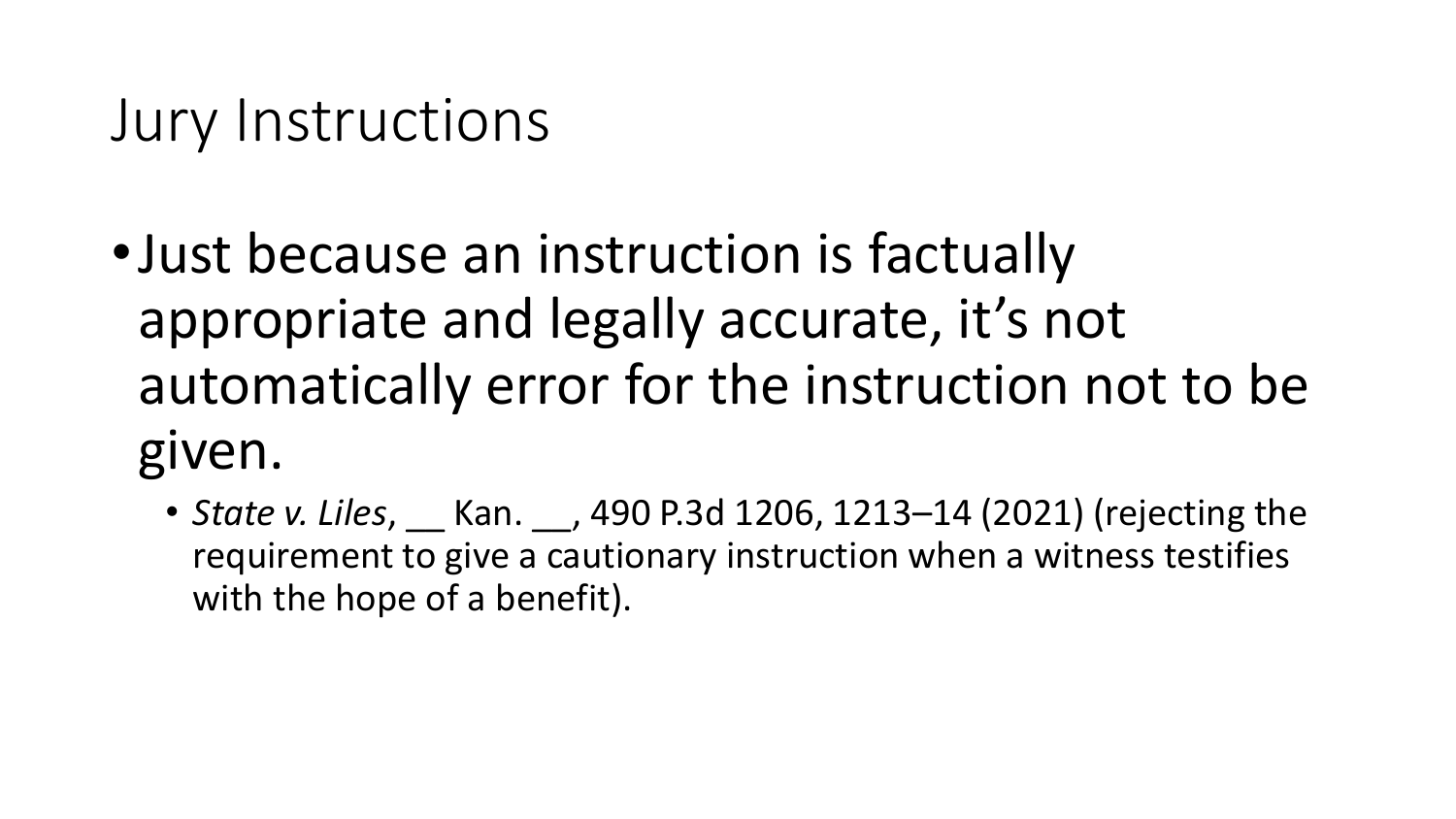### Jury Instructions (Cont.)

- •At the moment, if there is a factual dispute about whether a death occurred during the res gestae of a felony, self-defense instructions are required in felony murder cases.
	- *State v. Holley*, 313 Kan. 249, 485 P.3d 614 (2021) (motion for rehearing granted).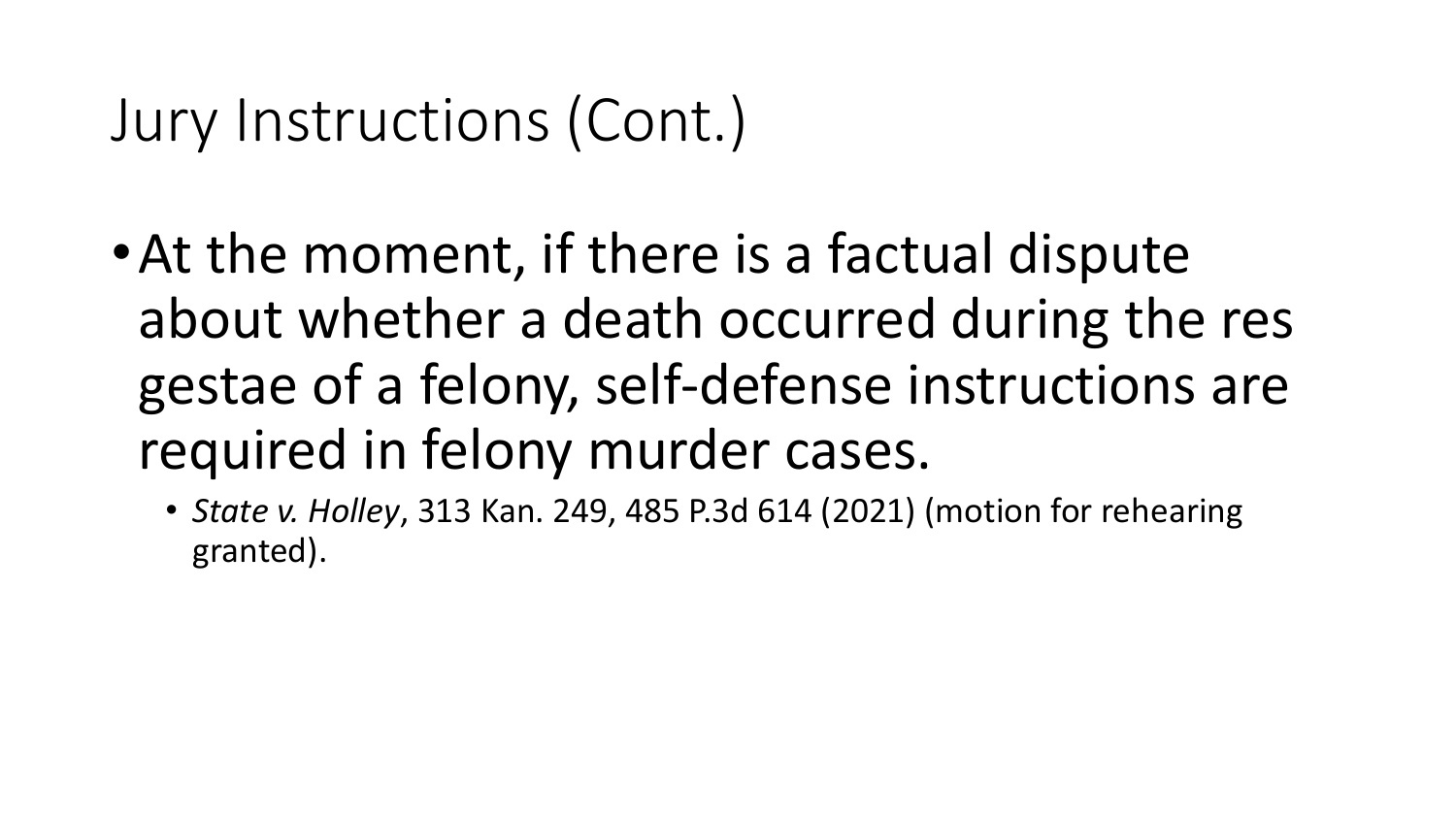# The PIK is Wrong! – PIK 55.031

- •For statutory rape, there is no intent requirement.
	- •Also, in any crime where one subsection mentions a culpable mental state, the lack of a culpable mental state in other sections could mean the legislature meant to exclude it.
	- *State v. Dinkel*, No. 113,705, 2021 WL 4343322, at \*1 (Kan. Sept. 24, 2021).
	- But if the complaint has an intent, match the complaint.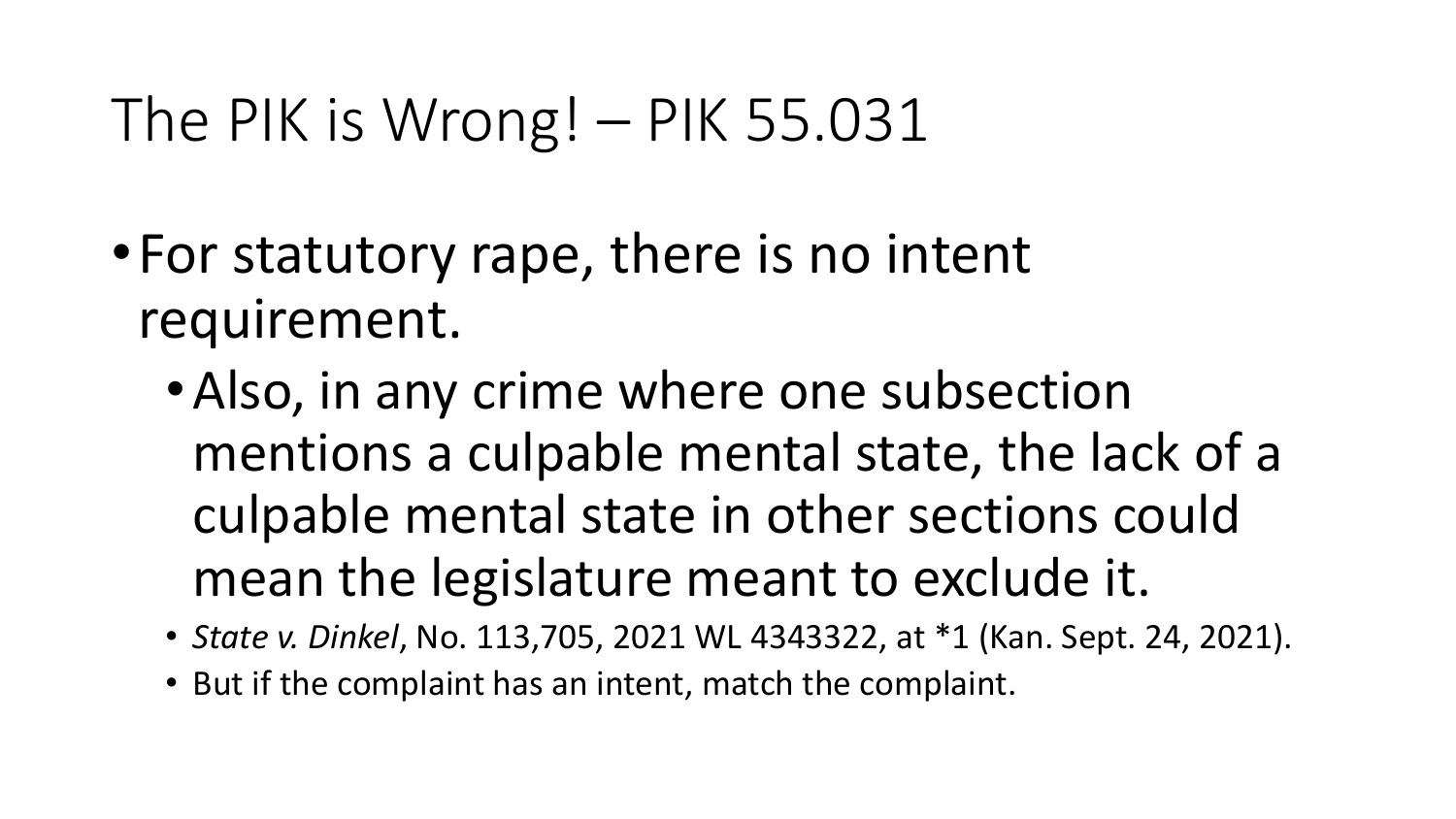# The PIK is Wrong! (Cont.)

- •PIK Crim. 4th 64.091 mistakenly omits the knowingly requirement in K.S.A. 21-6422(a)(1) (commercial sexual exploitation of a child)
	- *State v. Jackson*, No. 123,122, 2021 WL 4805240, \_\_ Kan. App. \_\_ (October 15, 2021).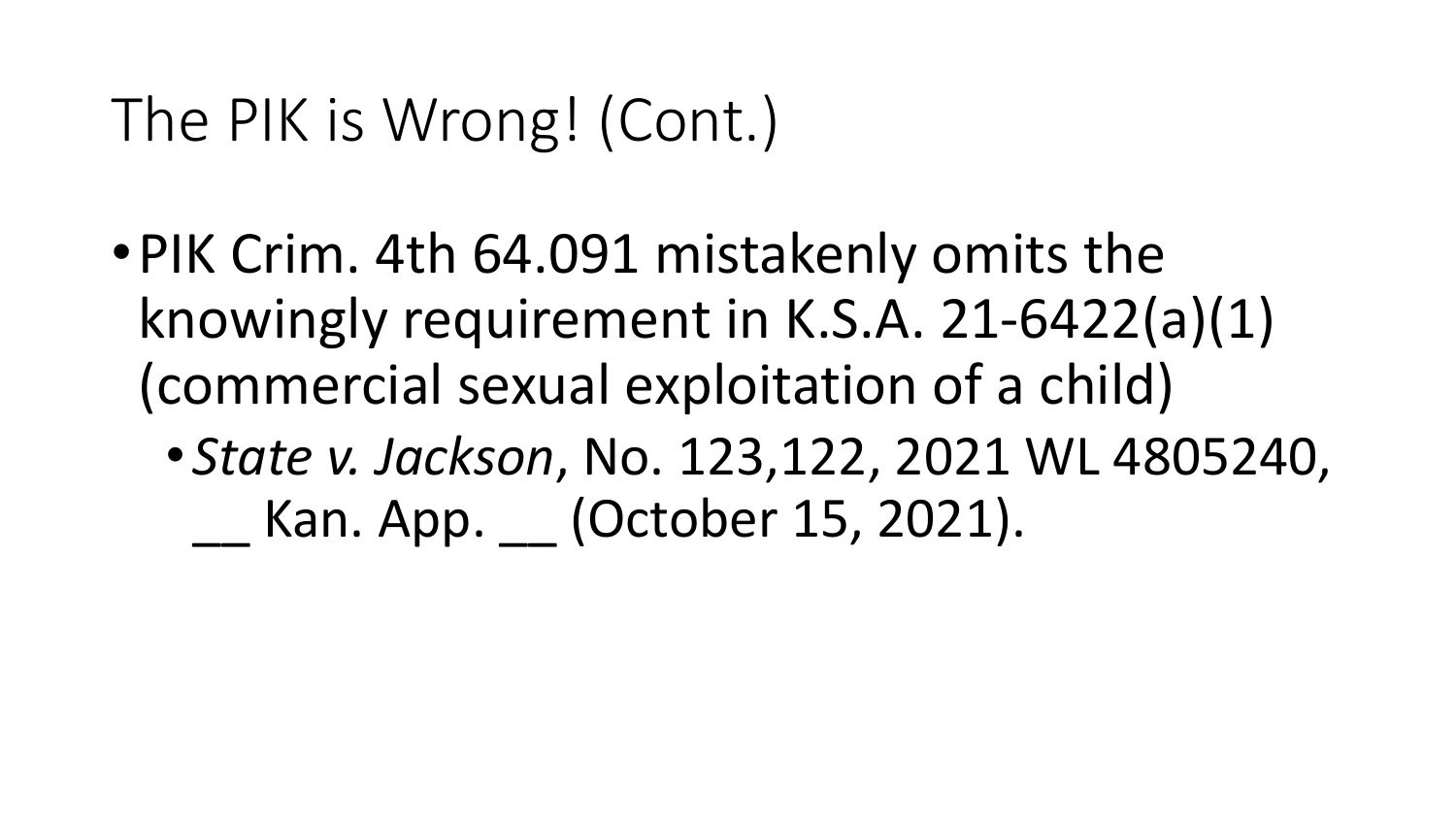# The PIK is Wrong (Again)

- *State v. Holder*, 314 Kan. 799
- Arguing about the rebuttable presumption of distribution in K.S.A. 21- 5705(e)
- Discussion of rebuttable presumptions vs. permissive presumptions
- K.S.A. 21-5705(e) states:
	- In any prosecution under this section, there shall be a rebuttable presumption of an intent to distribute if any person possesses the following quantities of controlled substances . . .
- PIK 57.022 states:
	- If you find defendant possessed (one of the quantities), you may infer that the defendant possessed with intent to distribute. You may consider the inference along with all the other evidence in the case. You may accept or reject it in determining whether the State has met the burden of proving the intent of the defendant. The burden never shifts to the defendant.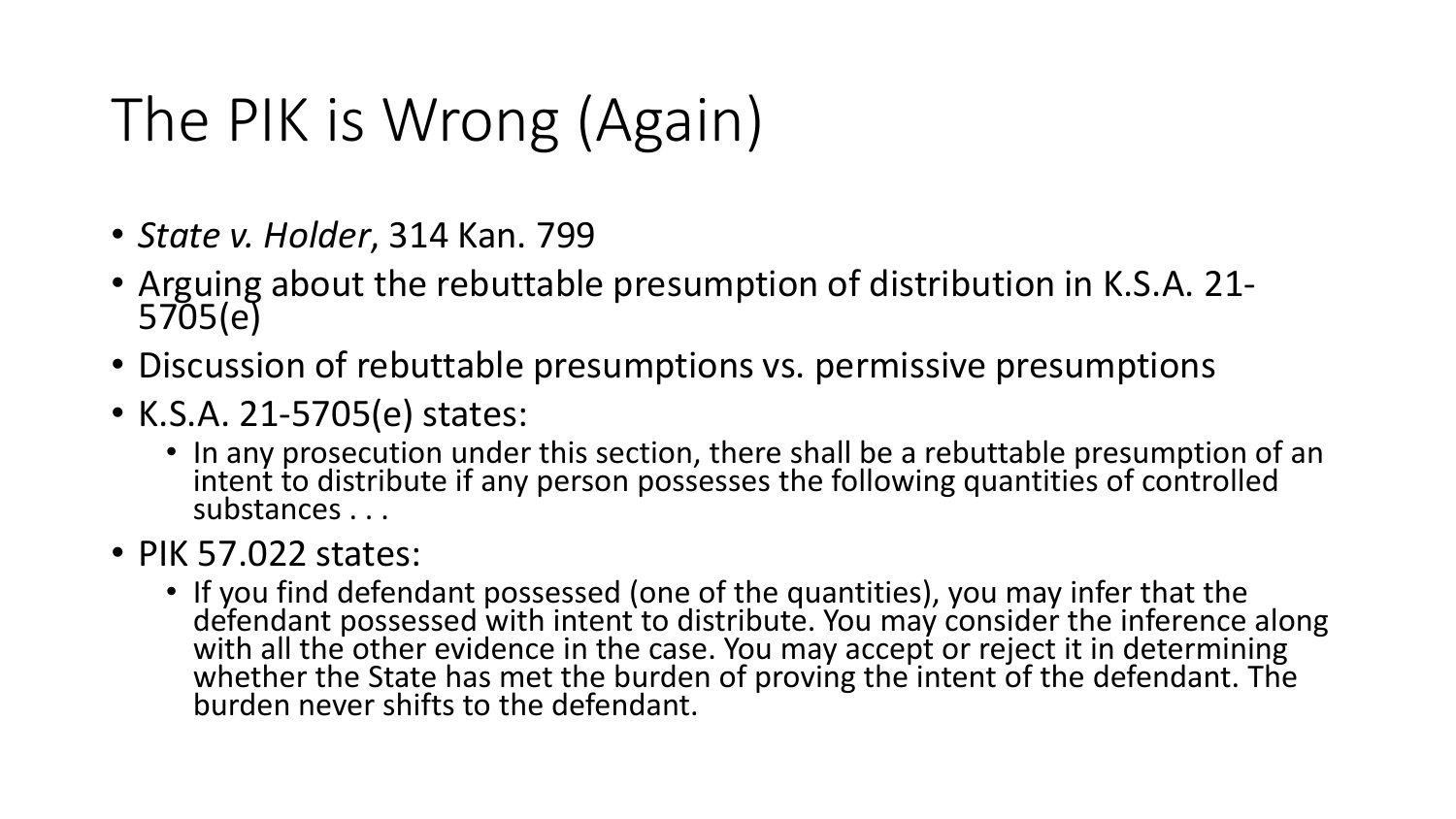#### Rather Presumptuous . . .

- The PIK instruction sets out a *permissive inference*
- K.S.A. 21-5705(e) sets out a *rebuttable presumption*
- Ergo PIK instruction is legally inappropriate because it does not accurately reflect the law in 21-5705(e)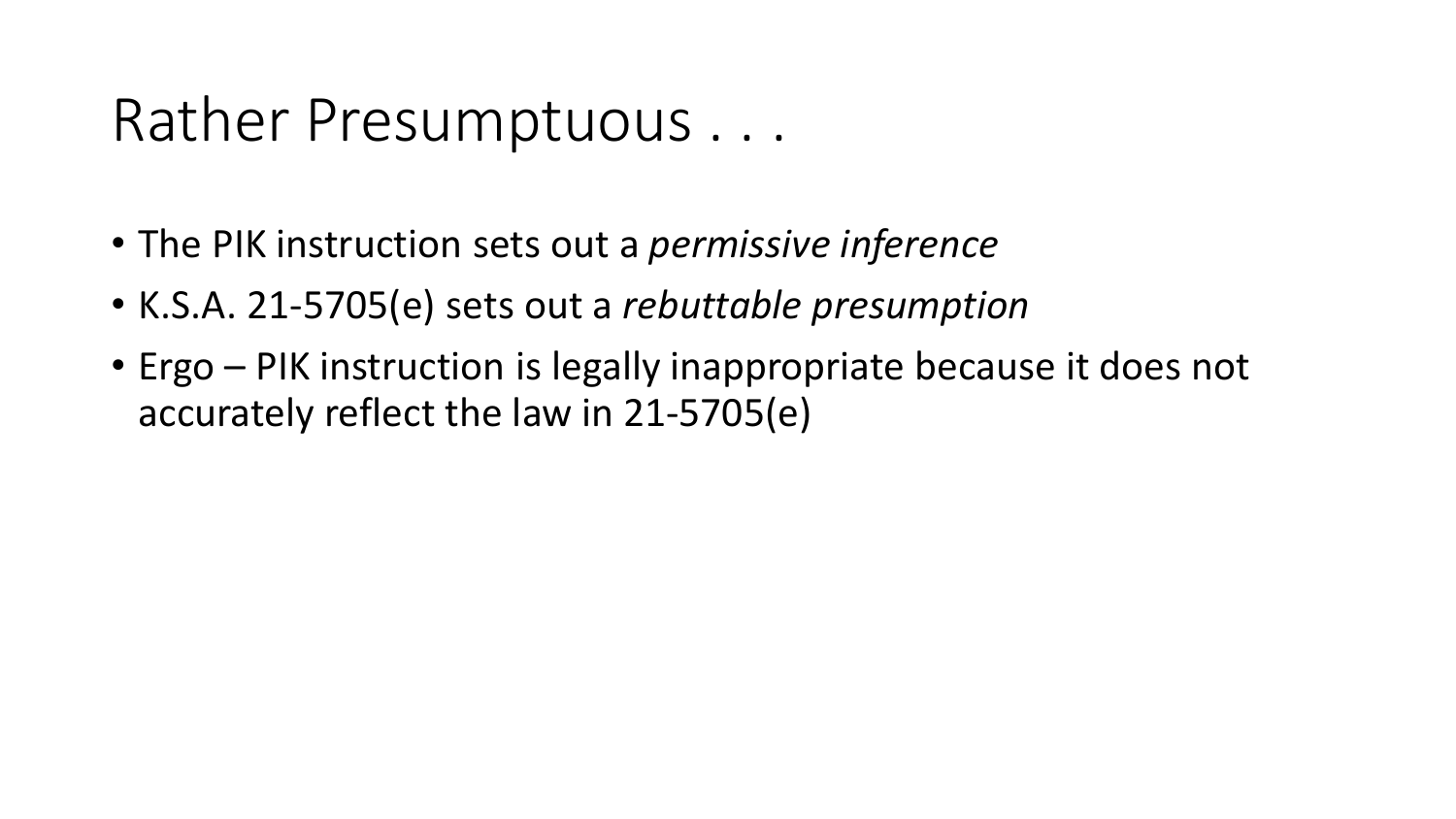# So is the presumption unconstitutional?

- We don't know . . . They obfuscated
- Supreme Court determined he did not have standing to raise the issue . . .
- The suspense is killing me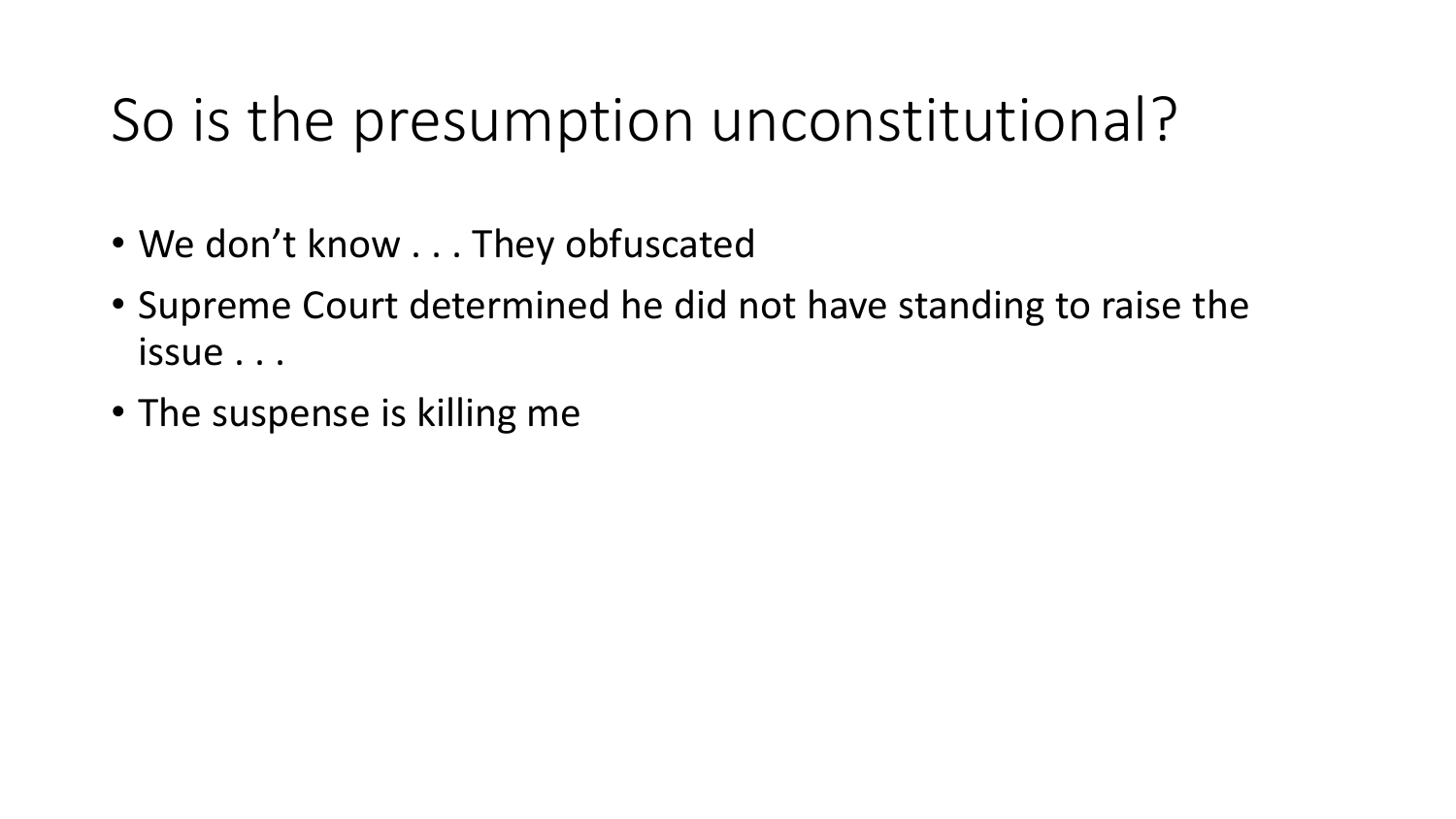### Caution on Stipulations

- According to the Kansas Supreme Court, defendants must waive their right to a jury trial for any stipulated element.
	- The case was a criminal possession of a firearm case.
	- "The defendant's stipulation to element of one of charged crimes was tantamount to guilty plea and, thus, jury trial waiver was required prior to acceptance of such stipulation." *State v. Johnson*, 310 Kan. 909, 453 P.3d 281 (2019).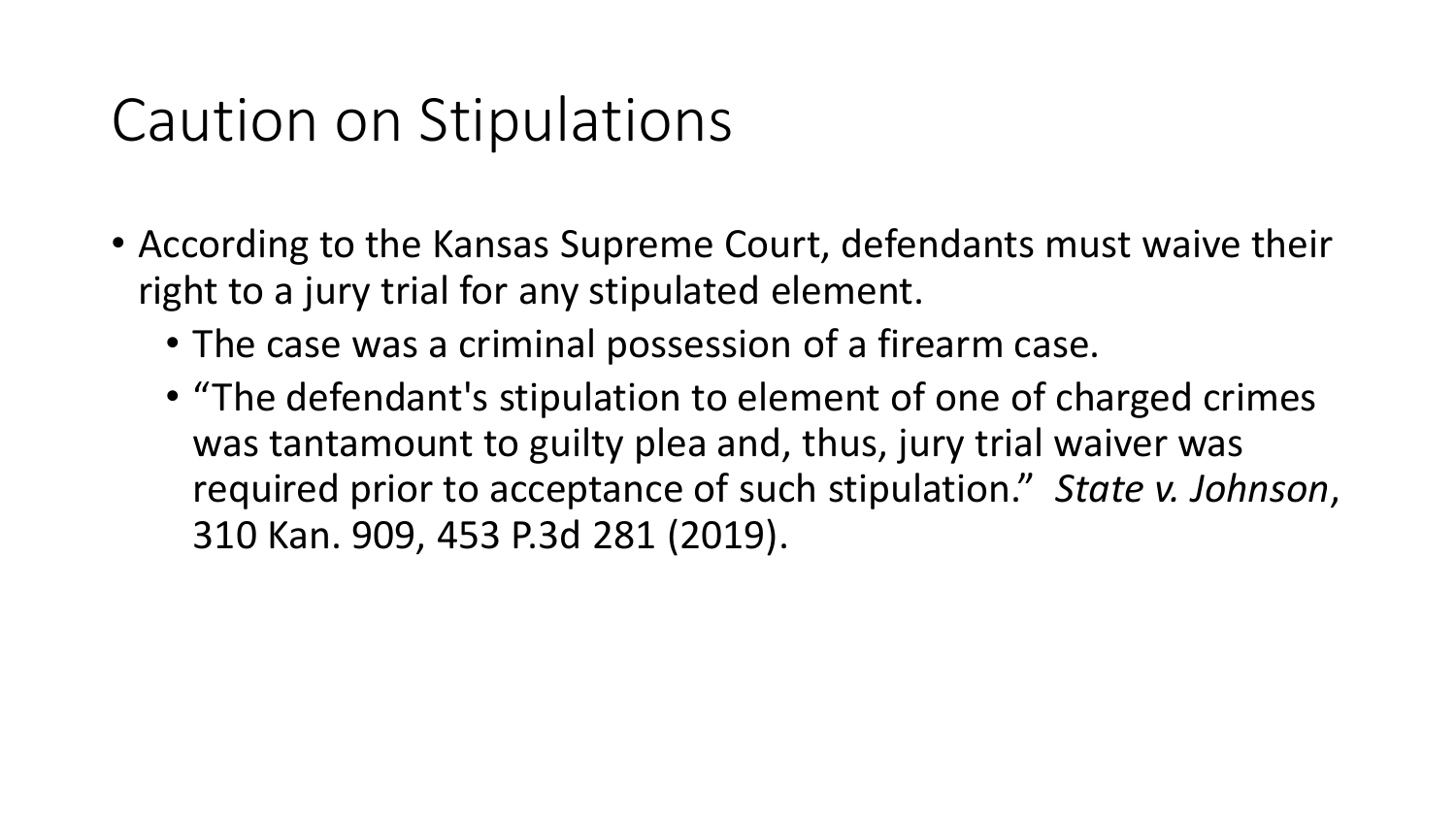# Multiplicitous Convictions

- •If you obtain multiple convictions on alternative counts, the counts merge, and you can only have one sentence.
	- *State v. Vargas*, 492 P.3d 412, 418 (Kan. 2021).
		- Not sure how that works if they are different crimes.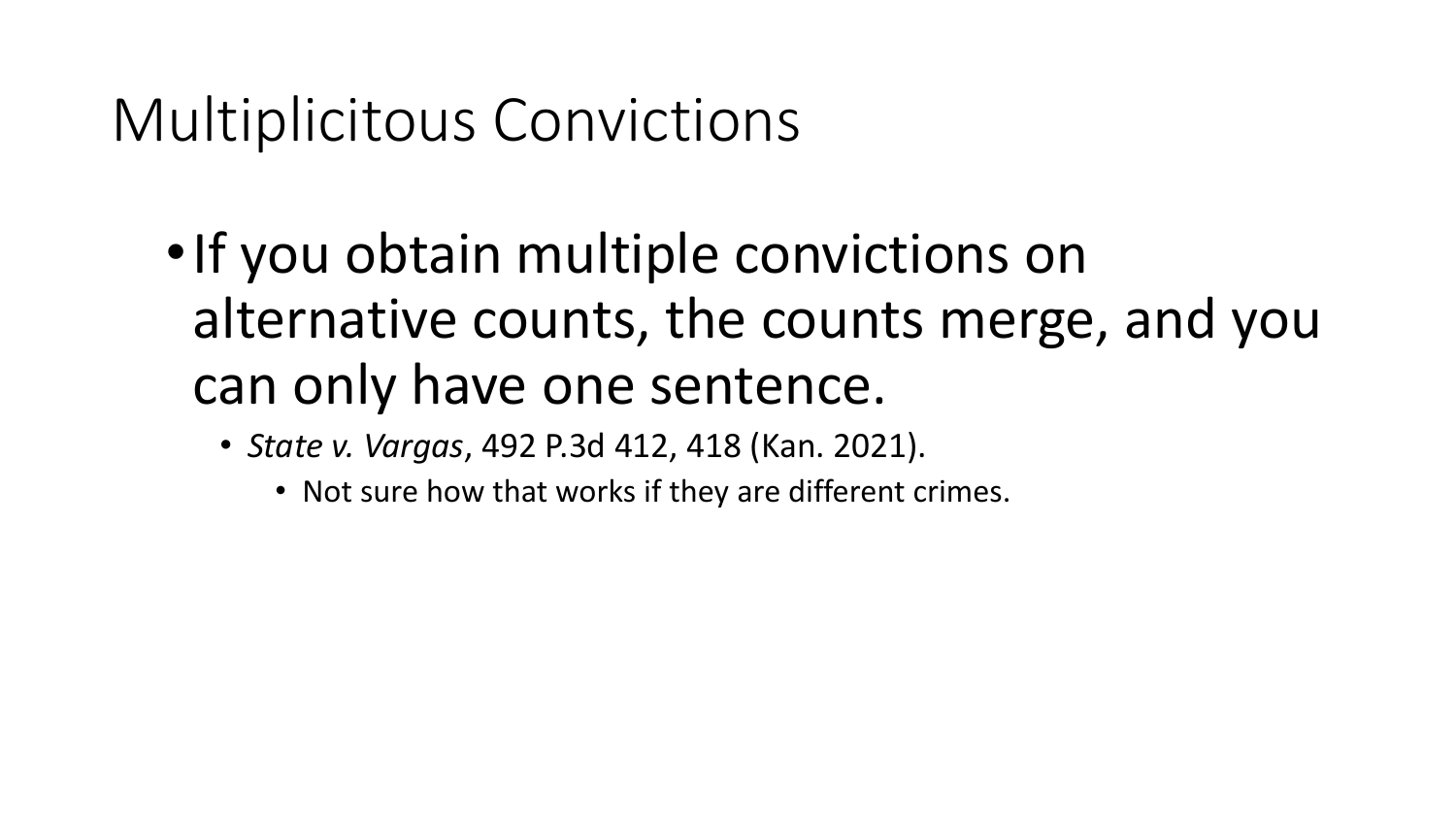### Restitution

• The Kansas Supreme Court took up several cases challenging whether a jury trial is required to impose restitution. The court held no jury trial was necessary but severed multiple provisions dealing with civil judgments.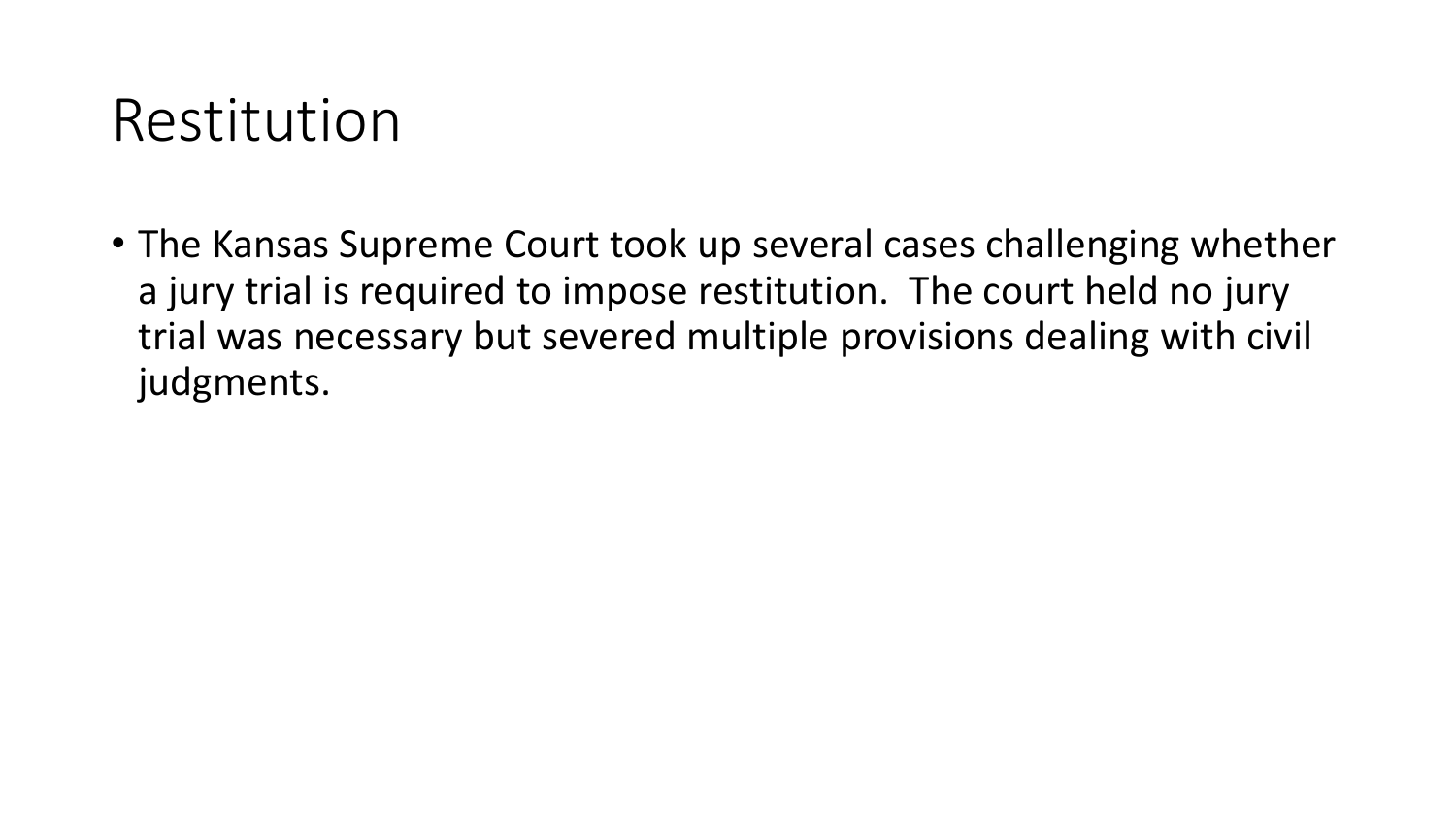# Restitution is Sort of Constitutional . . .

- •Boiled down, anything that gives restitution the effect of a civil judgment is unconstitutional.
	- The lead case is *State v. Arnett*, No. 112752 (decided October 15, 2021).
	- Currently, the Office of Judicial Administration is not permitting collection agencies to collect on restitution.
		- An attempt at a statutory fix is expected.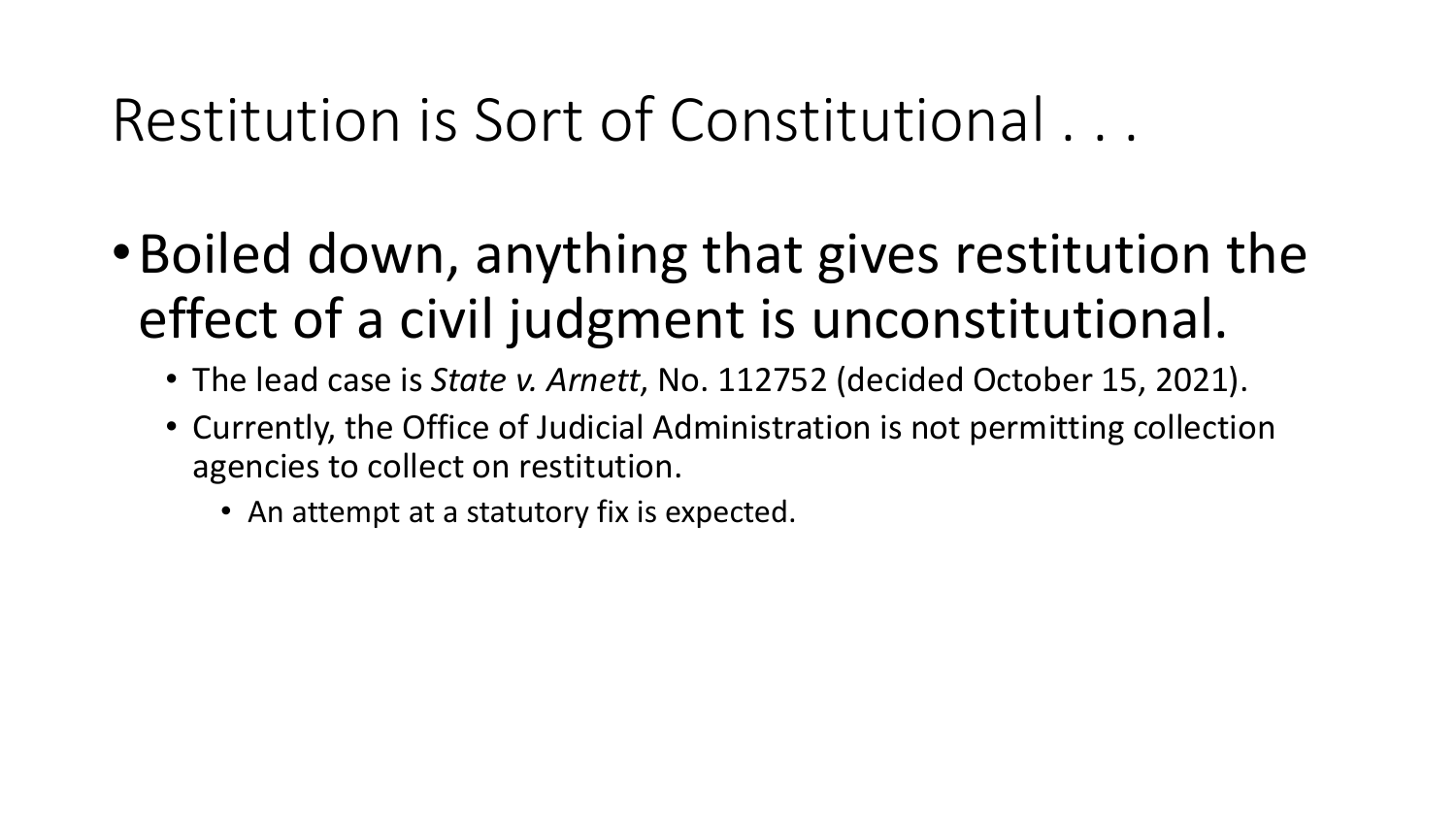### Garnishment?

• "A court may still enforce its order of criminal restitution through lawful means if the court has cause to believe a defendant is not in compliance. Those means still include the potential for court-ordered garnishment. And the defendant still retains the ability to object to such garnishment and justify why garnishment is not appropriate."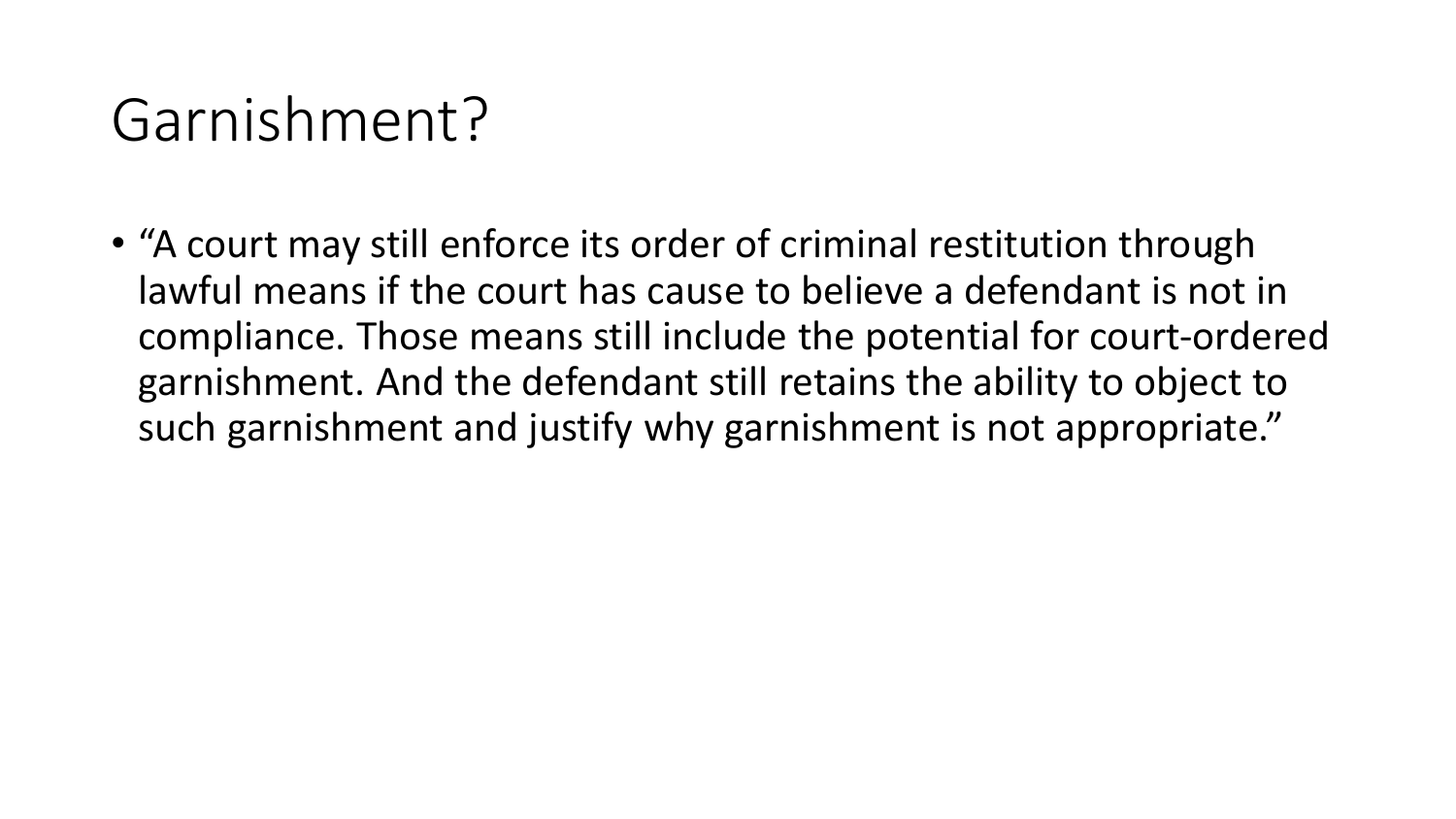## The Wetrich DUI Fix!

- "When sentencing defendants as repeat offenders under K.S.A. 2020 Supp. 8-1567, driving under the influence (DUI), the Legislature intended courts to count as prior convictions those out-of-state offenses comparable to Kansas' DUI statute in title, elements, and prohibited conduct, even if the elements of the out-of-state crime are broader."
- *State v. Myers*, Kan. , 499 P.3d 1111, 1112 (2021).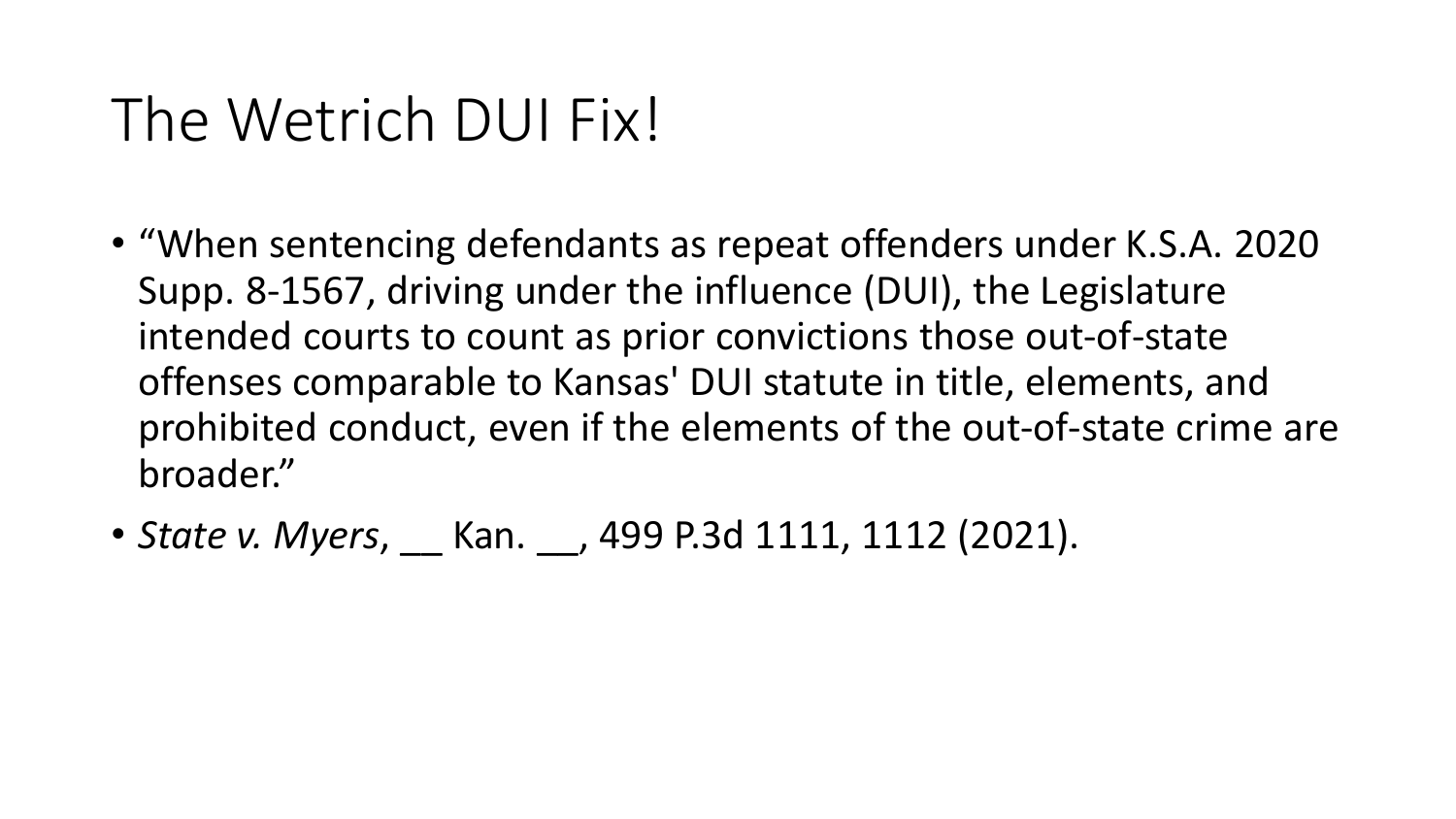## The Wetrich DUI fix (cont.)

- Missouri's Driving While Intoxicated will count as prior a DUI.
- The comparability factors in K.S.A. 2020 Supp. 8- 1567(j) do not require judicial fact-finding in contravention of *Apprendi*.
	- Elements only comparisons are fine.